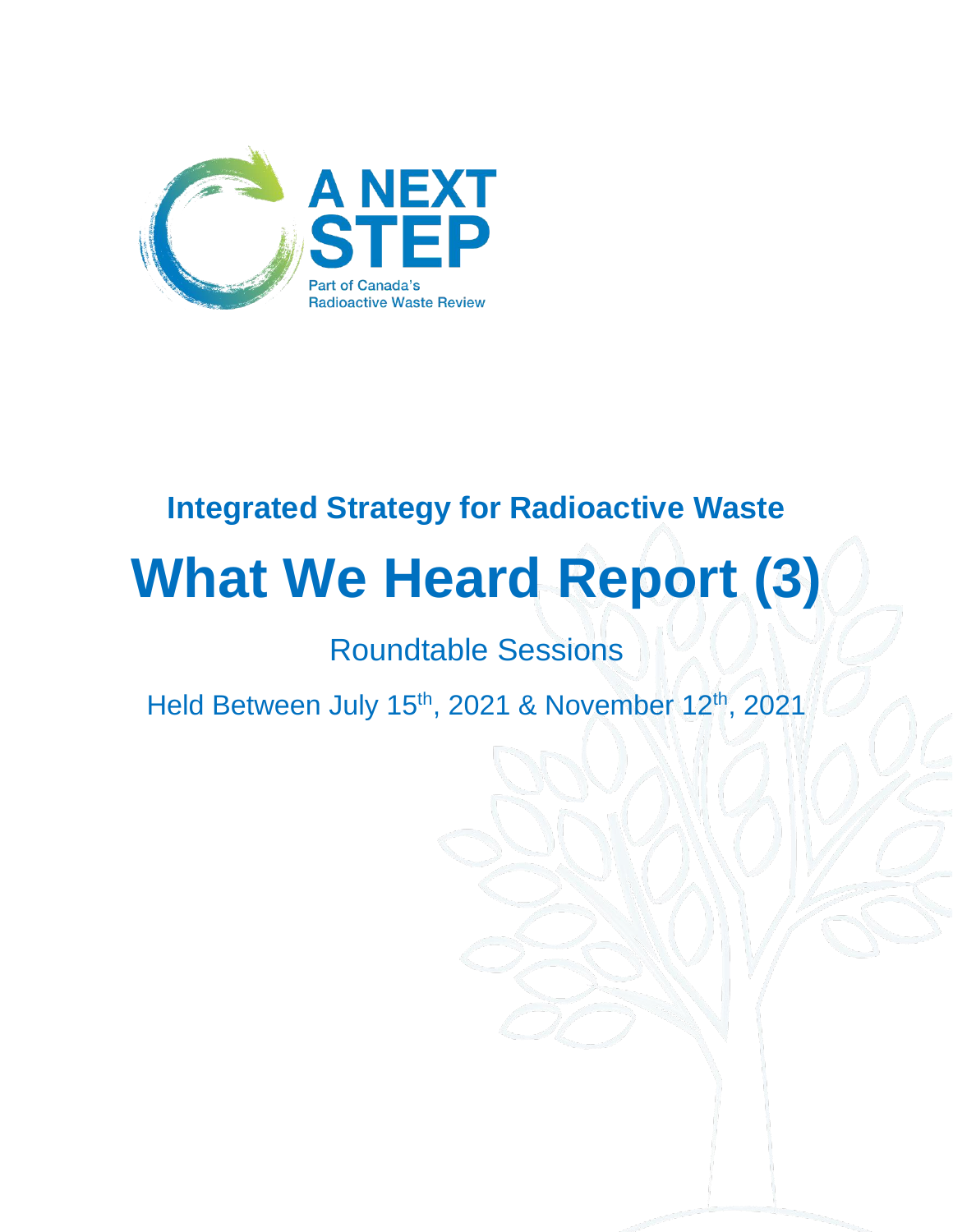### Table of Contents

| <b>EXECUTIVE SUMMARY</b>                                               | $\mathbf{3}$            |
|------------------------------------------------------------------------|-------------------------|
| AT A GLANCE - KEY THEMES FROM THE ROUNDTABLE SESSIONS                  | $\overline{\mathbf{4}}$ |
| <b>SUPPLEMENTAL INPUT</b>                                              | $\overline{7}$          |
| <b>CONCLUSION</b>                                                      | $\overline{7}$          |
| <b>WHAT WE HEARD FROM THE ROUNDTABLES</b>                              | 8                       |
| <b>CIVIL SOCIETY ORGANIZATION ROUNDTABLES – WHAT WE HEARD</b>          | 8                       |
| <b>INDUSTRY ROUNDTABLES - WHAT WE HEARD</b>                            | 12                      |
| <b>ACADEMIA ROUNDTABLES - WHAT WE HEARD</b>                            | 17                      |
| <b>MUNICIPAL OFFICIALS ROUNDTABLES - WHAT WE HEARD</b>                 | 22                      |
| <b>GOVERNMENT OFFICIAL ROUNDTABLES – WHAT WE HEARD</b>                 | 25                      |
| <b>OPEN / MULTIPLE SECTOR ROUNDTABLES - WHAT WE HEARD</b>              | 28                      |
| <b>APPENDIX A - ROUNDTABLE SESSIONS</b>                                | 31                      |
| <b>APPENDIX B - PROMOTION OF ROUNDTABLE SESSIONS</b>                   | 33                      |
| <b>APPENDIX C - METHODOLOGY</b>                                        | 34                      |
| <b>APPENDIX D - ISRW GUIDING PRINCIPLES</b>                            | 36                      |
| <b>APPENDIX E - INTERVIEWS WITH MUNICIPAL AND PROVINCIAL OFFICIALS</b> | 38                      |
| <b>GLOSSARY OF TERMS (NUCLEAR WASTE MANAGEMENT)</b>                    | 41                      |

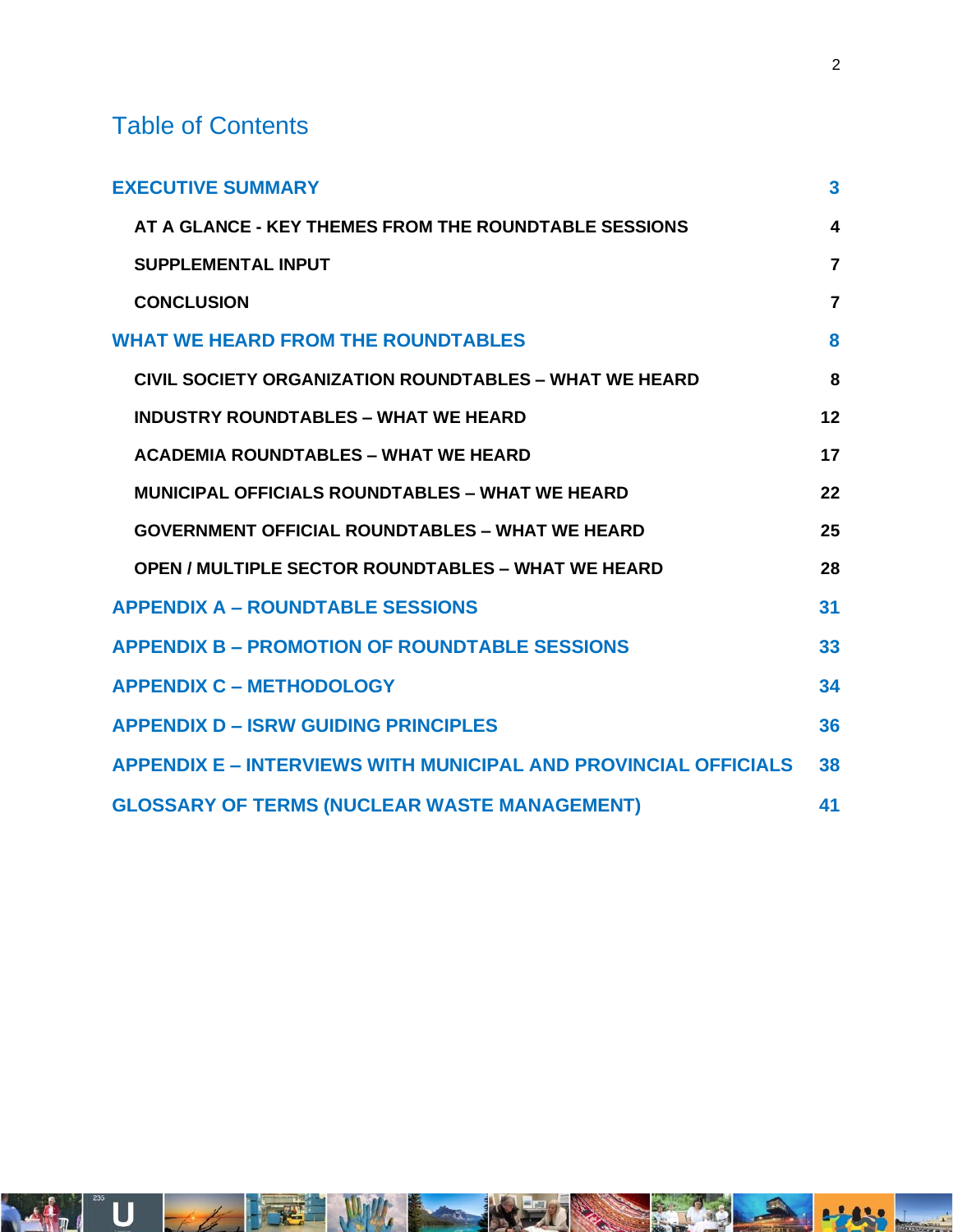### <span id="page-2-0"></span>Executive Summary

In the fall of 2020, the Minister of Natural Resources Canada tasked the Nuclear Waste Management Organization (NWMO) with leading an engagement process with Canadians and Indigenous peoples to inform the development of an integrated long-term management strategy for all of Canada's radioactive waste, in particular low- and intermediate-level waste [\(radwasteplanning.ca\)](https://radwasteplanning.ca/), as part of the government's radioactive waste management policy review.

The NWMO was asked to lead this work because it has close to 20 years of recognized expertise in the engagement of Canadians and Indigenous peoples on plans for the safe long-term management of used nuclear fuel. The ISRW is distinct from the work that the NWMO is leading on the deep geological repository for used nuclear fuel, which will continue as planned.

In 2021, the NWMO began engaging with Canadians and Indigenous peoples, conducting public opinion research, hosting a [Summit](https://radwasteplanning.ca/engagement-initiatives/canadian-radioactive-waste-summit) to hear from diverse voices, listening to citizens in a series of engagement sessions in communities where waste is stored today, and hosting roundtable discussions and technical Workshops. This report summarizes what we heard from our virtual roundtable discussion sessions which took place from July to November 2021.

The intent of the ISRW is to identify next steps to address gaps in Canada's current radioactive waste management strategy, in particular for low- and intermediate-level radioactive waste, and to look further into the future. We stipulated at the start of each session that our focus is on engagement, information sharing and gathering, not consultation.

Through these roundtable sessions we engaged with interested participants from various sectors including civil society organizations, academia, industry, municipal officials, and government officials. We invited participants to discuss the long-term strategy for managing Canada's low- and intermediate-level waste. Multiple sessions were held for each sector, offering several opportunities for attendees to participate, give feedback and ask questions about topics that were important to them. There were also open sessions that provided for participants from all sectors to dialogue together.

This What We Heard Report presents the commonly heard themes that arose over the course of the 27 roundtable sessions, and a series of one-on-one or small group qualitative interviews with provincial and federal officials. This report includes a chapter dedicated to each sector, with a summary of ideas and themes arising; it is not a reflection of each of the individual comments that were made.

Input from our engagement efforts will be considered in the drafting of the recommendations for the ISRW. This strategy will be based on public input, Indigenous Knowledge, international scientific consensus, and best practices from around the world. Draft recommendations will be published later this year, after Natural Resources Canada publishes their revised radioactive waste management policy so that, too, can be taken into account in informing the recommendations.

Refer to **Appendix A – Roundtable Schedule** to see the dates of the various Roundtable Sessions, and the sectors / focus areas of each session.

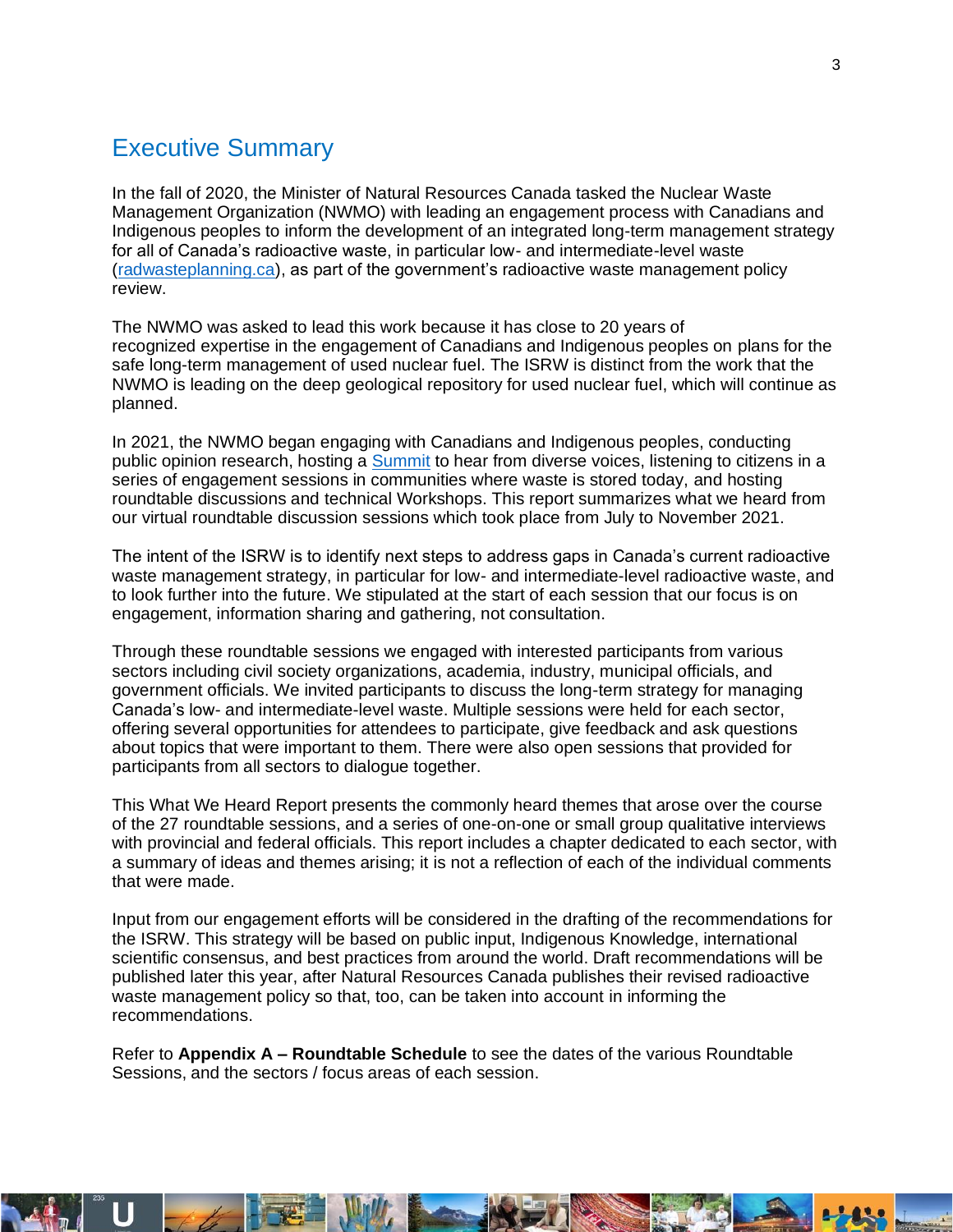Roundtables were one of the methods used to engage on key questions related to the development of an Integrated Strategy for Radioactive Waste. Roundtables were held with interested participants from multiple sectors. This document is structured into chapters that summarize what we heard from each of these sectors, identifying the themes that emerged.

This executive summary contains the themes that were common across sectors, as well as highlighting some of the ideas that are distinct or opposing between groups. Refer to **Appendix B – Promotion of Roundtable Sessions** for more details on how we promoted these sessions.

A consistent methodology was used to structure each of the Roundtable sessions. The general format for the sessions was as follows:

- Participants received a presentation on the topic by a NWMO representative
- Participants had an opportunity to ask questions of clarification from the NWMO representative
- For civil society organizations roundtable sessions, and for industry roundtable sessions, there was an opportunity for participants to make a presentation to the group, to inform the subsequent roundtable discussion.
- Following the presentations, participants were guided by a facilitator through a series of questions to obtain their views on the topic of 'How should we best deal with Canada's low-level waste and intermediate-level waste over the long-term?'
- Participants had another opportunity ask any final questions of the NWMO representative.
- The NWMO representative provided additional information on other engagement opportunities for the Integrated Strategy for Radioactive Waste and ended the session with thanks.

The sessions were not recorded but notes were taken; these formed the basis of this report.

Refer to **Appendix C – Methodology** for more detail.

#### <span id="page-3-0"></span>At a Glance - Key Themes from the Roundtable Sessions

This What We Heard Report represents the commonly heard themes that arose and is not a reflection of all the individual comments that were made. These conversations gave participants the opportunity to express their ideas, questions, and concerns, provide feedback, and engage in discussions that would reveal what considerations should be given toward long-term radioactive waste management.

At the start of the [presentation,](https://radwasteplanning.ca/sites/default/files/isrw_roundtable_presentation_en_with_fr_subtitles.pdf) we clarified that our focus was on engagement, information sharing and gathering -- not consultation. We emphasized that this was not a siting process and that at this time, we were inviting Canadians and Indigenous people to provide input to the approaches that we should consider for the long-term management of radioactive waste.

Attendees had some preliminary questions and comments to share after viewing our [educational videos,](https://www.youtube.com/channel/UCdWFfSWWpf9_ReBY_w9Q15Q) and considering the principles developed to guide the ISRW. Overall, we heard from participants who believed that the guiding principles were comprehensive, clear, and well-rounded. Refer to **Appendix D – ISRW Guiding Principles** for the full text of the principles.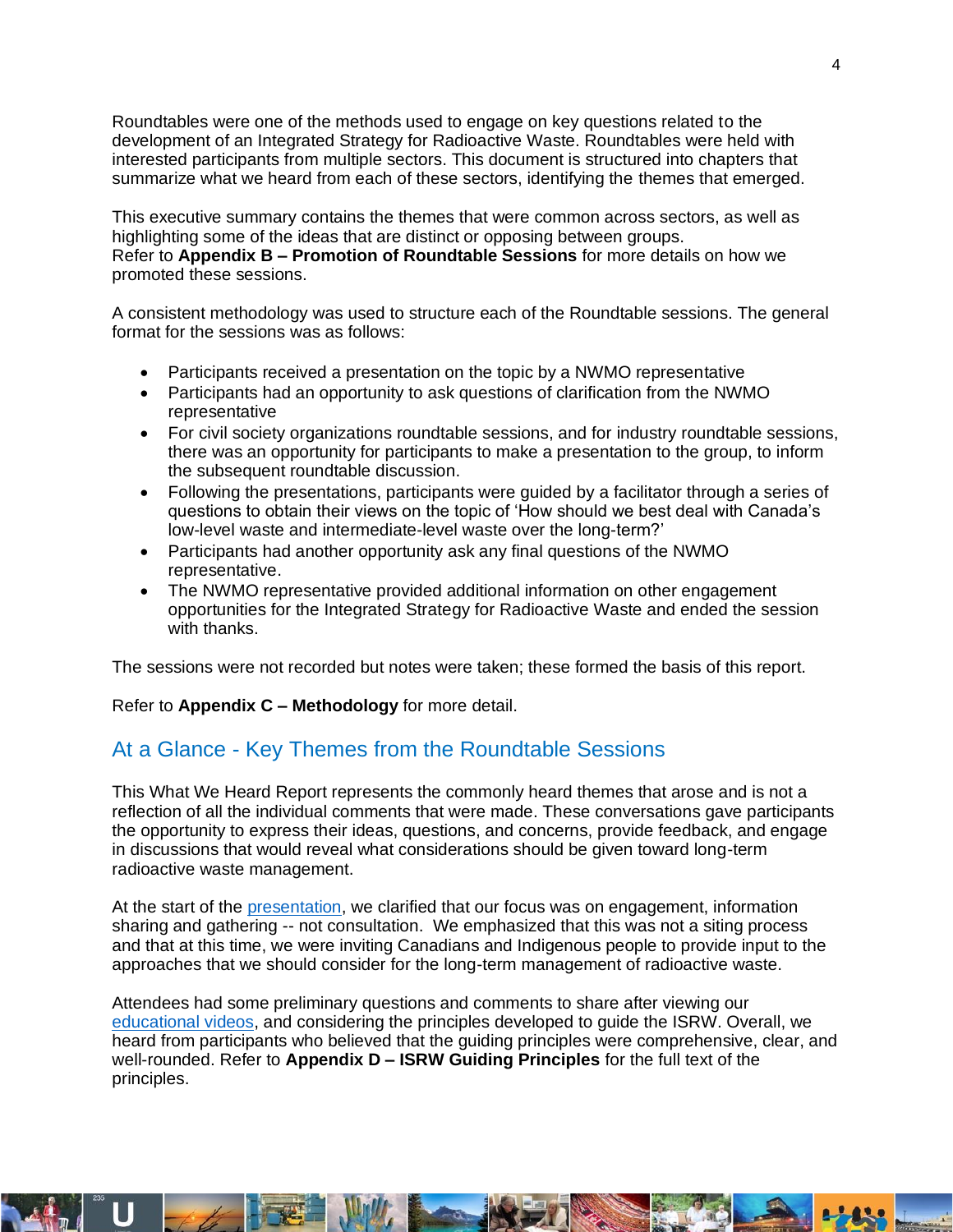A summary of common key findings is below, and these are addressed in more detail in the following sections of this report, which are sector specific.

#### Key Finding 1 – Safety is Paramount

The most prominent theme that emerged throughout these roundtable sessions was the importance of safety in every aspect of the development and implementation of the Integrated Strategy for Radioactive Waste. We heard from participants that **safety** was important in every aspect of the nuclear waste strategy; protecting the environment was a key consideration across all sectors.

#### Key Finding 2 – Communication and Transparency

Participants were adamant that clear, fact-based, inclusive communication that provides context is essential. We heard that we need to be completely transparent about the waste and any potential risks associated with it, and that we need to communicate effectively and provide context when necessary. Some participants expressed the importance of having more visibility of waste inventories, as they exist today, and what could be expected in the future.

#### Key Finding 3 – Education and Engagement

We heard from these roundtable sessions that participants wanted to learn more about all aspects of the strategy to make better informed decisions that could contribute toward the overall strategy. We heard that learning from science-based best practices internationally is an important pathway to ensuring both public safety and cost effectiveness, which are both important, now and in the long-term.

We heard that engagement should continue to be an important aspect of this strategy, and any plans going forward. We also heard that education needs to be further integrated into our discussions. Participants shared that they want to contribute to the strategy, but sometimes need more information. Participants also recognized the importance of expertise but had a strong desire to personally learn more to contribute to the strategy and noted that experts were required to educate and provide options.

Education is vital to enable potentially impacted people and communities to be appropriately informed and will help Canadians and Indigenous peoples understand the unique challenges posed by radioactive waste, and how safety is assured.

#### Key Finding 4 – Sustainability and the Environment

In addition to the safety of the community and its residents, we heard that minimizing the carbon footprint and protecting the environment, in particular water, over the long-term were important. Participants shared that we needed to be mindful of the climate emergency to ensure that every aspect of this strategy is sustainable, considers the risks posed by climate change, respects the environment, and protects water sources for all future generations.

#### Key Finding 5 – Transportation

We heard from participants that transportation is a particularly important aspect of the long-term plan and that, when radioactive waste is transported, it must be done safely. We heard that people have many questions about the risks associated with transportation, and the

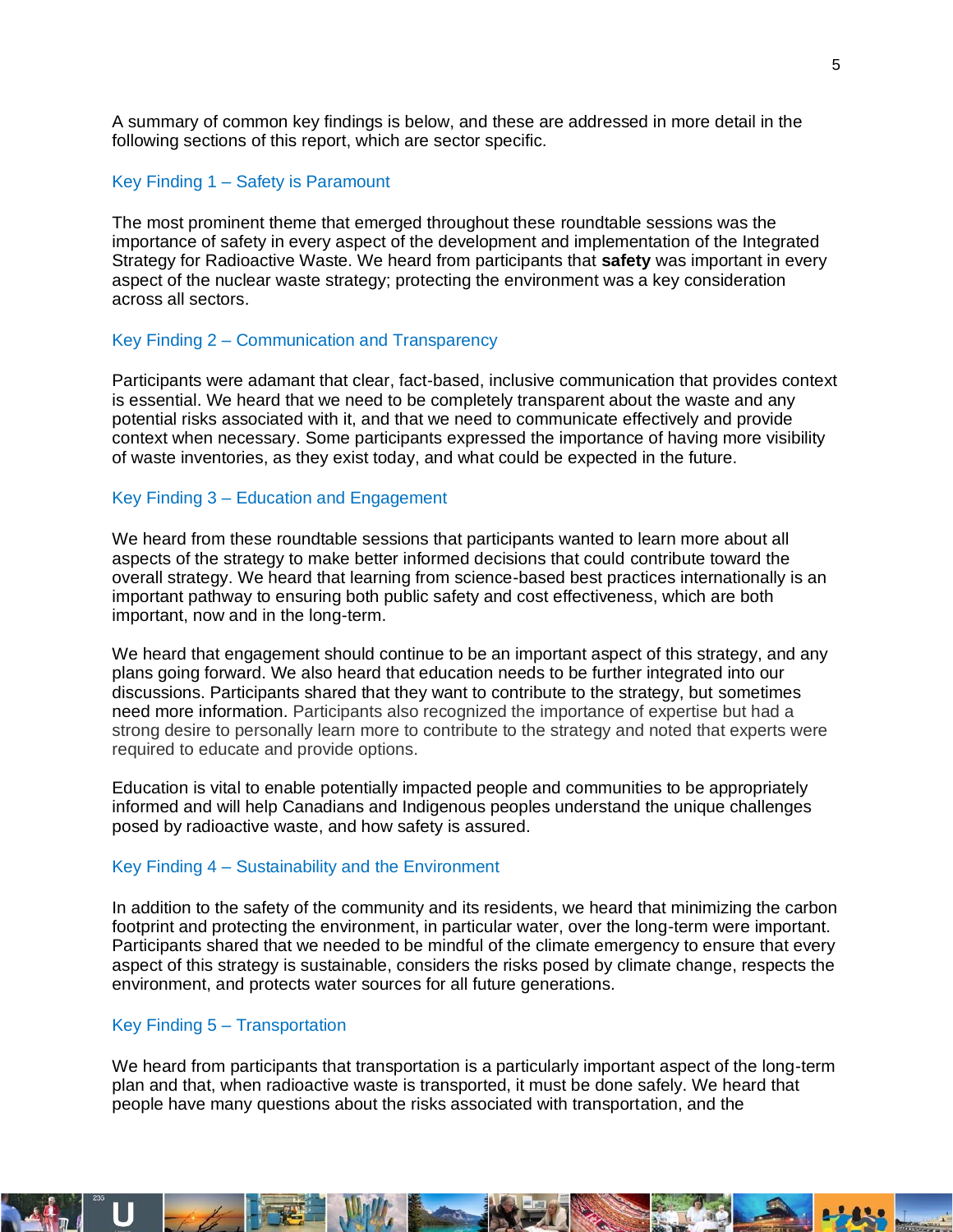consequences of transportation accidents on the safety of the radioactive waste being transported. We heard that people generally preferred to minimize the transportation of radioactive waste, to reduce any associated risks. Participant views on the relative risks of transportation influenced their views on having one central repository for low-level waste and for intermediate-level waste or having multiple disposal facilities closer to where the waste is produced.

#### Key Finding 6 – Rolling Stewardship and Waste Disposal

We heard differing views on rolling stewardship versus ultimate disposal of radioactive waste. Most participants supported the idea of finding solutions to permanently dispose of the waste now, and not leaving the decision for future generations. However, some individuals expressed a preference for rolling stewardship, where the waste remains above ground where it is today, so that monitoring of the waste would be assured over the long-term and the location of the waste would not be forgotten.

Some of the concerns cited by those who preferred disposal to rolling stewardship included uncertainty of impacts arising from climate change, and whether changes to government or society in the long term could leave waste vulnerable under indefinite storage arrangements. For those who saw rolling stewardship as the preferred strategy, some of the considerations included the possibility of future technology innovations, ensuring that the waste was not forgotten, and the ability to constantly monitor the waste to ensure that any environmental impacts could be identified and remediated before causing significant harm, especially to the water table.

#### Key Finding 7 – Co-location and Centralization

We heard a range of responses from participants who felt co-locating waste could have advantages. Participants acknowledged the difficulty in finding willing and informed host communities, and that obtaining the free, prior, and informed consent of Indigenous peoples made multiple sites more challenging. However, there were concerns about the impact of a single location on the transportation of waste. Some participants cautioned about the importance of ensuring appropriate technical arrangements for different waste types located in the same facility, while others noted the cost advantages of consolidating expertise and facilities in a single location.

The idea of co-location and centralization was more broadly supported for intermediate-level and high-level waste than it was for low-level waste and intermediate-level waste. The volumes of low-level waste are greater, and participants generally felt that leaving it nearer to the sites where it was generated or stored, rather than transporting it vast distances, was a fairer option, and preferable.

#### Key Finding 8 – Shared Responsibility Framework / Independence of Accountable Entity

There were varying perspectives regarding who should be responsible for the waste. There were differences of opinion about the role of industry, but there was a general preference for a single entity with appropriate expertise that is independent from government and industry, but subject to regulated safety and environmental oversight. The governance of such an entity was subject to different ideas, with industry advocating for its responsibility as waste owners to manage the waste throughout the lifecycle, while others explored the idea of a shared responsibility framework given the reality that long-term waste management has implications for

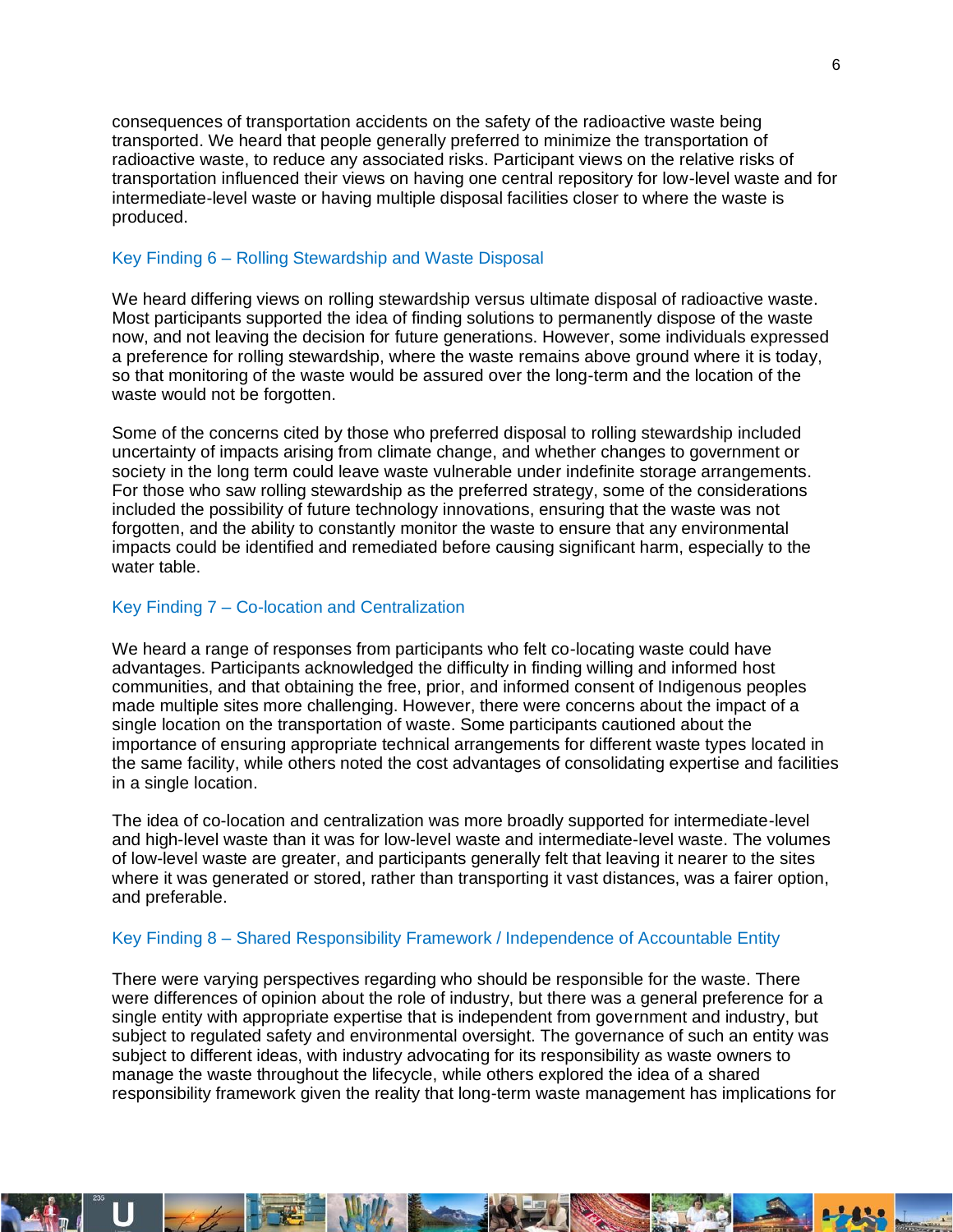waste owners, government, waste managers, the current and future public, Indigenous communities, etc.

#### Key Finding 9 – Trust and Relationships with Indigenous Communities

There was support expressed by participants to ensure trust and relationships are built with Indigenous communities in developing the plan and implementing it. Ensuring that Indigenous Knowledge was considered along with western science was identified as important to a strategy that would address the far future, as well as more immediate considerations.

#### Key Finding 10 – Sense of Urgency

We heard that an integrated strategy was needed, and the approach to the long-term management of low-level and intermediate-level waste should be determined. There was general agreement that it was the right thing to do to have and to implement a plan for all of Canada's radioactive waste, and to do so with a sense of urgency rather than leaving this to future generations.

#### <span id="page-6-0"></span>Supplemental Input

In addition to roundtable sessions, the NWMO commissioned independent qualitative research consisting of interviews with a cross section of elected officials, their staff, and senior civil servants at the municipal and provincial levels. What we heard from those discussions is described in **Appendix E: Interviews with Municipal and Provincial Officials**. Many of the same themes emerged from the interviews as from the Roundtable sessions.

The NWMO also hosted roundtable sessions with youth. The summary of what we heard from youth, through roundtable discussions and other engagement mechanisms is the subject of its own What We Heard Report.

#### <span id="page-6-1"></span>**Conclusion**

We have heard various opinions, feedback, and thoughts from sectors with an interest in the development of an Integrated Strategy for Radioactive Waste, including civil society organizations, industry, academia, and municipal, provincial, and federal government officials.

There is a wide range of sentiment regarding this nuanced issue. It was our intention to collect and present these views in a manner that reflects the voices of the people we engaged with and integrate this invaluable feedback as we proceed with recommending the next steps towards managing low- and intermediate-level waste in Canada for which there are currently no long-term plans.

This is an ongoing conversation, and inclusion is an essential aspect of our project as this will be a decision affecting future generations of Canadians and Indigenous peoples.

The NWMO's recommendations will also be informed by the [revised policy on radioactive waste,](https://www.rncanengagenrcan.ca/en/content/have-your-say-draft-policy-radioactive-waste-management-and-decommissioning) which was published for public comment in February 2022.

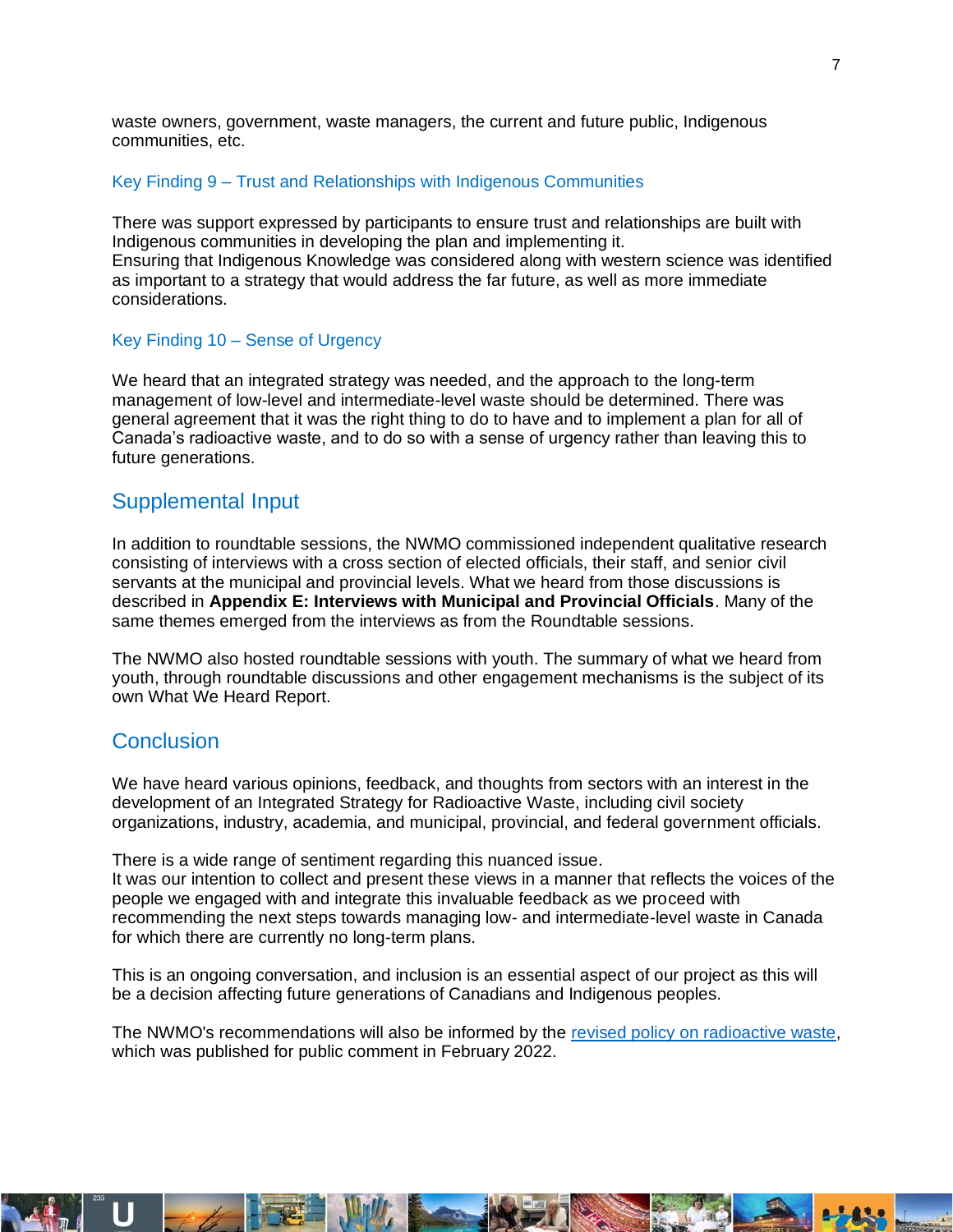### <span id="page-7-0"></span>What We Heard from the Roundtables

### <span id="page-7-1"></span>Civil Society Organization Roundtables – What We Heard

The NWMO hosted three Roundtable Sessions for Civil Society Organizations (CSOs). These were preceded by two information sessions for CSOs to provide context about the Integrated Strategy for Radioactive Waste and invite CSOs to make a presentation at a planned Roundtable session. Participants from CSOs had the opportunity to request to be included on the agenda and to deliver a presentation to participants on behalf of their organization. These presentations would not be attributable to the presenter unless they requested it.

Despite reaching out on a national level to CSOs active on nuclear waste files but also more broadly to those focused on the environment and climate change, these sessions were poorly attended. This section summarizes the input and comments provided by those who attended but may not be representative of the broader opinions of those who did not attend.

A focus of the input from Civil Society Organizations was environmental impacts and public safety. This extended to feedback provided on who should be responsible with participants pointing towards the federal government and more specifically Environment and Climate Change Canada.

Although there were different views on rolling stewardship versus disposal as the correct approach, there was a strong desire to ensure effective continued monitoring of the waste in perpetuity.

There was a sense of urgency to dealing with the waste, combined with a feeling of uncertainty about how much waste exists in inventory, and its characteristics resulting from changes in reporting over time. Participants expressed a need for the strategy to address future waste from small modular reactors, while advocating for a cessation of nuclear power production. Overall, participants expressed a general mistrust of industry, and concerns over historic issues of transparency.

The following are the key discussion points and themes that emerged from the roundtable discussions with CSOs:

#### Communication and Transparency

We heard participants speak about the perceived uncertainty of the quantity of intermediatelevel-waste, and they identified that reasons for changes to the reported volumes of intermediate-level waste inventory were not clear. Similarly, we heard that recent changes to the definitions of waste types, together with the proliferation of regulatory documents from the Canadian Nuclear Safety Commission, made it difficult to have a full understanding of how much of each waste type exists, and the waste's actual characteristics.

We heard participants express interest in the waste arising from small modular reactors (SMR). Participants expressed a need for more details about the nature of the potential waste to be addressed early in the regulatory process for these modern technologies, rather than later in licensing stages.

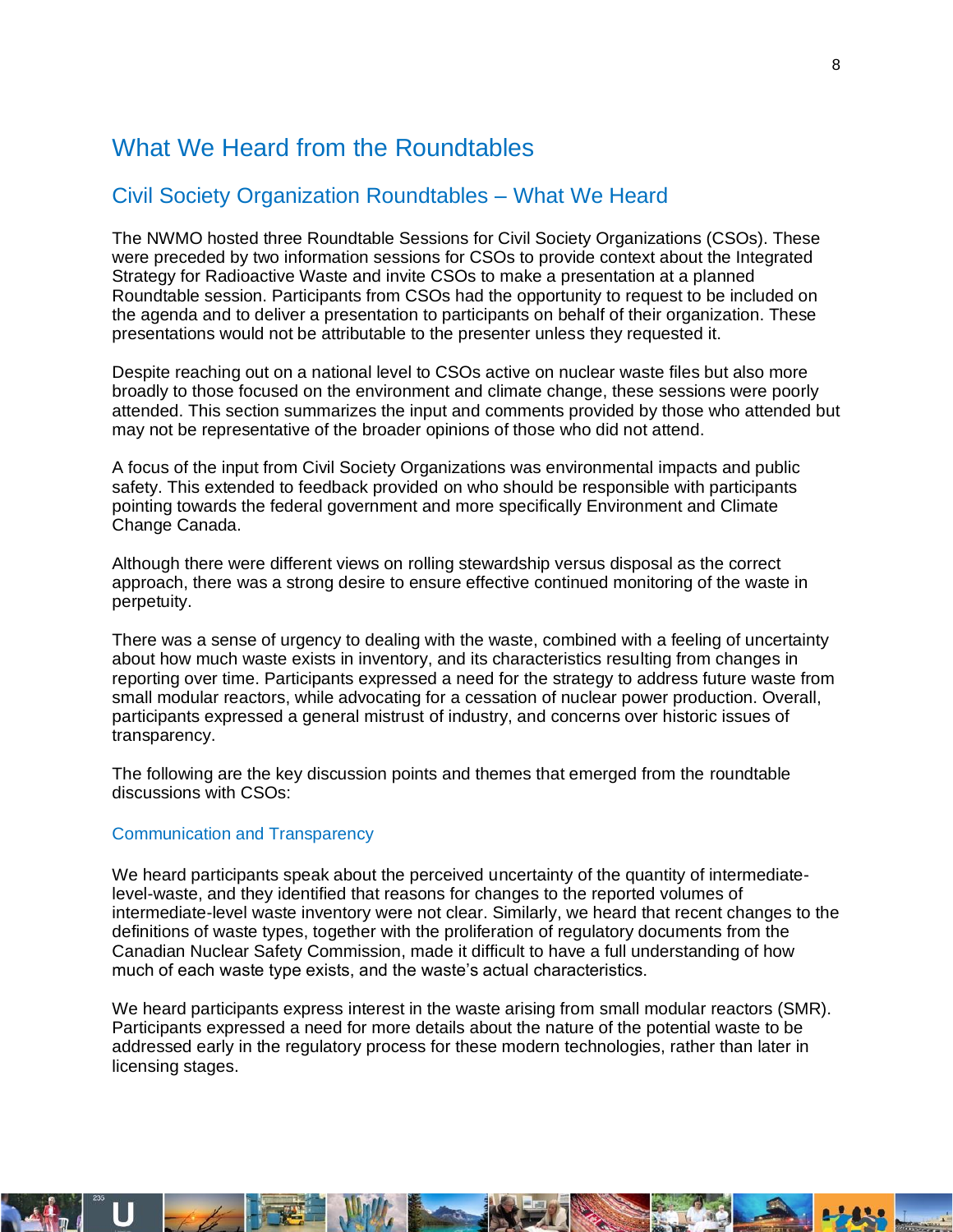#### Sustainability and the Environment

Protection of the environment emerged as an important theme for CSOs. We heard proposals and concerns about low-level-waste from participants who would like to see it placed far from potable water sources.

We heard from participants who thought it was important that we cease generating nuclear waste altogether, which they believed, consists of a continual risk for humanity on earth.

We heard that it was important to consider the future impacts of climate change when developing an integrated strategy. The worsening climate crisis could introduce new risks that need to be addressed in the design of future facilities. Risks highlighted include severe weather impacts, and social disruption that could impact institutional control of facilities in the longer term.

#### **Transportation**

We heard that the waste should be kept as close as possible to where it was produced, to minimize its transportation.

We also heard that in deciding where to locate disposal facilities, there should be consideration for equality and ethical justice – for example, if the waste is produced in Saskatchewan, it should remain in Saskatchewan and not be transported over long distances to other provinces.

#### Rolling Stewardship and Waste Disposal

We heard different perspectives from participants, with some strongly advocating for rolling stewardship and other participants strongly advocating against rolling stewardship, in favour of disposal.

We heard that it was important to be able to monitor the waste for the long-term, and for that reason, some participants supported rolling stewardship, where ongoing monitoring could occur, for as long as the waste remained hazardous.

We heard from some participants who were interested in exploring container technology that would have a longer life span than 50 years for above ground storage. Some noted that in other jurisdictions, waste containers had been developed that may last for significantly longer periods.

Regardless of whether the approach was rolling stewardship or disposal, we heard participants support the concept of defence-in-depth or having multiple barriers to eliminate potential impacts if one barrier fails to perform as expected.

We also heard support expressed for disposing of intermediate-level waste in a deep repository rather than on the surface with rolling stewardship, because the nature and duration of the hazard was well beyond our planning horizons, making deep disposal the more prudent approach for the long-term.

We heard that it could be acceptable for intermediate-level waste to go into the same deep geological repository as used nuclear fuel.

Regardless of the option preferred, participants emphasized the need to ensure effective continued monitoring of the waste in perpetuity.

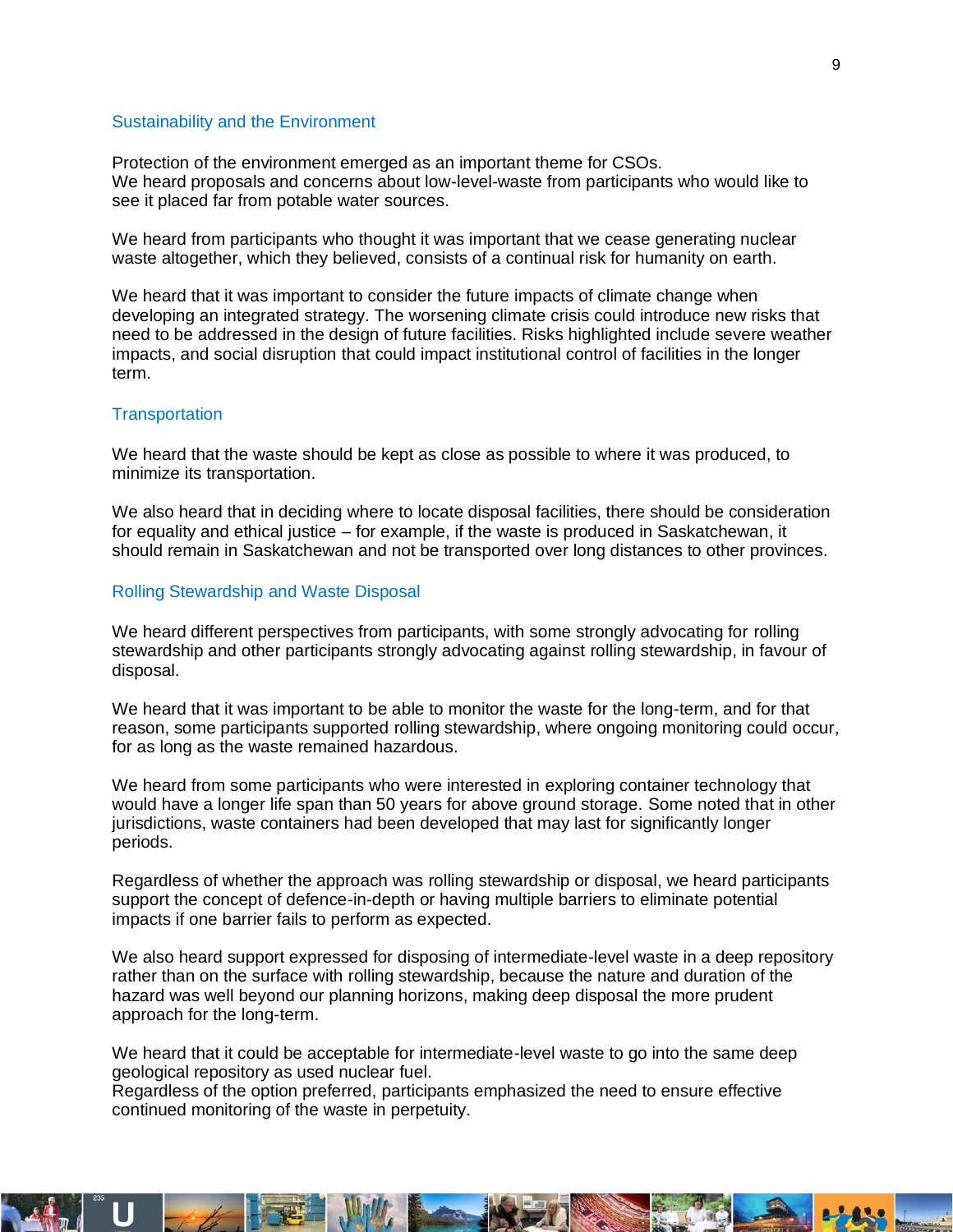#### Co-location and Centralization

We heard feedback from participants on low-level waste and intermediate-level waste and if they should be separate or together, or one facility or several. There were differing perspectives, with various risks, benefits and considerations identified.

We heard there were concerns about the limited choices highlighted in the material and suggestions that looking internationally could provide more solutions, such as the potential of using shallow rock cavern disposal for intermediate-level waste.

We heard from some participants who expressed a desire that there should be one central facility for managing low- and intermediate-level waste so it is easily accessible. Some participants identified the risk of an event occurring when there was only one single repository for all of Canada's radioactive waste. They expressed concern that if all the waste were in a single location, the impact of an event could be more significant. As a result, some participants expressed support for multiple locations. Others preferred multiple facilities because they would result in less transportation.

We also heard that having several waste sites would contribute to social justice; waste should be stored near to where it is produced. Some participants expressed concern with economic incentives for small communities to take waste, when that community has not generated the waste.

We heard that it was important to ensure cumulative effects are considered for any project, rather than simply looking at the individual project impacts, while recognizing the complexity of the issues.

#### Shared Responsibility Framework / Independence of Accountable Entity

We heard from participants who supported the idea of having an organization that is independent of industry and CNSC, a single entity who has the means to do the work.

Some participants preferred government – Environment and Climate Change Canada was specifically mentioned, to be responsible for long-term waste management. Some participants proposed that the governance of the accountable organization should be made up of environmental organizations who have biologists, and other knowledgeable specialists, with the appropriate expertise.

#### Sense of Urgency

We heard from participants who thought that disposal of the most hazardous wastes should occur on an accelerated timescale, and that the lack of an integrated strategy for low-level and intermediate-level waste to date has enabled various projects to proceed, which were not perceived as employing best practices, and which could have been avoided had there already been an established disposal plan for all of Canada's radioactive waste.

#### Importation of Nuclear Waste

Some participants indicated that there should be a prohibition on the storage or disposal of radioactive waste from other countries. At minimum, participants expressed a desire for a public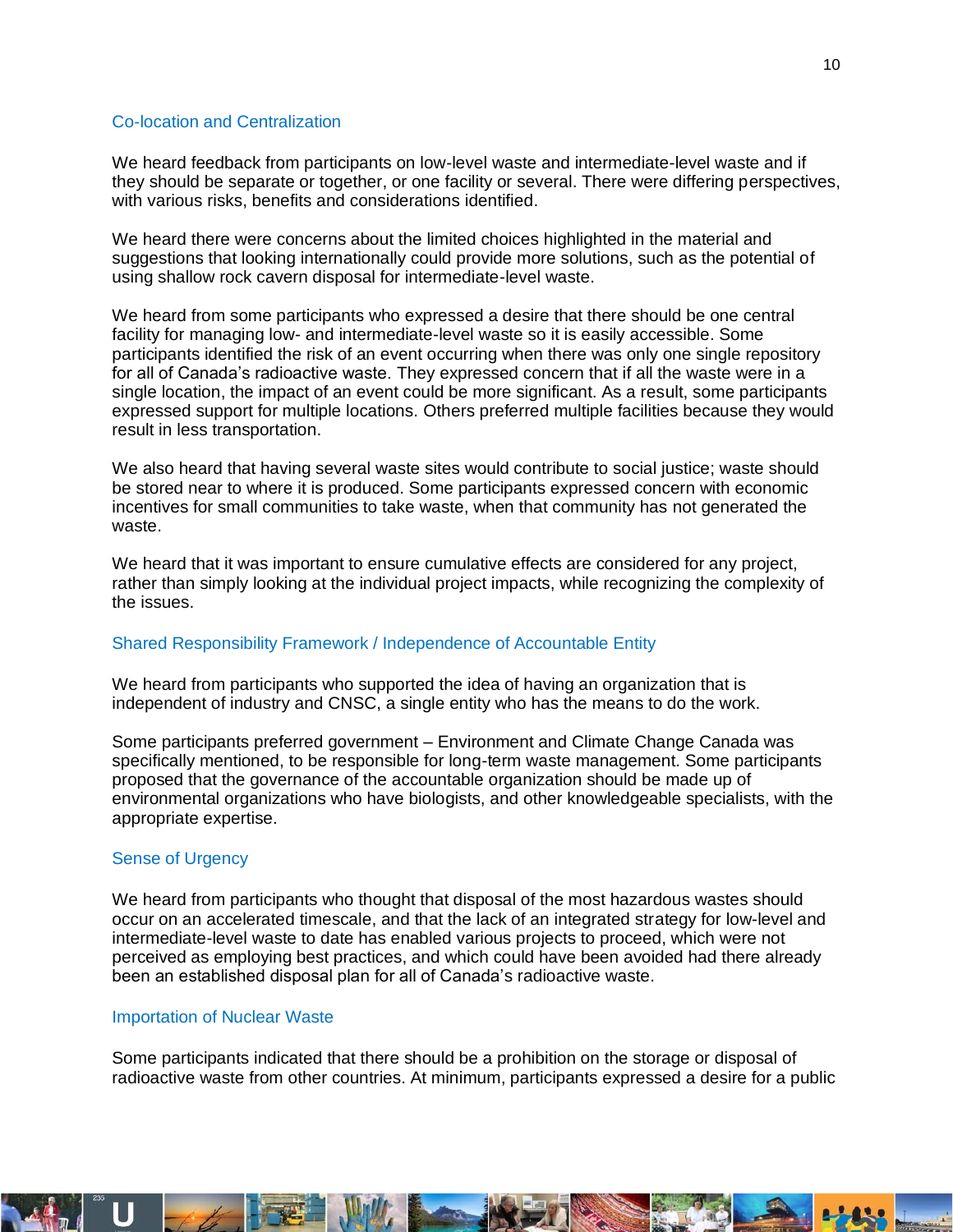debate on the appropriateness of repatriating the waste from radioisotope products made in Canada and sold to other countries.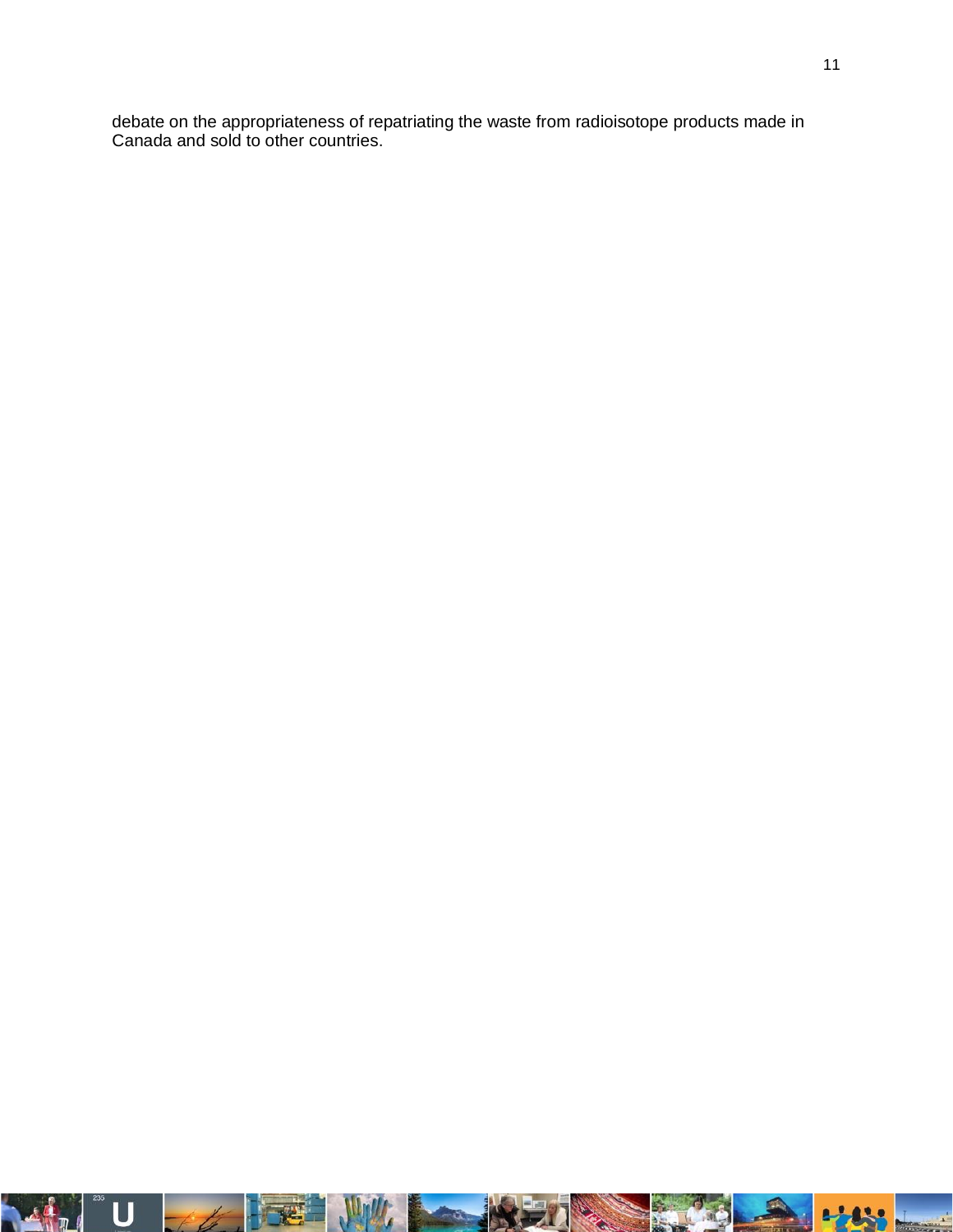### <span id="page-11-0"></span>Industry Roundtables – What We Heard

The NWMO hosted eight roundtable sessions for nuclear industry organizations, each aimed at a specific aspect of the industry, such as nuclear power plant (NPP) operators, small modular reactors (SMRs), nuclear suppliers, isotope producers, research & research reactors, and industry associations, including a special session with Women in Nuclear members. These were preceded by two information sessions for Industry to provide context about the Integrated Strategy for Radioactive Waste and invite nuclear industry participants to make a presentation at a planned roundtable session. Participants from the nuclear industry had the opportunity to request to be included on the agenda and to deliver a presentation to participants on behalf of their organization. These presentations would not be attributable to the presenter unless they requested it.

In addition to the roundtable sessions, three additional information sessions were held with individual SMR vendors.

One of the important themes that emerged is that of public education and engagement and the need to be critical in developing the plan but also in its implementation as there is a perceived low level of nuclear power / radioactive waste literacy. Related to but separate from this is relationship and trust building with Indigenous communities in developing the plan and implementing it.

Another idea that emerged strongly was learning from science-based best practices internationally; this was seen as an important pathway to ensuring both public safety and cost effectiveness, which are both important, now and in the long-term.

There were many different perspectives when it came to who should be responsible for implementing the strategy, with no clear consensus. Participants expressed that a shared responsibility framework is likely needed given the reality that long-term waste management has implications for waste owners, government, waste managers, and the public, now and in the future.

The following are the key discussion points and themes that emerged from the Roundtable discussions with Industry:

#### Safety is Paramount

We heard that the strategy must protect people and the environment for years to come. We also heard that any decisions should be based on sound science and best practice.

#### Communication and Transparency

We heard that public perception of radioactive waste is incredibly important. Some participants shared that many in the public are shocked and scared when they hear about radioactive waste, because they do not fully understand nuclear technology, so communicating simply and clearly is important.

#### Education and Engagement

We heard that the dominant success factor for the implementation of the strategy is not technical but rather public acceptance, which needs to come from effective community and Indigenous engagement.

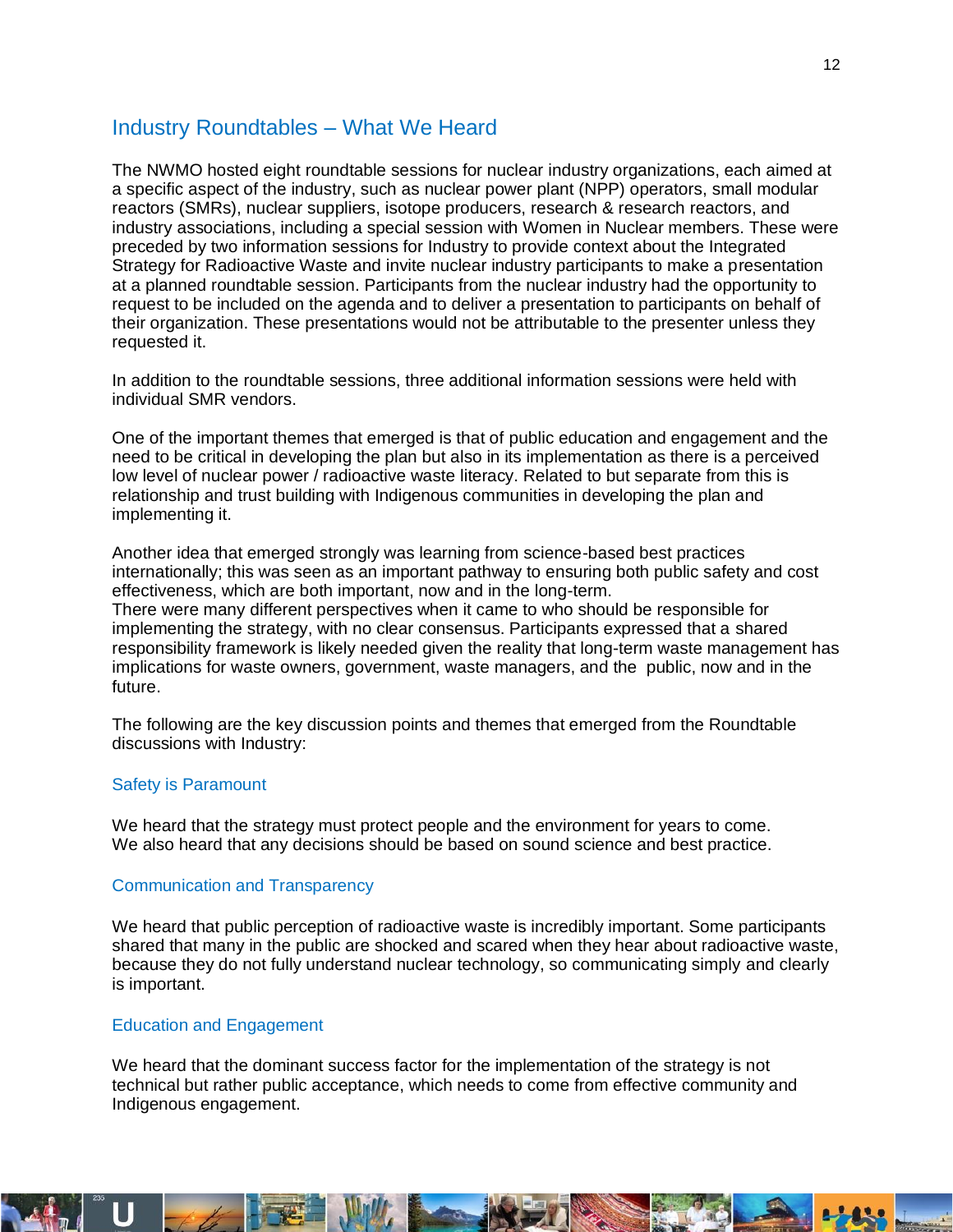We heard that it was critical that public education and engagement was considered when developing the strategic plan as they expressed that there is generally a low level of nuclear knowledge and waste literacy. Some participants expressed the importance of deepening the dialogue with Indigenous communities on whose territories the waste could be stored.

We heard that learning from science-based best practices internationally is an important pathway to ensuring both public safety and cost effectiveness, which are both important, now and in the long-term.

#### Sustainability and the Environment

We heard that minimizing waste was an important part of any strategy. Participants noted the waste hierarchy concept. Some participants described any repository as a precious resource.

#### **Transportation**

We heard that the strategy must consider the perceived risk of transporting waste. Participants from industry noted that reducing volumes of waste and compacting the waste before shipping was an effective and safe way to minimize the overall amount of waste that would require to be transported.

Some participants suggested that having three disposal sites, one in the east, one in central Canada, and one in the West, could strike a good balance, considering the vast distances over which waste would be transported.

#### Rolling Stewardship and Waste Disposal

Most industry participants advocated for waste disposal, rather than rolling stewardship. We heard that rolling stewardship only passes on the waste burden to future generations and results in continued public discomfort.

We heard from participants that rolling stewardship should not be seen as a means of permanent disposal for intermediate-level waste, although some participants felt it could be a feasible alternative to disposal for some types of low-level waste.

We heard that it is not feasible or tenable to do rolling stewardship in perpetuity or even for periods exceeding a few hundred years. We heard that the costs to do so would be extremely high and these would need to be included in financial guarantees, which would impact ratepayers. In addition, we heard that storage at the surface entails risks in the long-term.

There was general agreement among the participants that rolling stewardship was not an appropriate strategy for intermediate-level waste. Given the exceptionally long timescales during which intermediate-level waste remains hazardous, there would be no way of guaranteeing that the waste will be monitored and protected for millennium, making rolling stewardship much less desirable than disposal.

We heard from some participants that rolling stewardship was not a reasonable option for lowlevel waste either. However, we also heard from some participants that, for certain kinds of lowlevel waste with shorter-lived radionuclides like those from medical isotope production, rolling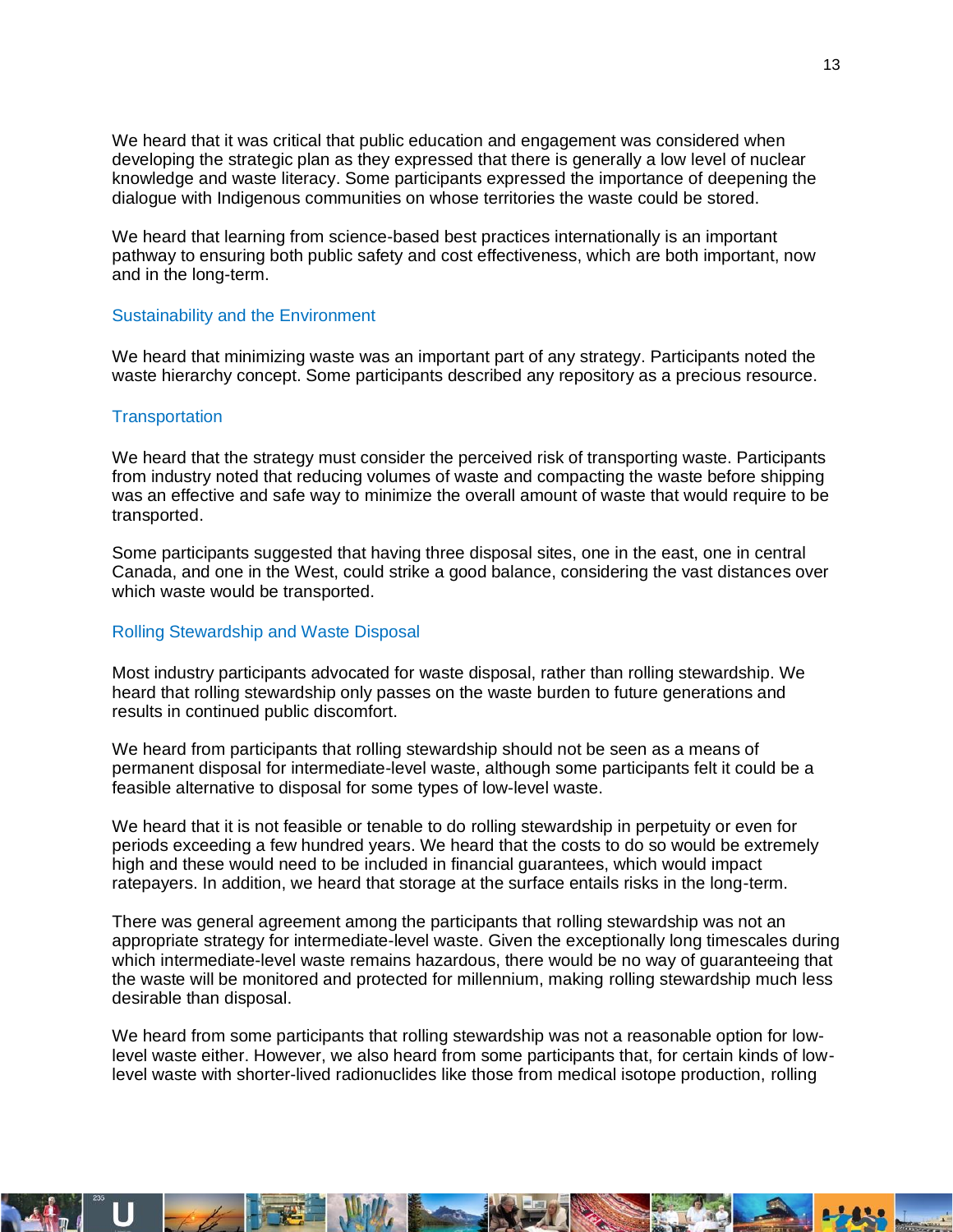stewardship could be a cost effective and safe option. Some participants thought that different types of low-level waste could have distinct kinds of facilities.

#### Co-location and Centralization

We heard support for co-location of facilities, and that there should be more than one facility, although some waste types could be co-located. We also heard from some participants that waste should be centrally stored in a few key sites across Canada.

We heard that waste did not need to be located at the sites where the waste is produced. An example cited was of the United Kingdom, where there is one low-level waste disposal facility, but it is centrally located within 300-400 miles of all nuclear facilities. However, because Canada is so vast, a single facility may not be the right answer because the waste would have to be transported thousands of kilometers.

We heard that because near surface disposal is appropriate for low-level waste, which has lower risk and a shorter period in which it is hazardous, a single repository may be possible. We also heard that it could make sense to have several facilities for low-level waste for the same reasons.

We heard from some participants that it did not make economic sense to co-locate low-level and intermediate-level waste because the low-level waste did not need the same design considerations.

For intermediate-level waste, participants stated that co-location with high-level waste makes sense financially and is currently done in other parts of the world. We also heard that because of the low volume of intermediate-level waste in Canada (less than 1% of the total waste volume), it should be combined with high-level waste for permanent disposal rather than at a separate disposal facility. We also heard that, based on international best practice, a deep geological repository is the best option for the disposal of intermediate-level waste, but that the development of a disposal facility would require broad engagement across multiple sectors.

We also heard that there could be more than one technical solution for intermediate level waste. Some participants indicated the importance of flexibility in the disposal options for the diverse types of packages and wastes, so long as the design is commensurate with the hazards.

#### Shared Responsibility Framework / Independence of Accountable Entity

We heard that waste owners today are operating or planning for waste disposal facilities, but that over the long-term, having a single entity responsible for implementing the plan could be a satisfactory solution. Regardless, participants noted that Canada has a strong regulatory framework to safely manage the waste.

We heard from some participants that waste owners should be responsible for their strategy and that proponents must select the specific technology for the disposal of their waste; this must consider the inventory, siting, geology, and waste characteristics.

We heard that key producers of small to modest volumes of waste are unlikely to have the capacity to implement the requisite waste facilities, so it is crucial that whoever implements the strategy must provide access to the small/modest volume producers. Participants felt that this will be especially important for the small modular reactor sector to have equal access to disposal. We heard that currently, producers of medical isotopes do not have the same access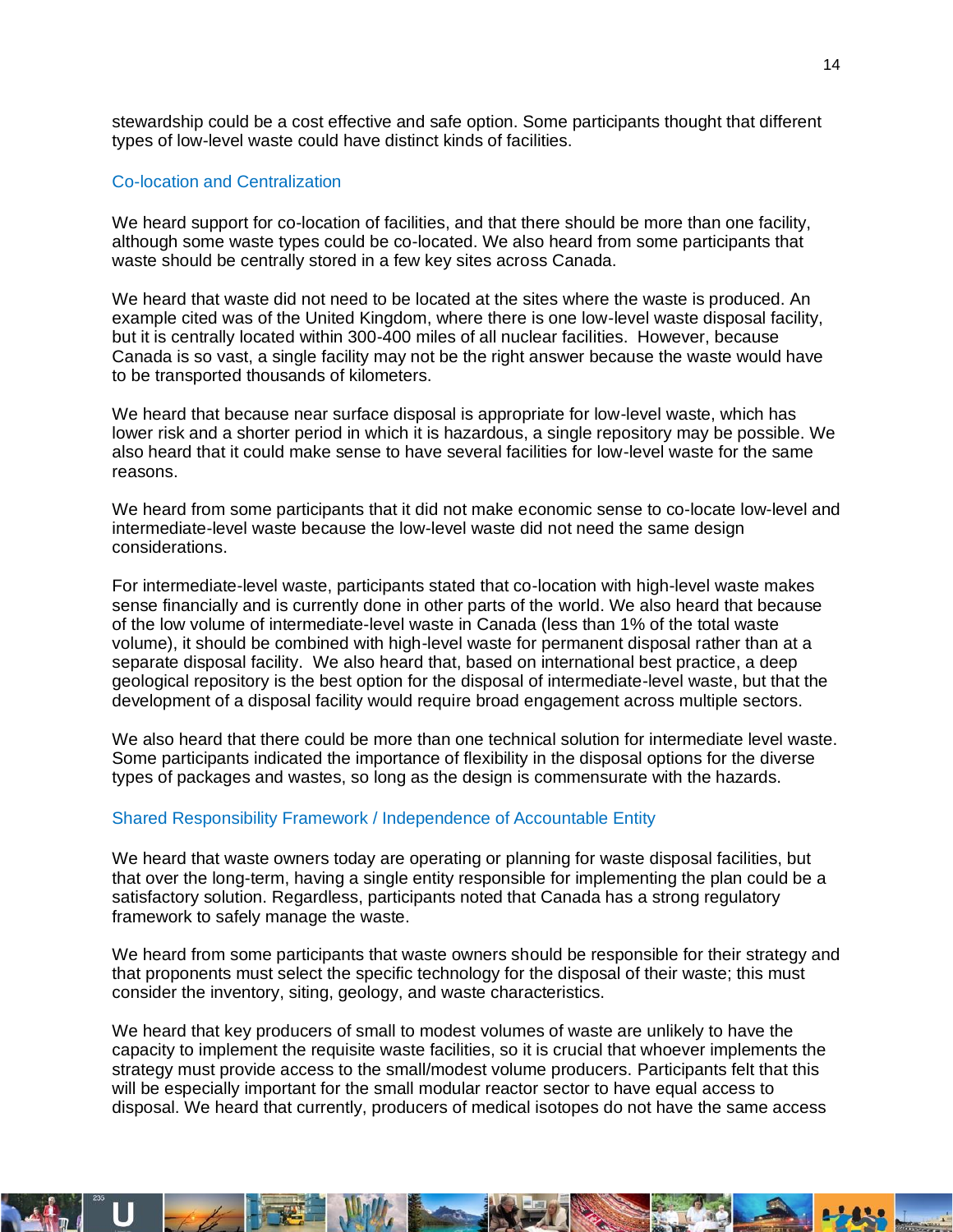to disposal as power producers and are reliant on commercial arrangements rather than having guaranteed access to disposal.

Some participants expressed the need for everyone to collaborate on the implementation of the strategy, and that it may not be ideal for a single entity to be responsible; if everyone is involved that would assure accountability. We heard that government, province, and utilities must ensure that all the parties are accountable to do their part, and together achieve a common goal. We also heard that it was important to avoid administrative burden when considering the structure of the entity or entities responsible for the implementation of the strategy.

We heard that there needs to be a coordinated approach with those who currently manage the waste. We heard suggestions from participants that the NWMO, or an organization with a similar structure, should be responsible to lead the implementation of the integrated strategy for all the waste as a single crown corporation. In this scenario, some participants expressed that this would be one way to achieve synergy, consistency, and transparency.

We also heard from some participants that the federal government should play an active role, but that the government's role should be separate from political cycles with no impact from elections. In this scenario, government would work with the waste producers and owners and act on their recommendations.

We heard from some participants that either the provincial or federal government should be responsible, for example Natural Resources Canada. However, the implementation of the strategy would require the rigor and determination of the private sector. Some participants recommended that waste owners should pay into a single organization to manage the waste.

We heard that whatever organization was responsible for the implementation of the strategy, they must have effective stakeholder relations, community relations, and relationships with Indigenous peoples.

#### Trust and Relationships with Indigenous Communities

Participants expressed support in ensuring trust and relationships are built with Indigenous communities in developing the plan and implementing it.

We heard that Indigenous engagement is extremely important for the nuclear industry, and any strategy must ensure that positive relationships built on mutual trust are fostered. We also heard from participants that the knowledge and expertise that Indigenous peoples have should be brought to the table.

#### Sense of Urgency

When we asked what is important to get right, we heard that it was vital for Canada to find a solution for all the waste, sooner rather than later. Industry participants expressed the importance of getting this right, and acting with a sense of urgency, both because this was a long-standing issue for industry and because of the opportunity presented by modern technology such as SMRs to contribute towards Canada achieving its net-zero climate goals.

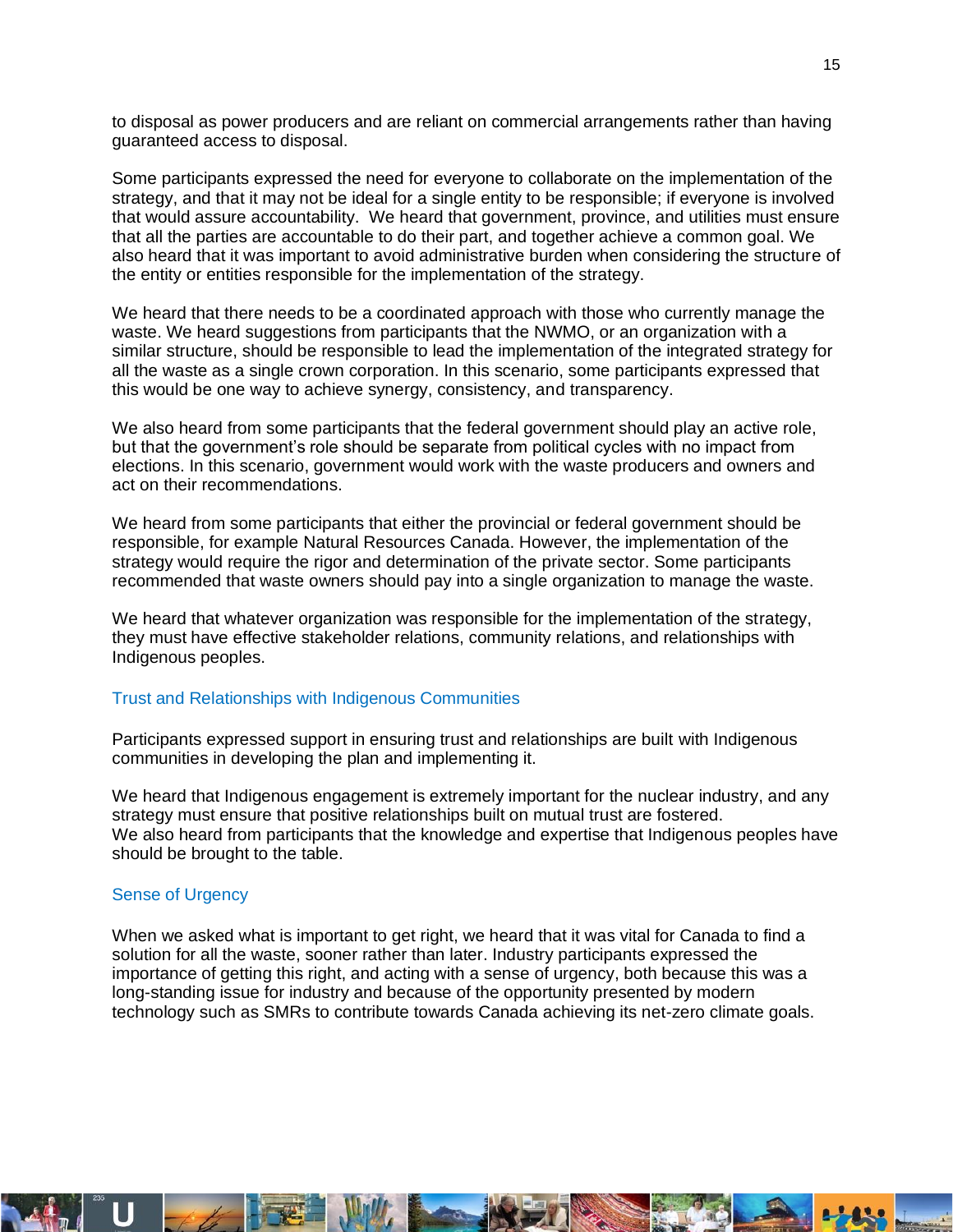#### Cost and Efficiency

We heard that we must account for costs of interim storage that would result from rolling stewardship. The cost of this for hundreds of years would be astronomical and it was not deemed to be socially responsible to add to electricity costs and have ratepayers shoulder this burden. We heard that future generations should not be responsible for the costs or the decision.

We also heard that safety and efficacy of the technology is important, as well as ensuring the public has confidence that the design of any storage or disposal facility is robust. Participants noted that technology will change over 300 years, the time over which low-level waste remains hazardous, so industry needs to be prepared for technological innovations. We heard that scalable, flexible, practical, and industry-led solutions for an integrated strategy for radioactive waste would be most efficient and effective.

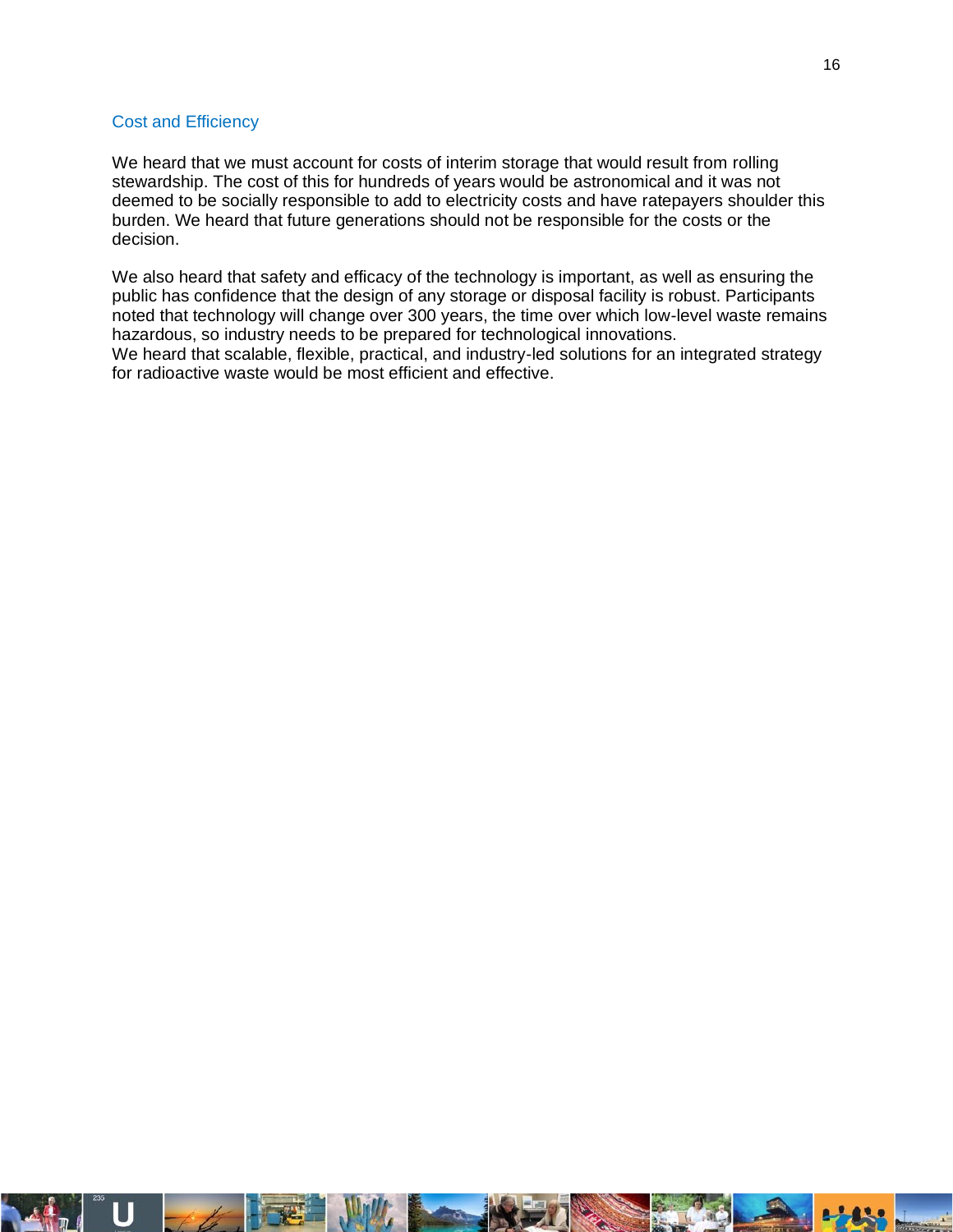### <span id="page-16-0"></span>Academia Roundtables – What We Heard

The NWMO hosted three roundtable sessions for academia.

Public safety was seen as a top priority from most participants and there was recognition that it is difficult to provide feedback on safety without understanding the risks involved. Many participants trusted experts to evaluate the risks but expressed that public education was key.

We heard from most participants that there is a need for further education and public engagement with a focus on terminology. Many felt it was important to have an increased literacy on the diverse types of nuclear waste and volumes that Canada will be storing in the future.

We also heard that economic impacts were important to consider, and that the lack of an integrated strategy was a barrier to Canada's position as a world leader in radioisotope production.

Participants also felt that shared responsibility is important and needs to be nationally aligned. The following are the key discussion points and themes that emerged from the roundtable discussions with academia:

#### Safety is Paramount

Public safety was seen as a top priority from most participants and there was recognition that it is difficult to provide feedback on safety without understanding the risks involved.

Participants agreed, once there is a priority for safety and public engagement, there would be some interest in conducting an economic impact study.

#### Communication and Transparency

We heard participants describe the general public's lack of understanding on nuclear industry terms such as "low dose radiation;" industry terminology does not resonate with the public. We also heard participants identify the need to develop a shared language around health and safety risk including the safety limits, to establish if something is acceptable or not acceptable in the eyes of the public.

We heard that to move toward consent for waste projects, it was essential to build trust between communities and regulators. We also heard there is a lack of transparency and a need for up to date and accurate information available to the public to help overcome the fear of radioactive waste in Canada.

#### Education and Engagement

We heard that it is important to have an increased literacy on the diverse types of nuclear waste and volumes that Canada will be storing in the future.

Many participants trusted experts to evaluate the risks but expressed that educating the public now will increase comfort levels and will ensure future generations can understand the decisions made. We heard from most participants that there is a need for further education and public engagement with a focus on terminology (e.g., people confuse low dose radiation with non-ionizing radiation).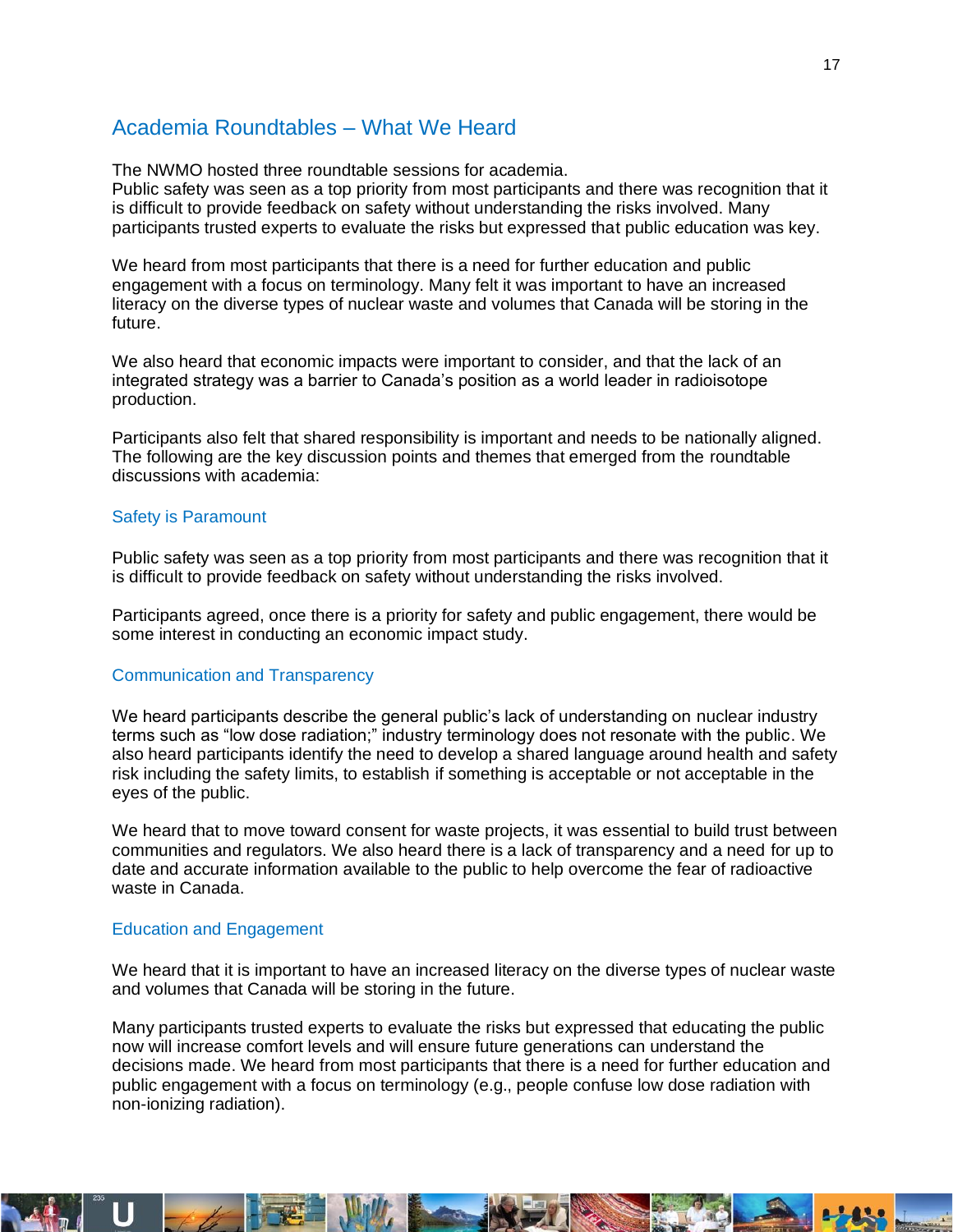We heard a desire to better understand what happens to hospital-medical radioactive waste. The radioactive waste arising from nuclear medicine is extremely short-lived and can be held at the hospital-medical facility until the radiological hazard is eliminated, and the waste can then be disposed of using conventional methods.

#### Sustainability and the Environment

We heard from participants that the environment and its safety are the most important aspects to get right.

We heard that sorting and minimizing waste is an important way to reduce the amount of radioactive waste that requires storage or disposal.

We also heard there needs to be adaptability in the design, to take advantage of future innovations in technical approaches, such as wastewater management.

#### **Transportation**

Participants wanted to learn more about transportation risks for low-level and intermediate-level waste.

We heard that storing waste locally would be preferable to transporting it.

Participants felt that, although transportation has been occurring safely for many years, the increased volumes of waste being transported in future, if there were repositories away from where the waste is generated, could increase the likelihood of accident.

#### Rolling Stewardship and Waste Disposal

We heard that the type of facility for low-level waste and for intermediate level waste is something that should be left to technical-engineering experts and that Canada should consider best international practice in determining the approach.

We also heard that the organizations producing waste today would be best placed to make recommendations on how it should be managed in the future, including who should be responsible for implementing the strategy.

We heard differing views around rolling stewardship versus permanent disposal of radioactive waste. We heard from participants who had concerns around the idea of rolling stewardship for low-level and intermediate-level waste because there is no guarantee who the stewards will be in the long term; this was seen to be risky, and those participants felt it was wrong to burden future generations with this accountability. We also heard that it was not prudent to depend on governments being benign and protective over the many centuries; societal changes can occur quicky and the waste should be disposed of to avoid reliance on existing forms of governance as the basis for safely managing the waste.

We heard from some participants that there is no likely future value in intermediate-level waste, and that it should proceed to disposal, rather than rolling stewardship.

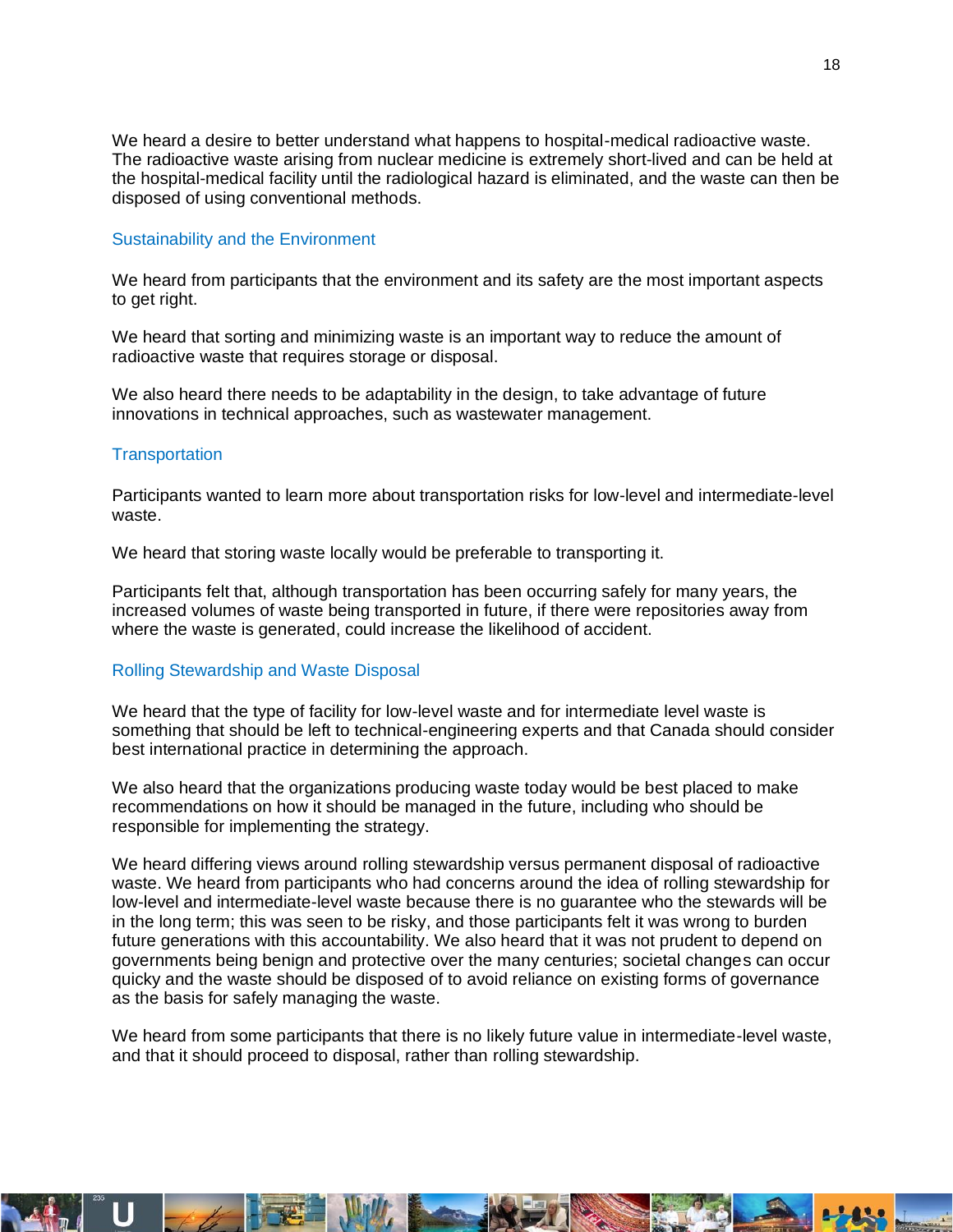We also heard the viewpoint from other participants that storing the waste on the surface near the source with a rolling stewardship plan in place would be best for both low- and intermediatelevel waste. We heard that if the waste is safely managed today, this was an acceptable approach for the future.

Participants expressed that it would be difficult to justify the cost of deep geological disposal for low-level waste. We heard that near surface disposal for low-level waste is an acceptable approach, and that there are lessons to be learned from the management of conventional waste, where Canada's expertise in low hazard landfills is recognized. We heard that there is generally no value in low-level waste so it should be in a disposal stream; where some small amount could have future potential, this should be retained for storage using rolling stewardship.

#### Co-location and Centralization

We heard some participants express that we should adopt a regional approach for low-level waste, with smaller more localized facilities requiring less transportation, while others expressed support for one central facility built with adaptability.

For intermediate-level waste, some participants expressed a preference for having multiple facilities across Canada.

We heard some participants who favoured separating low-level waste disposal facilities from intermediate-level waste facilities. Some participants expressed a preference for a single community hosting a single site for low-level waste, and another community hosting a single site for intermediate-level waste. We heard that having separate long-term facilities for low-level waste and for intermediate-level waste would be favourable, as it would create jobs in multiple communities. We heard different perspectives on having one single facility for all of Canada; some participants identified advantages such as finding one host community would be simpler, and a single facility could be better secured, and have economies of scale, whereas some participants expressed that a single facility would increase transportation costs and risks and that having multiple facilities would be a fairer approach to host communities who would share the burden of hosting waste.

Some participants wanted the long-term disposal sites located near the areas where waste is generated, for both low-level and intermediate level-waste.

We heard that participants felt that there were more options for low-level waste (arguments for centralization and decentralization, multiple facilities or only one), compared to intermediatelevel waste (single, centralized facility) because of the more onerous technical requirements for an intermediate level waste repository.

We heard that the strategy should also consider that facilities that currently take hazardous waste could be licensed for low-level radioactive waste. This would take advantage of the stewardship and governance arrangements already well established, as well as the technical expertise related to environmental management of waste facilities.

We heard it could be acceptable for some of the intermediate level waste to go into the highlevel deep geological repository. Some participants felt having a separate deep-disposal site was the best option for high-level waste and intermediate-level waste.

We heard different perspectives on the amount of flexibility versus prescriptiveness in the integrated strategy. Some participants favoured flexibility to allow waste owners to choose from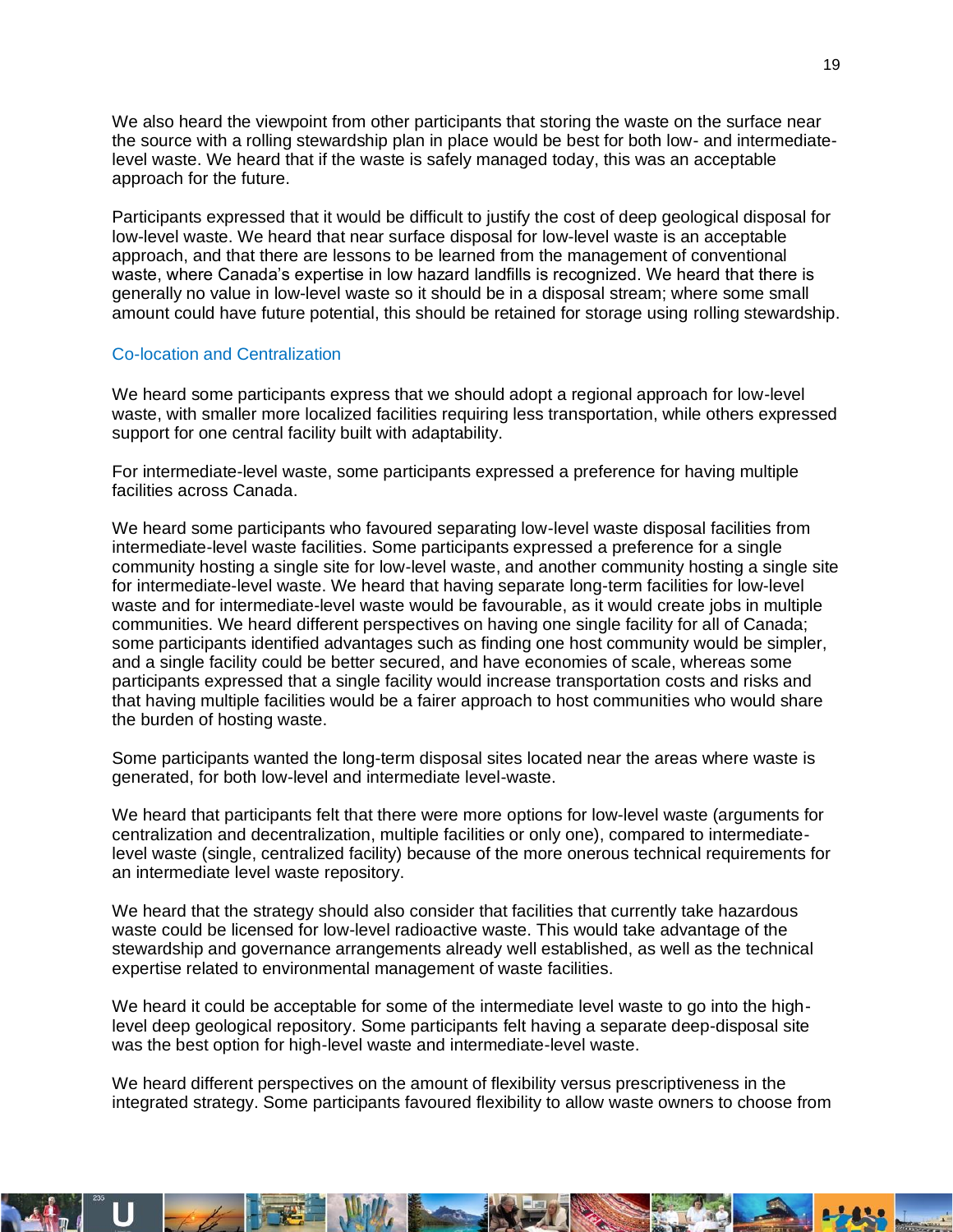multiple approaches, whereas other participants favoured a more prescriptive strategy with a degree of adaptability for future innovations.

We heard that whatever approach is adopted should consider cost as well as technical considerations, for example the cost of transportation needs to be factored into the integrated strategy.

#### Shared Responsibility Framework / Independence of Accountable Entity

We heard from participants who felt that shared responsibility is important and needs to be nationally aligned. We heard different ideas about the possible structure of governance for the responsible organization(s) and that any organization needs to be established as a service provider to the nuclear industry.

We heard some participants suggest a hybrid model of stand-alone single entity established by the federal government. The federal government would then work independently with the provincial, local, and community governments to implement the approach.

We also heard support for the idea of a new responsible organization for each category of waste, for example, waste owners could be responsible for low-level-waste, a single purpose organization could be responsible for intermediate-level-waste, and the NWMO could continue to be responsible for used nuclear fuel / high-level-waste.

Some participants suggested that the federal government should explore a Government Owned Contractor Operated (GOCO) model like that established by AECL for operation of Canadian Nuclear Laboratories sites.

We also heard that the governance structure for conventional landfills and waste disposal facilities should be explored as a model for the governance and stewardship of radioactive waste disposal facilities.

We heard support for the federal government to continue to be responsible for the regulation of radioactive waste. The federal government and current regulatory framework were described as fair and trusted, and participants identified radioactive waste as a significant issue that should not be left to the provinces.

Finally, we heard that, before the Integrated Strategy for Radioactive Waste is finalized, that the federal government and the provincial governments should agree on it.

#### Trust and Relationships with Indigenous Communities

We heard that establishing and maintaining relationships with Indigenous peoples, and respecting treaties was as important as safety and environmental considerations. Canada's Competitive Advantage

We heard participants express that there is so much societal good that can be provided from nuclear technology (e.g., addressing energy poverty, climate change, research on next generation materials, medical treatment, achievement of UN sustainable development goals) that an integrated strategy for radioactive waste can be an enabler to the societal good that nuclear provides.

We heard that Canada is a leader in the production of radioisotopes used internationally for medical and industrial applications, but that the lack of an integrated strategy for radioactive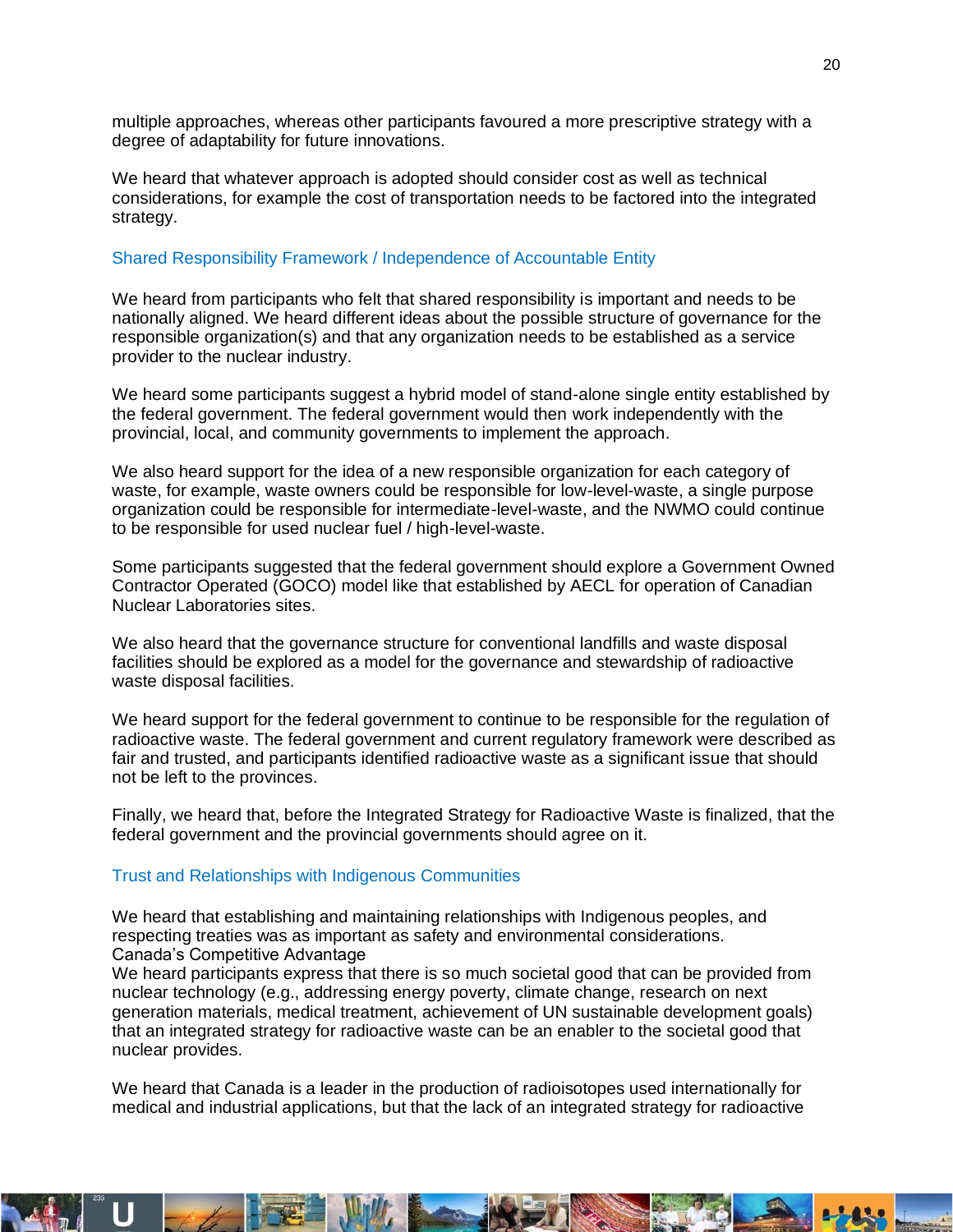waste, and the lack of operational disposal facilities reduces Canada's competitiveness. We heard that waste from Canada's university research reactors is being sent for disposal to the United States at costs which disadvantage us compared to American universities, and under arrangements which do not guarantee our long-term ability to dispose of those wastes.

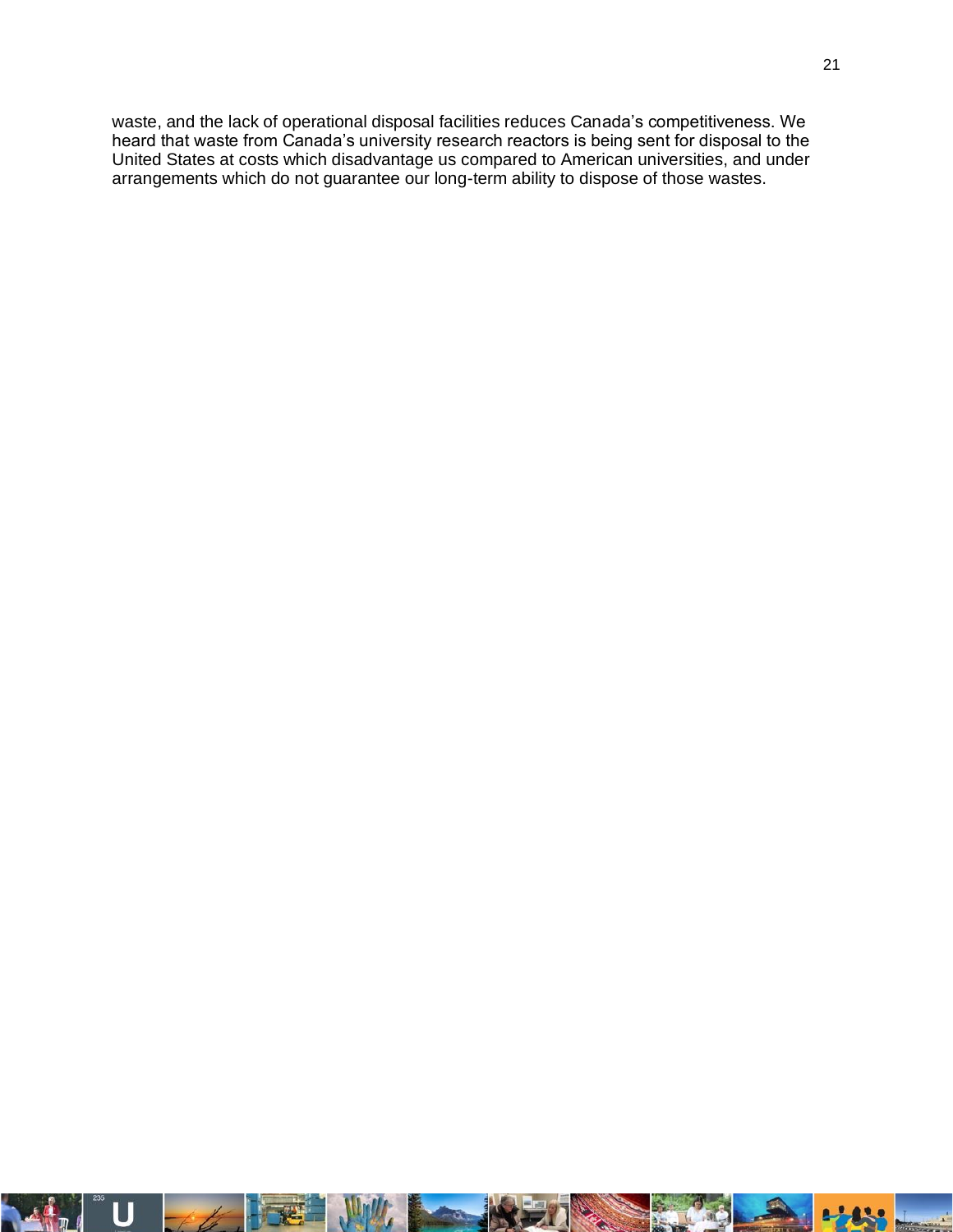### <span id="page-21-0"></span>Municipal Officials Roundtables – What We Heard

The NWMO hosted four roundtable sessions for municipal officials We heard a clear message from participants that further public education on nuclear waste management is needed. Participants and that it is challenging for politicians to talk about nuclear waste management.

Public safety was another topic talked about by participants who noted this was paramount to the strategy but were unsure what the safest measures or best practices are. We also heard from participants who emphasized building relationships and trust building with Indigenous peoples was important.

The following are the key discussion points and themes that emerged from the roundtable discussions with municipal officials:

#### Safety is Paramount

We heard that public safety was paramount to the strategy, but participants expressed uncertainty about what the safest measures or best practices are. Participants expressed that safety and making people feel safe must be a priority.

#### Education and Engagement

We heard a clear message from participants that further public education is needed. Participants acknowledged their own knowledge gaps, but they also gave feedback that it is challenging for politicians to talk about nuclear waste management and the impact on future generations, or nuclear power and climate change, given the prevailing sense of discomfort with nuclear waste.

We heard from some participants that they did not know that radioactive waste was already being shipped across the country and that there was a need for communities to see that the containers are safe when transported. We also heard from participants who thought there were misconceptions surrounding the fears around the nuclear industry, its regulation and management. They pointed out the safety practices of Canadian facilities and Canada's robust regulatory framework as ways to alleviate those concerns.

Some participants felt they did not understand the distinction between radioactive materials and radioactive waste. Participants expressed that general knowledge about radioactive waste was low, and that some did not know about many of the nuclear facilities. We heard that it was important to know what radioactive material was being managed and that being educated on different types of waste, waste characteristics, what is low-level-waste versus intermediatelevel-waste was critical.

We heard that educating the public about radioactive waste was a crucial step toward public acceptance. Some participants felt, if the public understands what this process is, they will buy into it.

We heard it is important to continue to educate the public about nuclear technology and waste but also heard from participants that they felt governments do not always want to celebrate the benefits of nuclear power because of some anti-nuclear activists.

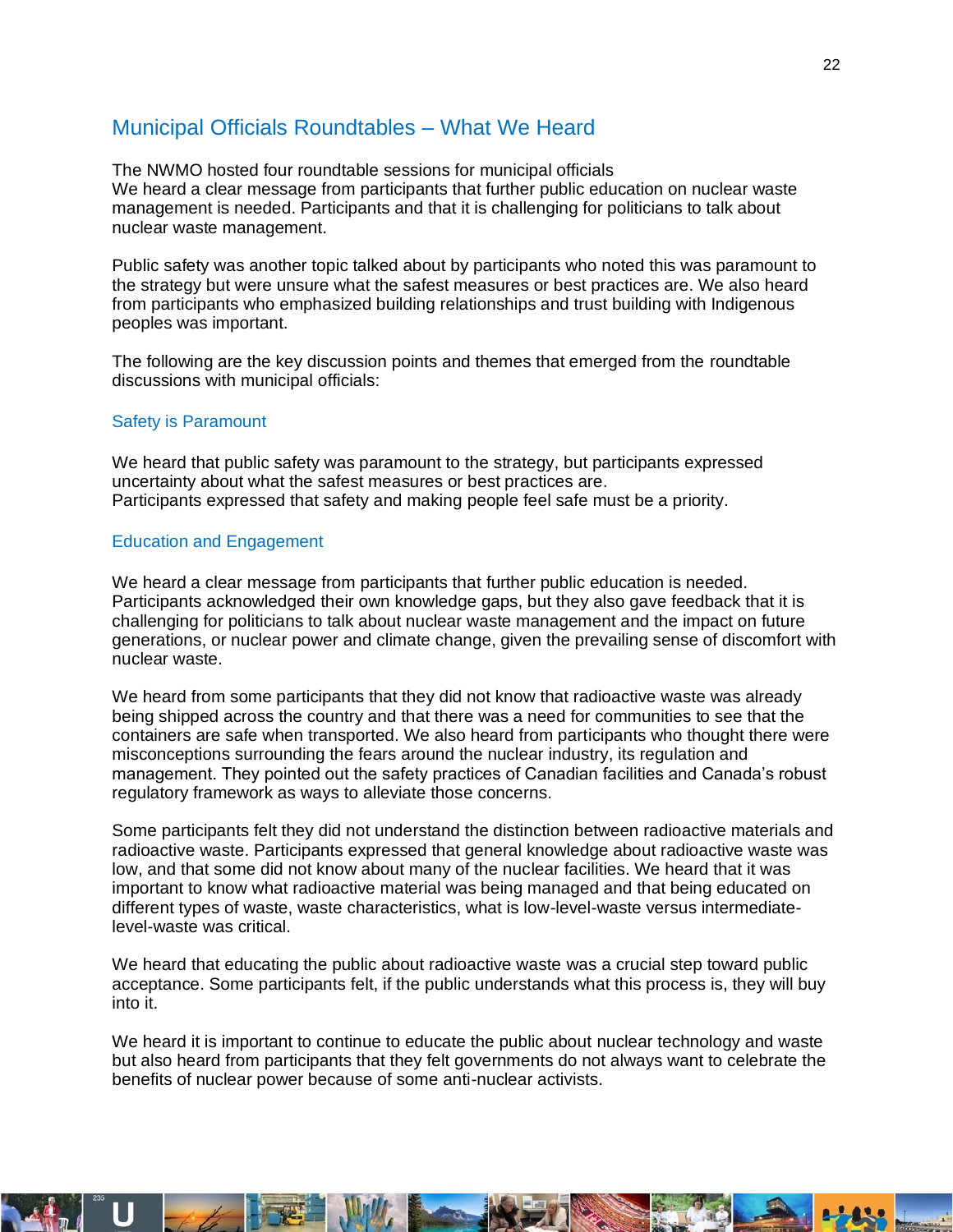#### **Transportation**

We heard from participants who had a desire for nuclear waste to be stored in multiple locations to avoid long distance transportation. Participants felt that the further the waste is transported, the greater the risk of transportation accidents.

#### Rolling Stewardship and Waste Disposal

Some participants thought rolling stewardship in multiple locations had merit as a viable option for low-level waste because the waste would be easier to monitor if it were kept on the surface. There were also concerns from proponents of rolling stewardship that future generations may forget about the waste if it was disposed of in a repository and that transportation could be costly and more dangerous. We also heard from some participants that economically, it would make sense to keep low-level waste onsite, where it is today, as it keeps managing it front of mind.

Some participants expressed a preference for multiple small facilities close to where low-level waste is currently used. Other participants thought that keeping low-level waste in one central location seemed to be less risky.

Some participants believed that since intermediate-level waste is more dangerous than lowlevel waste, it should be kept more contained and isolated and the decision to store and manage the waste should be left up to the people who know what is best.

We heard from some participants that we need to build an intermediate-level waste disposal facility for the long term because we do not know how the nuclear industry will change over time; because of the long timescales involved, it does not make a difference if the hazard is eliminated over 500 or over 2000+ years.

#### Co-location and Centralization

We heard from participants who were concerned about the health risks for intermediate-levelwaste. If it was a health hazard, then they were in favour of a single surface level site. Some participants expressed that storing low-level-waste with intermediate-level-waste would not be any more dangerous than storing them separately.

#### Shared Responsibility Framework / Independence of Accountable Entity

We heard from participants who were comfortable with an independent and central agency in charge of handling all aspects of waste, a single entity that has the community's trust and federal support with a board of directors.

We heard some support from participants that the Canadian Nuclear Safety Commission or the Canadian Nuclear Association could control and manage the waste with a strong governance model.

We also heard that provincial or the federal governments should play an active role and have a coordinated approach with those who currently manage the waste.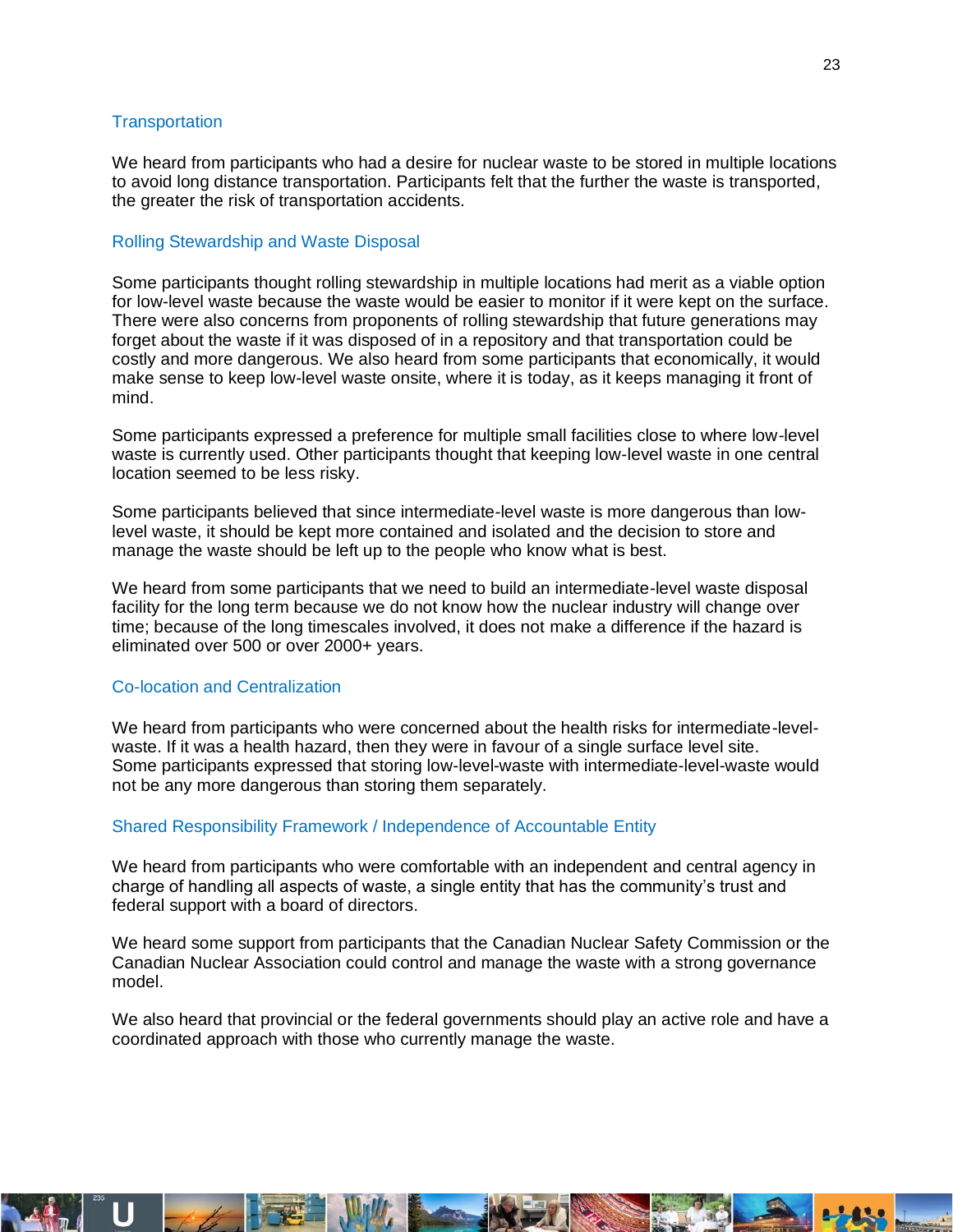#### Trust and Relationships with Indigenous Communities

We heard that building relationships and trust building with Indigenous peoples was particularly important.

Participants expressed that recognizing the rights and land use of Indigenous peoples was important and that having a strategy that was flexible, something that could apply to all parts of Canada, was required.

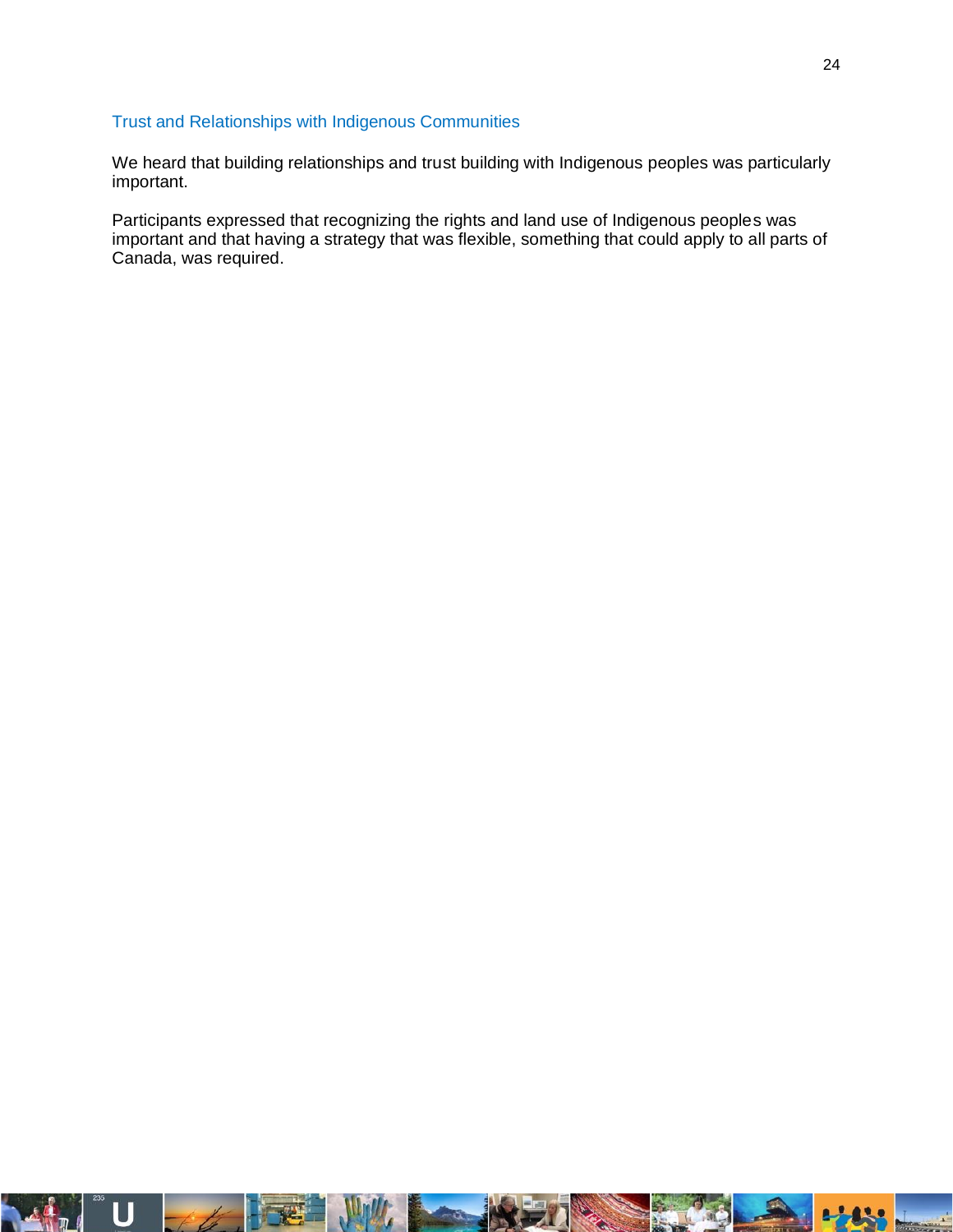### <span id="page-24-0"></span>Government Official Roundtables – What We Heard

The NWMO hosted seven roundtable sessions for provincial and federal government officials (senior civil servants and policy staff).

We heard from participants who wanted an act-now-don't-delay approach when discussing the long-term management of nuclear waste. Most participants agreed that buy-in would increase if Canadians had more knowledge on nuclear waste, which highlighted a need for further education and public engagement.

We also heard most participants vocalize their support for public safety as the overarching priority, with protecting the environment as another key factor to consider. There was no clear agreement on what is the safest way forward (e.g., single site versus multiple sites) but there was an acknowledgment that we should choose the safest option as recommended by the experts. We also heard an emphasis on balancing cost with safety and a need for shared responsibility using various options.

The following are the key discussion points and themes that emerged from the roundtable discussions with provincial and federal government officials:

#### Safety is Paramount

We heard staunch support for the importance of safety and protection of the environment.

We also heard that the strategy should consider physical security of any waste storage or disposal sites and that when it comes to safety, we should rely on expert recommendations.

#### Communication and Transparency

We heard that there is a perception among the public that the waste owners are for profit organizations, making decisions based on costs, not on safety, and that the best decisions are not being made for safety and environment.

#### Education and Engagement

Participants expressed the importance and necessity of effective public engagement as an integral part of the strategy to ensure communities across Canada are informed about radioactive waste. They noted that the NWMO was already doing this as it relates to used nuclear fuel by holding information sessions, undertaking engagement, and presenting the public with the facts to dispel some of the misinformation that may exist.

#### Sustainability and the Environment

We heard the importance of good environmental stewardship, and some participants wanted to learn more about the potential for leaks and other environmental impacts to better make decisions around strategies for radioactive waste.

Participants stated the importance of accounting for cumulative environmental effects over time and space, and some urged that a 'seven-generation' lens be used. We heard that protection of water was important, and this included interjurisdictional impacts of pollution and other potential harms to the great lakes, which are shared with our American neighbours.

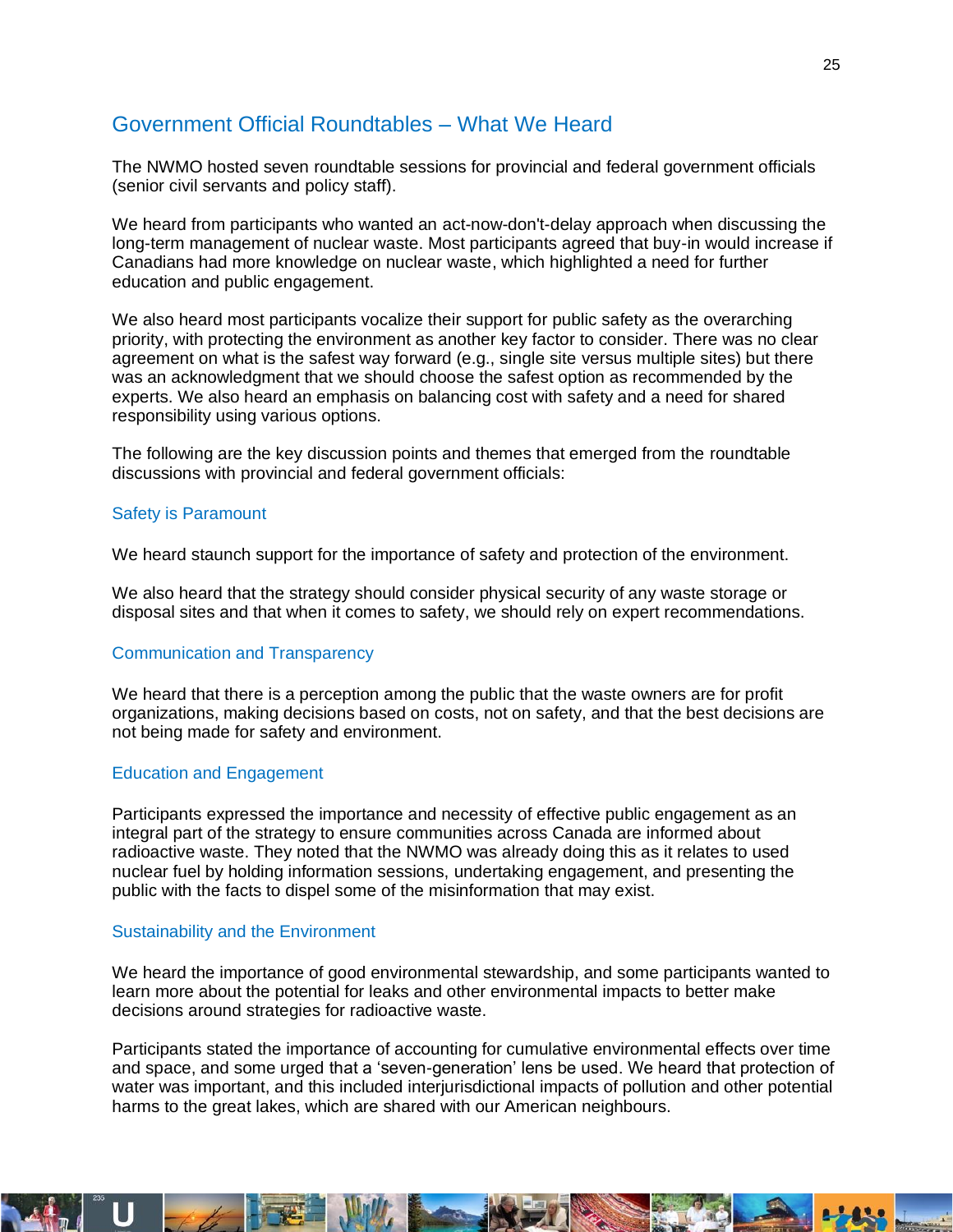#### **Transportation**

We heard support for regional waste storage or disposal facilities to minimize transportation of waste between provinces. This was especially a consideration for new-to-nuclear provinces considering small modular reactors in the future. Given the vast distances, participants stated that it may not make sense for Saskatchewan to ship waste to Ontario, but that there may be some merit in transporting waste from Alberta and Saskatchewan to a regional location. Participants expressed that the issue of transportation is one of risk, overall cost, carbon footprint, fairness and of economic opportunity for local communities.

#### Rolling Stewardship and Waste Disposal

Some participants expressed that long-term safe storage (rolling stewardship) would need to be on existing nuclear sites, which may be close to population centres, and that ideally, storage or disposal should be far from heavily populated areas.

We heard that geologic disposal creates an environment that is intended to remain safe for hundreds of thousands and millions of years, when society has only existed for 12,000 years, so it is difficult to conceptualize. Participants stated that the strategy needs to look at the trajectory of society – if civilization collapses, we must ensure that the waste can never be accessed. On the other hand, if society is thriving in 1000 years, the waste could be seen as a trove of steel and resources and could be used as an asset.

#### Co-location and Centralization

We heard that when deciding on co-location, and one versus multiple facilities, Canada should look to international experience to inform the strategy.

We heard from participants a variety of concerns and questions about how to store low-level waste, where to store it, and what types of facilities could work. Some participants expressed that placing low-level waste deep underground was not commensurate with the lower level of risk, technical requirements, and international practice and that over engineering facilities would not be fiscally responsible.

We heard from participants that having one central place in the country for intermediate level waste would be preferable to several regional facilities. Some participants indicated that this contributed to their belief that co-location with high-level waste (used nuclear fuel) makes sense when possible. We also heard that it is better to have only a few facilities than have many, especially from a risk, cost, and safety standpoint. Some participants had questions about the technical viability of mixing intermediate level and high-level waste.

#### Shared Responsibility Framework / Independence of Accountable Entity

Participants told us that getting the business model right for who is responsible to implement the strategy is a key factor. Some participants expressed that we already have a solid model for high-level-waste (NWMO) but not for low-level or intermediate-level waste. We heard that the strategy should establish a model for all the waste types including establishing who is paying for what.

We heard there was support for the NWMO model: industry pays for the organization to exist and then that organization is responsible for the waste. Some participants felt this is a better model than a taxpayer funded organization.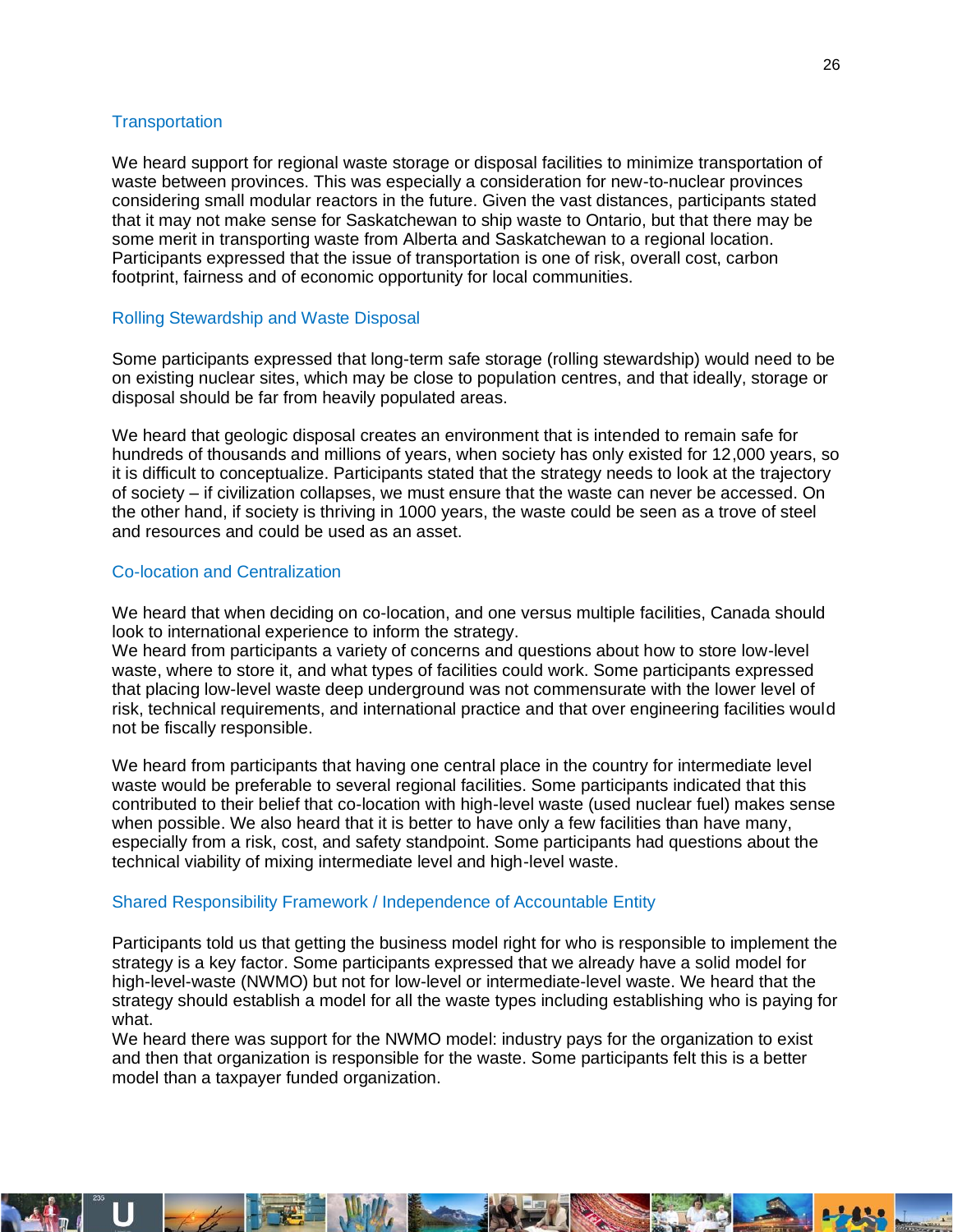Some participants expressed support for joint responsibility between a federally created, armslength federal body and waste owners, if waste owners fund the projects and the federal body oversees the regulation.

We heard some participants support the current day set up with multiple licensed storage facilities operated by the waste owner. Other participants felt that the current arrangement perpetuates storage rather than a permanent disposal solution.

#### Trust and Relationships with Indigenous Communities

We heard that engaging with Indigenous peoples is important, as is learning from Indigenous perspectives and incorporating Indigenous Knowledge.

#### Cost and Efficiency

We heard that the fiscal considerations were important to include in the strategy.

#### Sense of Urgency

When we asked participants what is important to get right when developing an Integrated Strategy for Canada's Radioactive waste, we heard that participants wanted a safe solution sooner than later. The waste currently in inventory and future waste production volumes should not be ignored. We heard that we need action now on a long-term strategy that keeps the public and environment safe from harm, and that has community buy-in.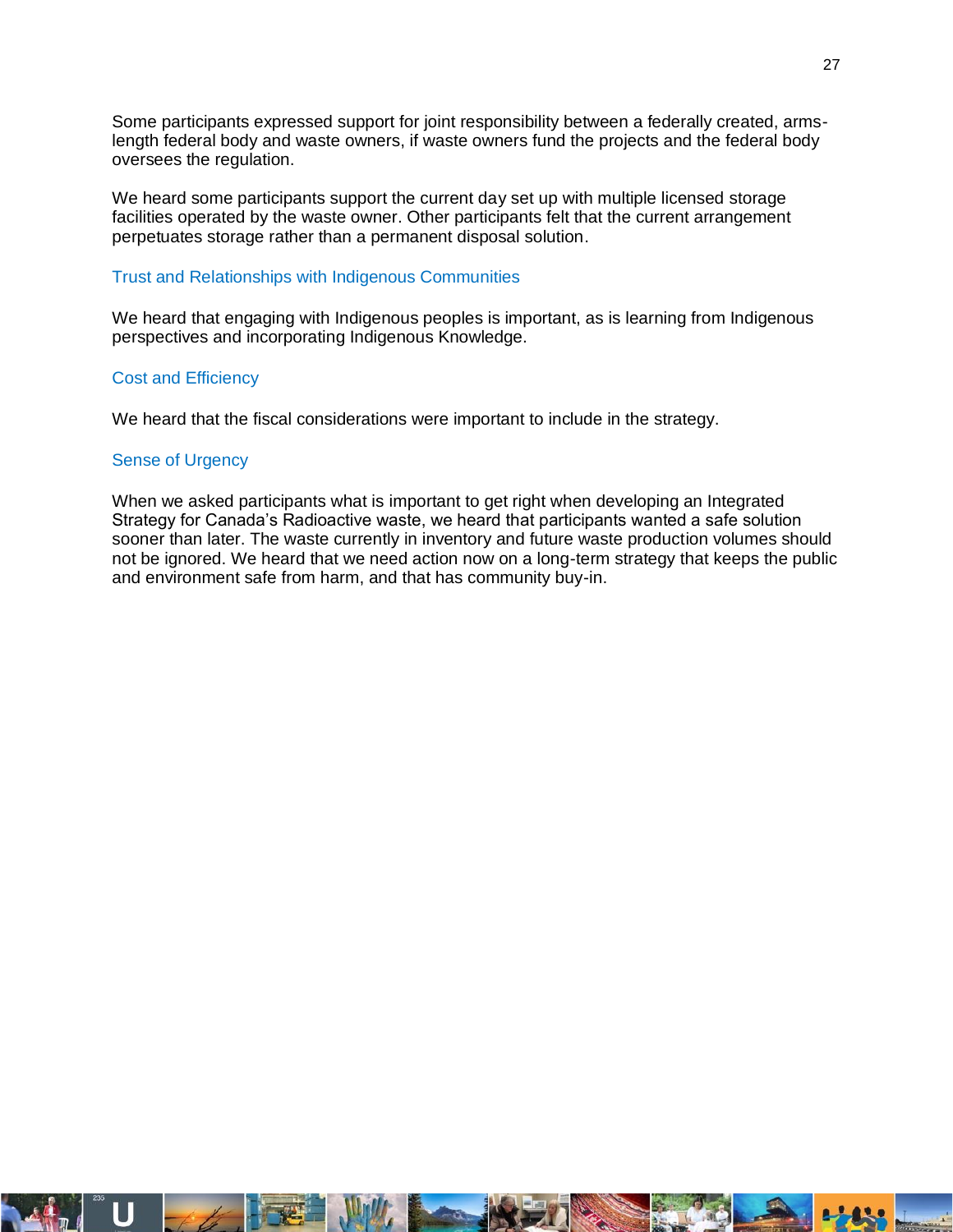### <span id="page-27-0"></span>Open / Multiple Sector Roundtables – What We Heard

The NWMO held two roundtables that were open to participants from all sectors. These were held in English with simultaneous interpretation in French. These sessions took place at the end of the scheduled sector specific roundtables to allow for those who would like to return, or who missed their designated sector roundtable to attend.

We heard that safety was the primary concern with a focus on environmental protection, emphasizing the connection between the two areas.

We heard varied opinions and perceptions on what might be considered safe which highlighted the need for further public engagement and more education.

We also heard from participants that shared responsibility was the way forward when it comes to who is leading the strategy on waste management, although there was no agreement on who those governing parties might be. Participants felt that one entity should lead the strategy as there needs to be accountability, and that group would need to be arms-length from political levels.

The following are the key discussion points and themes that emerged from the roundtable discussions that were open to all sectors:

#### Safety is Paramount

Many participants expressed support for public safety as their primary concern with a focus on environmental protection, emphasizing the connection between the two areas.

We heard that there needs to be some evidence-based risk or safety goal to reach, and that Canada needs to have a specific defined, international target for these safety or risk goals.

#### Communication and Transparency

We heard some participants express uncertainty about how low-level and intermediate-level waste is defined and who wanted more transparency around current inventory volumes and estimates of future waste inventory.

#### Education and Engagement

We heard that increased public education and knowledge about nuclear would help Canadians provide better input into the strategy and future implementation plans, which in turn would help the management of waste now and for future generations.

We heard from some participants that investment in research to find innovative solutions is especially important along with education.

We heard that engaging the public to help understand nuclear waste and addressing the misconceptions about the dangers was important to the implementation success of the integrated strategy.

We also heard feedback about the process, with some participants stating that the amount of engagement around the strategy was insufficient and that the process was being rushed without adequate consultation.

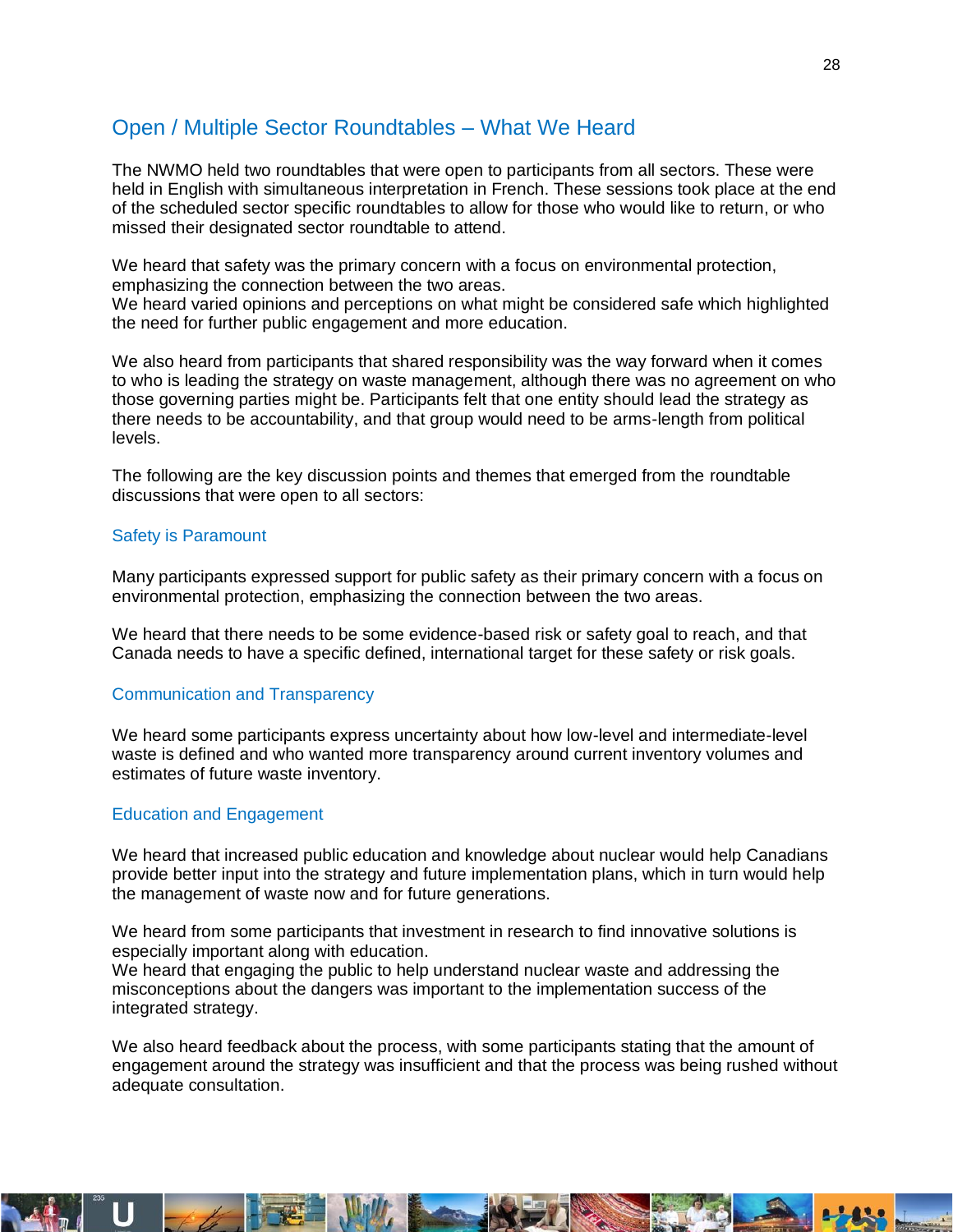#### Sustainability and the Environment

We heard that there is a need to find more ways to protect the water and to minimize the volumes of waste. We also heard from some participants that ensuring environmental safety was important because any ill effects from storing or disposing of the waste would be devastating for all life. Some participants expressed that there must be research conducted into how to transform the waste into non-hazardous materials to neutralize the impact of the radioactivity.

We also heard some participants express concerns about the danger radioactive waste poses to humans and the risk when transporting waste and housing waste near water.

#### **Transportation**

We heard that transportation risk should be minimized when considering where to store or dispose of waste.

#### Rolling Stewardship and Waste Disposal

We heard different perspectives on rolling stewardship versus disposal of the waste. One consideration identified by participants was the ability to monitor the site for environmental impacts.

Some participants expressed that they did not support rolling stewardship for low-level waste or intermediate level waste.

Alternatively, we also heard some participants express a preference for storing the waste on the surface near the point of generation with a rolling stewardship plan in place, for both low-level and intermediate-level waste. We heard some express that because a disposal facility for intermediate-level waste had to be built to withstand thousands of years, and we have no experience building structures that last more than 500 years, we should pursue rolling stewardship until such time as the requirements for building such long lasting structures are better understood.

#### Co-location and Centralization

We also heard different perspectives on having a central facility or multiple facilities for storage or disposal of low-level and intermediate-level waste. Some considerations identified by participants included cost, accessibility and minimizing the distance that waste would need to be transported.

We heard that in some communities it could be acceptable for some of the intermediate level waste to go into the high-level deep geological repository. Some participants felt having a deepdisposal site was the best option for high-level waste and intermediate-level waste.

We heard from some participants that because there was a significantly higher volume of lowlevel waste versus intermediate-level waste, there should be more facilities for low-level waste, and fewer facilities for intermediate level waste. Other participants felt that fewer facilities overall would be a safety advantage.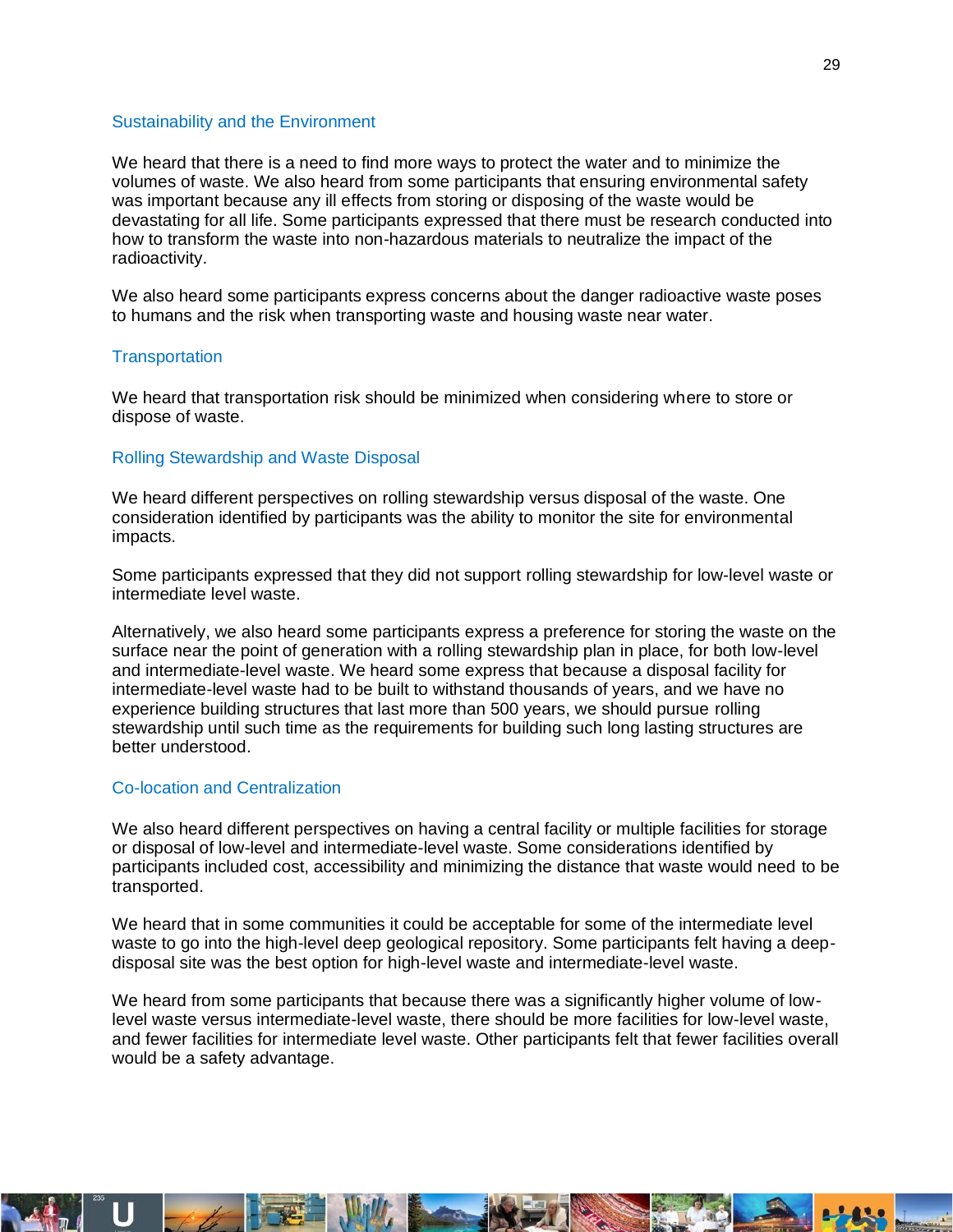We also heard from some participants that the decision whether to combine low-level waste with intermediate-level waste should be based on cost.

#### Shared Responsibility Framework / Independence of Accountable Entity

We heard that industry should be responsible for the implementation of the strategy with appropriate approvals and oversight, with preference for this to be achieved through a trusted independent arms-length organization such as the NWMO. Some participants also wanted the organization to create a proper framework that is not constrained or paid by industry but should be held to the standards of safety.

We heard some participants express that there was mistrust in the NWMO by the public, because the NWMO was seen not as an independent entity, but a vehicle for the waste owners. Other participants did express trust in the NWMO, and the model used for used nuclear fuel. We heard that trust in the governance structure was important to public support and confidence.

We also heard support for a federal crown corporation taking on Canadian best practices and international best practices that would not be impacted by elections or political process.

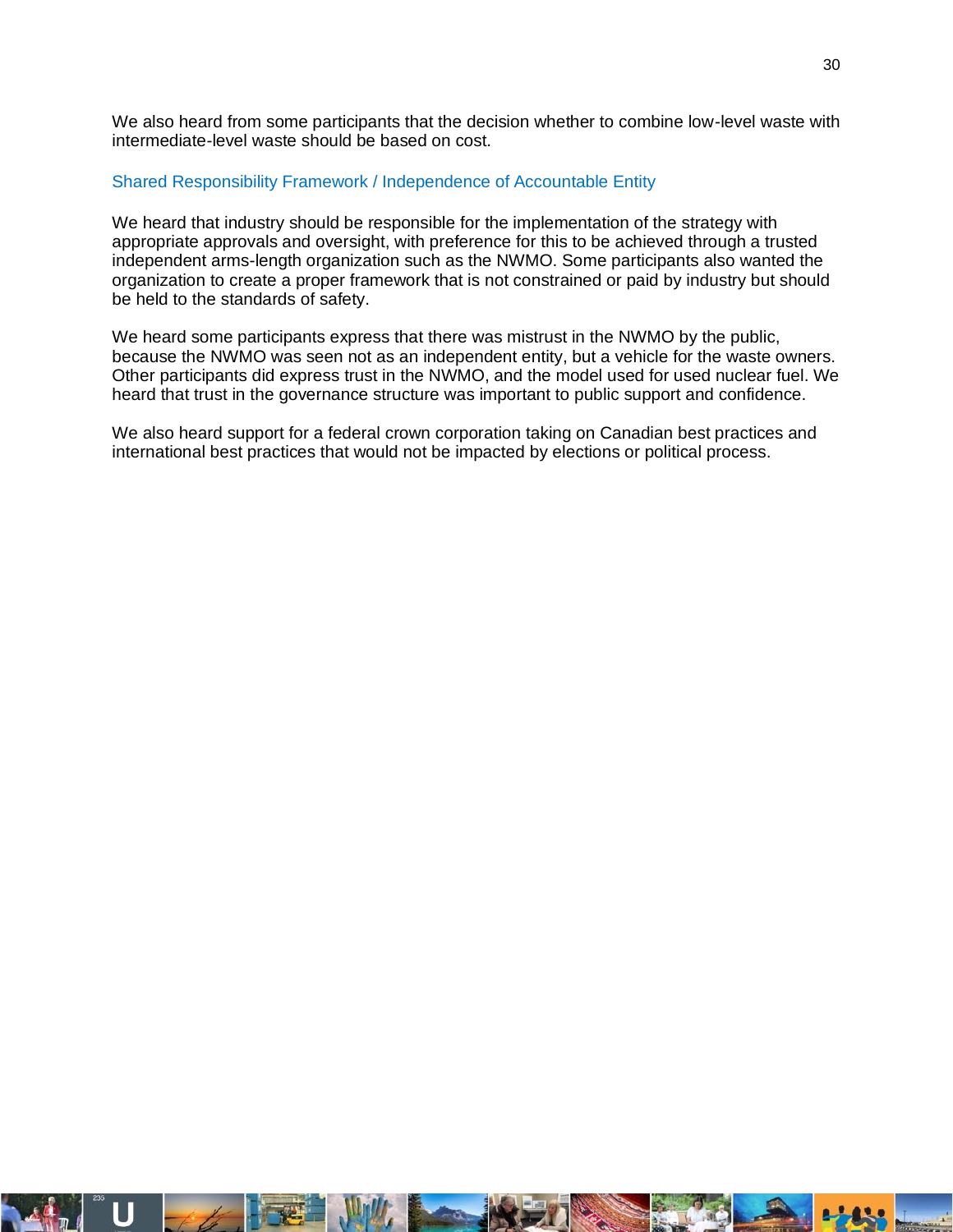### <span id="page-30-0"></span>Appendix A – Roundtable Sessions

All roundtable sessions took place in 2021. The dates of the roundtable sessions, and participant focus are below.

A link to the presentation used during the roundtable sessions can be found [here](https://radwasteplanning.ca/sites/default/files/isrw_roundtable_presentation_en_with_fr_subtitles.pdf)

#### Pre-Roundtable Information Sessions

| <b>Sector</b>                      | <b>Session</b>           | Language         | <b>Date</b> |
|------------------------------------|--------------------------|------------------|-------------|
| <b>Civil Society Organizations</b> | Info Session CSO #1      | English          | 12-Jul-21   |
| <b>Civil Society Organizations</b> | Info Session CSO #2      | <b>Bilingual</b> | 15-Jul-21   |
| Industry                           | Info Session Industry #1 | <b>Bilingual</b> | 15-Jul-21   |
| Industry                           | Info Session Industry #2 | English          | 20-Jul-21   |

#### Pre-Roundtable Information Sessions

| <b>Sector</b>                      | <b>Session</b>                                                | <b>Language</b>  | <b>Date</b> |
|------------------------------------|---------------------------------------------------------------|------------------|-------------|
| <b>Municipal Officials</b>         | Municipal Officials #1                                        | English          | 22-Jul-21   |
| Academia                           | Academia #1                                                   | English          | 27-Jul-21   |
| <b>Civil Society Organizations</b> | $CSO$ #1                                                      | English          | 28-Jul-21   |
| Industry                           | Industry #1 - Nuclear Power Plant<br>Operators                | English          | 09-Aug-21   |
| <b>Civil Society Organizations</b> | CSO#2                                                         | Bilingual        | 10-Aug-21   |
| Industry                           | Industry #2 - Small Modular Reactor<br>Vendors                | English          | 10-Aug-21   |
| <b>Civil Society Organizations</b> | $CSO$ #3                                                      | English          | 11-Aug-21   |
| Industry                           | Industry #3 - Isotope Producers                               | English          | 12-Aug-21   |
| <b>Government Officials</b>        | Federal #1                                                    | English          | 16-Aug-21   |
| Industry                           | Industry #4 - Nuclear Suppliers                               | English          | 17-Aug-21   |
| Industry                           | Industry #5 Industry Associations                             | English          | 18-Aug-21   |
| Industry                           | Industry #6 Open                                              | Bilingual        | 19-Aug-21   |
| Industry                           | Industry #7 - Research & Research<br><b>Reactor Operators</b> | English          | 19-Aug-21   |
| <b>Municipal Officials</b>         | Municipal Officials #2                                        | Bilingual        | 24-Aug-21   |
| Academia                           | Academia #2                                                   | Bilingual        | 26-Aug-21   |
| <b>Government Officials</b>        | Provincial #1 - Québec & Atlantic                             | <b>Bilingual</b> | 30-Aug-21   |
| <b>Government Officials</b>        | Provincial #2 - Ontario                                       | English          | 31-Aug-21   |
| <b>Government Officials</b>        | Provincial #3 - Central & West                                | English          | 01-Sep-21   |



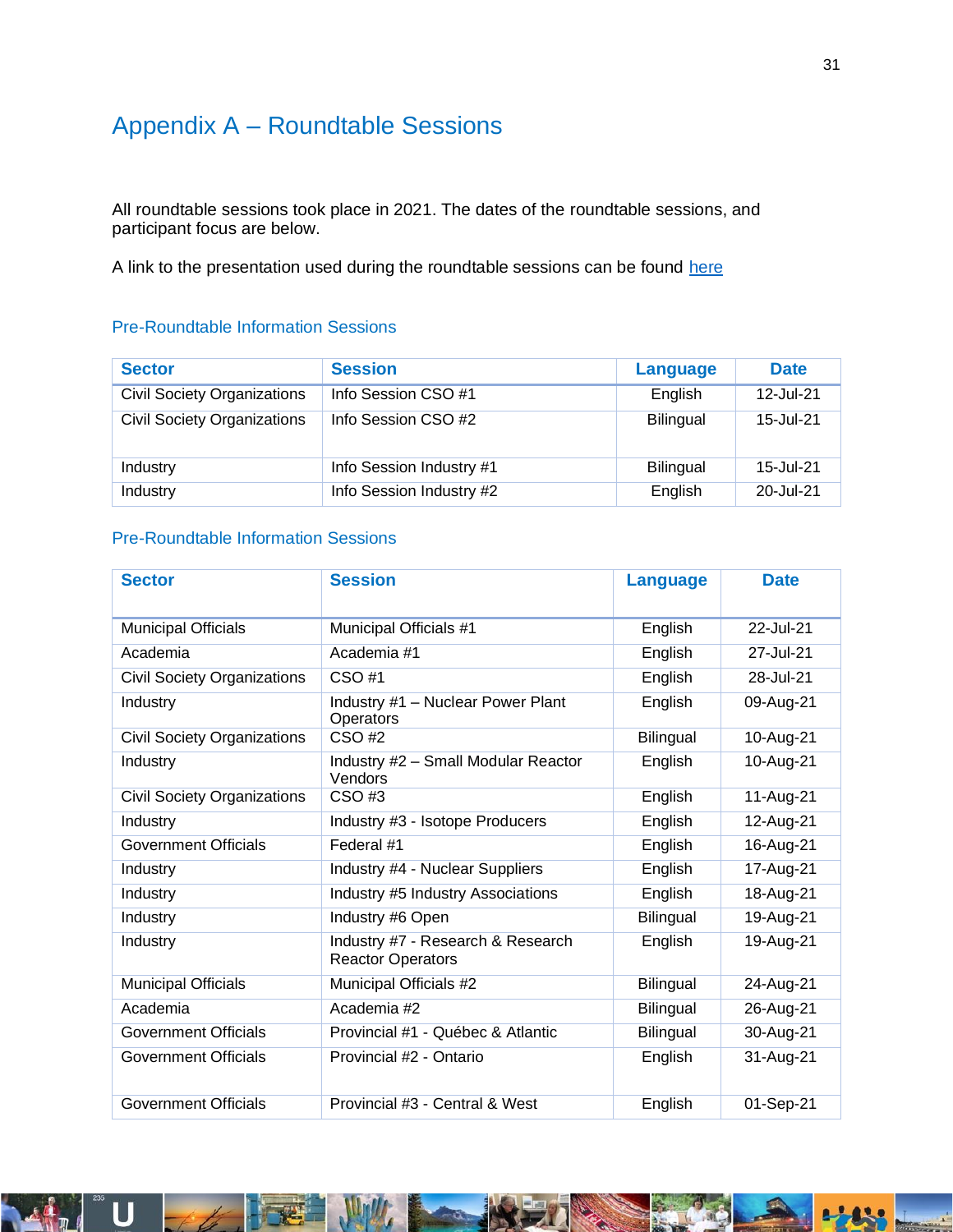| Government Officials       | Provincial #4 - any location   | English          | 02-Sep-21    |
|----------------------------|--------------------------------|------------------|--------------|
| <b>Municipal Officials</b> | Municipal Officials #3         | <b>Bilingual</b> | 08-Sep-21    |
| <b>Municipal Officials</b> | Municipal Officials #4         | English          | 09-Sep-21    |
| Academia                   | Academia #3                    | English          | 10-Sep-21    |
| Open - multiple sectors    | Open #1                        | <b>Bilingual</b> | 14-Sep-21    |
| Open - multiple sectors    | Open #2                        | <b>Bilingual</b> | 22-Sep-21    |
| Government Officials       | Federal #2                     | English          | $12$ -Oct-21 |
| Government Officials       | Federal #3                     | <b>Bilingual</b> | 27-Oct-21    |
| Industry                   | Industry #8 - Women in Nuclear | English          | 12-Nov-21    |

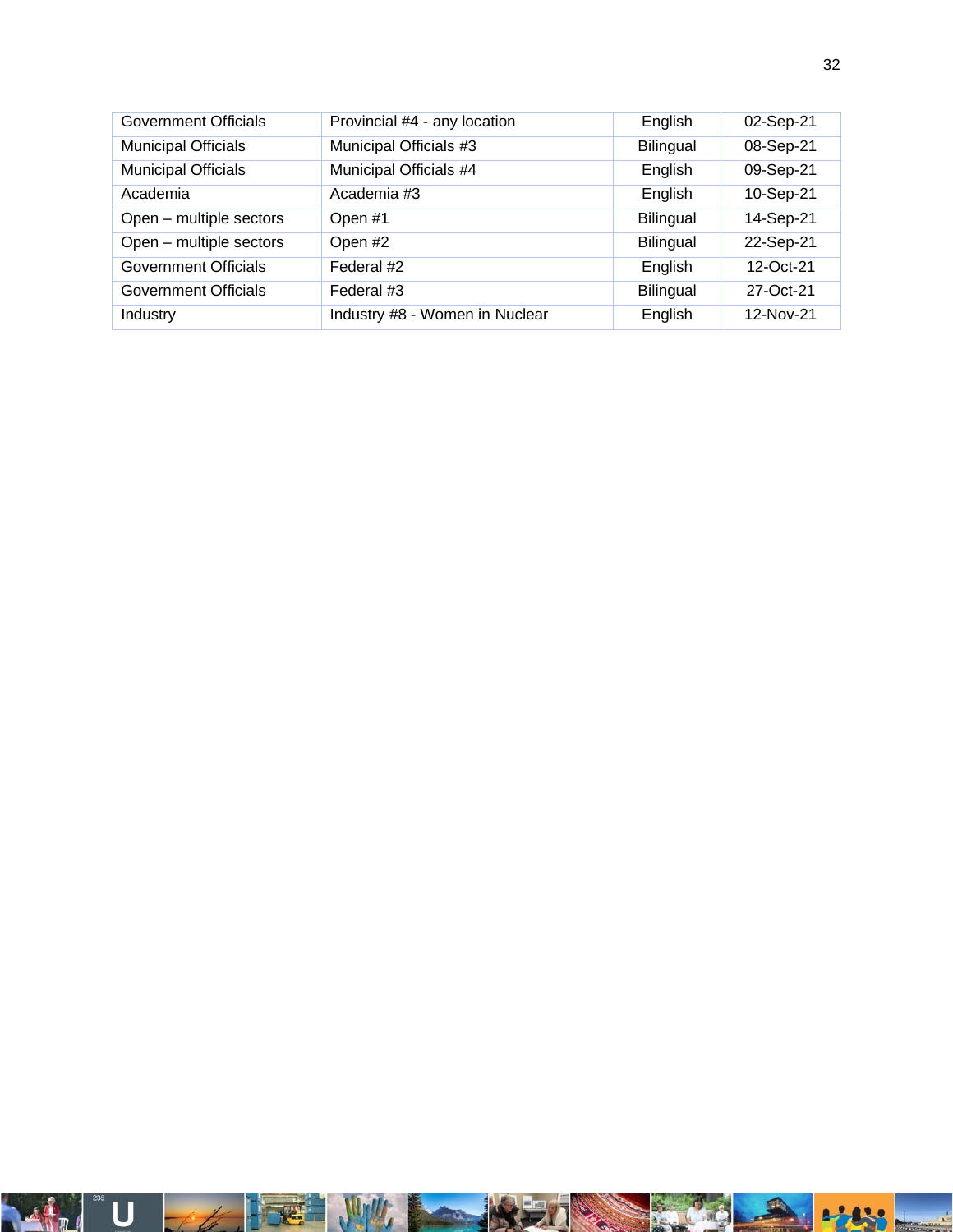### <span id="page-32-0"></span>Appendix B – Promotion of Roundtable Sessions

#### Methodology, Parameters and Results

The roundtable sessions were designed to provide a safe shared space for multiple voices to be heard and to connect participants in new and meaningful ways. The events were free of charge and open to academia, civil society organizations, nuclear industry, and federal, provincial, and municipal government officials.

As it was important to encourage wide participation, the NWMO used various outreach and promotional tools, including social media (owned) and emails to the ISRW distribution list, to reach relevant audiences to raise awareness of the roundtable sessions and stimulate registration.

#### Emails and Owned Social Media

The NWMO sent tailored email invitations to academia, civil society organizations, nuclear industry, and federal, provincial, and municipal government officials to encourage registration. The NWMO also shared social media posts across their owned channels. With four owned social media posts in both English and French on Facebook and Twitter, promoting the roundtables, inviting interested organizations to reach out and encouraging registration and participation.

Radioactive Waste Planning @RadWastePlan - Aug 3, 2021 Over the summer, we will be inviting representatives from Industry, Municipalities, Public Service, Civil Society Organizations, Academia and Youth to participate in Roundtables. Is your group interested in taking part? Visit our website to find out how: bit.ly/2VjLrOy  $\circ$  $172$  $O<sub>2</sub>$  $\triangle$ 

Radioactive Waste Planning @RadWastePlan · Sep 20, 2021 Over the summer, we hosted 25+ #RadWastePlan Roundtables. Your voice matters, join our final open session on Wednesday September 22. Share your thoughts on Canada's long-term solutions for low- and intermediatelevel radioactive waste, radwasteplanning.ca



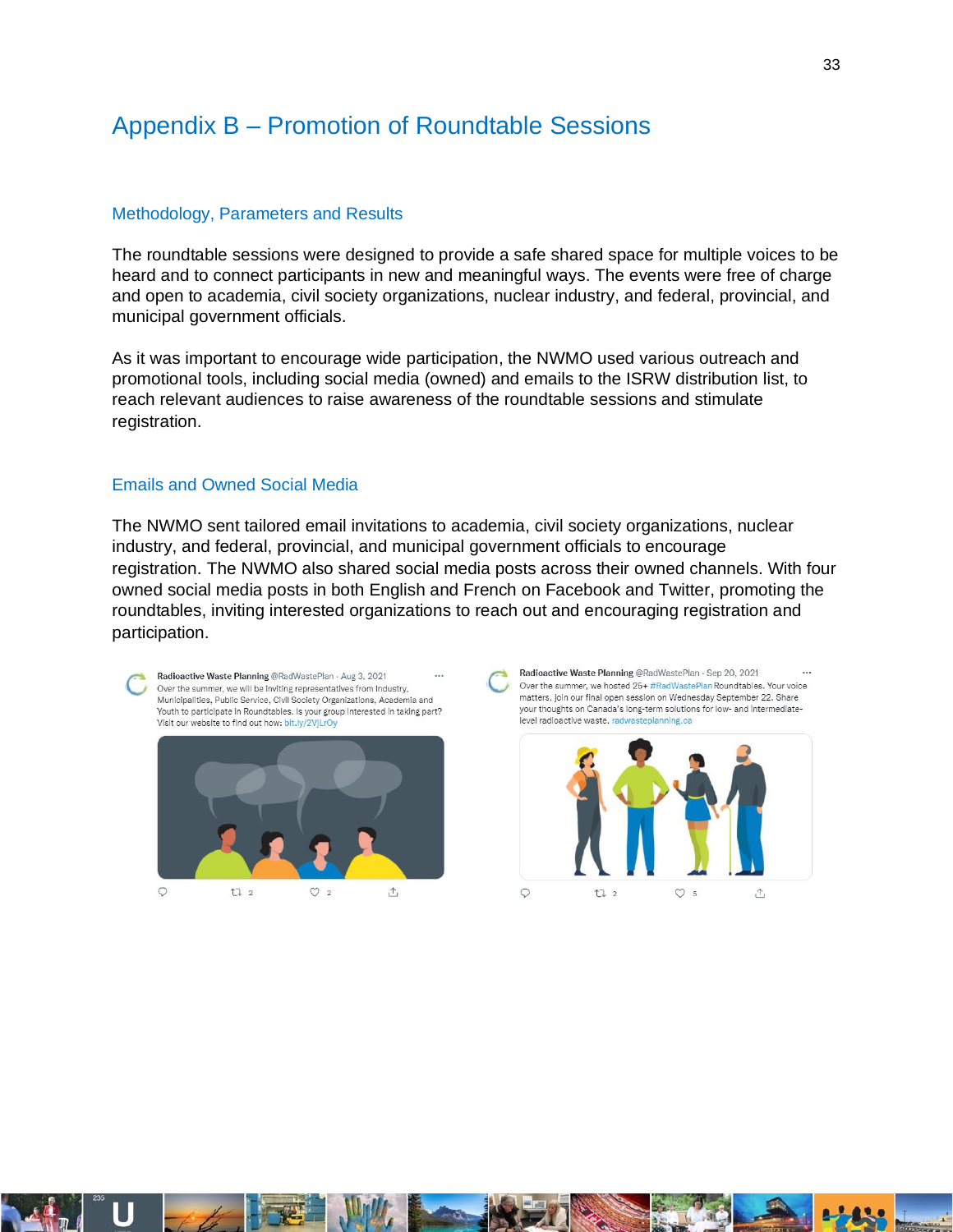### <span id="page-33-0"></span>Appendix C – Methodology

The objective of the Integrated Strategy for Radioactive Waste's (ISRW) roundtable sessions is to invite and facilitate broad dialogue to develop a strategy for managing Canada's radioactive waste, in particular low- and intermediate-level waste. We approached this goal by listening to the perspectives of attendees across multiple Canadian sectors including civil society organizations, industry, academia, and municipal, provincial, and federal officials.

The development of the strategy is grounded in a range of guiding principles and objectives as we explored key questions and issues discussed at our events. A consistent methodology was used during each session, with the exception that the roundtables sessions for civil society organization, and those for industry included an opportunity for participants to make presentations on behalf of their organizations.

Civil society organizations and nuclear industry sectors were each offered the opportunity to attend one of two pre-roundtable information sessions for their sector in advance of the roundtable dates to provide context for the ISRW project, and to outline how these groups could request a place on a roundtable agenda to deliver a prepared presentation on the topics being discussed. Those who requested to be on the agenda were all accommodated.

Each roundtable session began with a land acknowledgement, recognizing and expressing gratitude for the land we are on. This was followed by an introduction and an overview of logistics for the event.

Before addressing the topics for discussion, the roundtable sessions started with an opening context-setting presentation from Karine Glenn, Strategic Project Director for the NWMO, which covered the following:

- 1. Information on radioactive waste such as:
	- a. Information on the different levels of radioactive waste
	- b. How other countries are managing their radioactive waste
	- c. How waste is currently regulated in Canada
	- d. How was is transported
	- e. How waste is managed now and how it could be managed over the long-term
- 2. Information on the ISRW project such as:
	- a. Gaps in existing plans (e.g., low- and intermediate-level radioactive waste)
	- b. Timeline of the project including key milestones and deliverables (from Fall 2020 to Winter 2021/2022)
	- c. The strategy's guiding principles, including: 1) safety as an overarching principle, 2) security must be ensured, 3) environment is protected, 4) informed by the best available knowledge, 5) meets or exceeds regulatory requirements, 6) be transparent and inform and engage the public, 7) respect Indigenous rights and treaties, 8) make use of existing projects, and 9) fiscally responsible.

Throughout the presentation, participants had the opportunity to watch several informative videos that helped re-emphasize information on Canada's radioactive waste as well as the purpose of the ISRW project. Following the NWMO presentation, there was a question-andanswer opportunity.

For the roundtable sessions with civil society organizations and those with industry, participants could request the opportunity to make a presentation on behalf of their organization. For those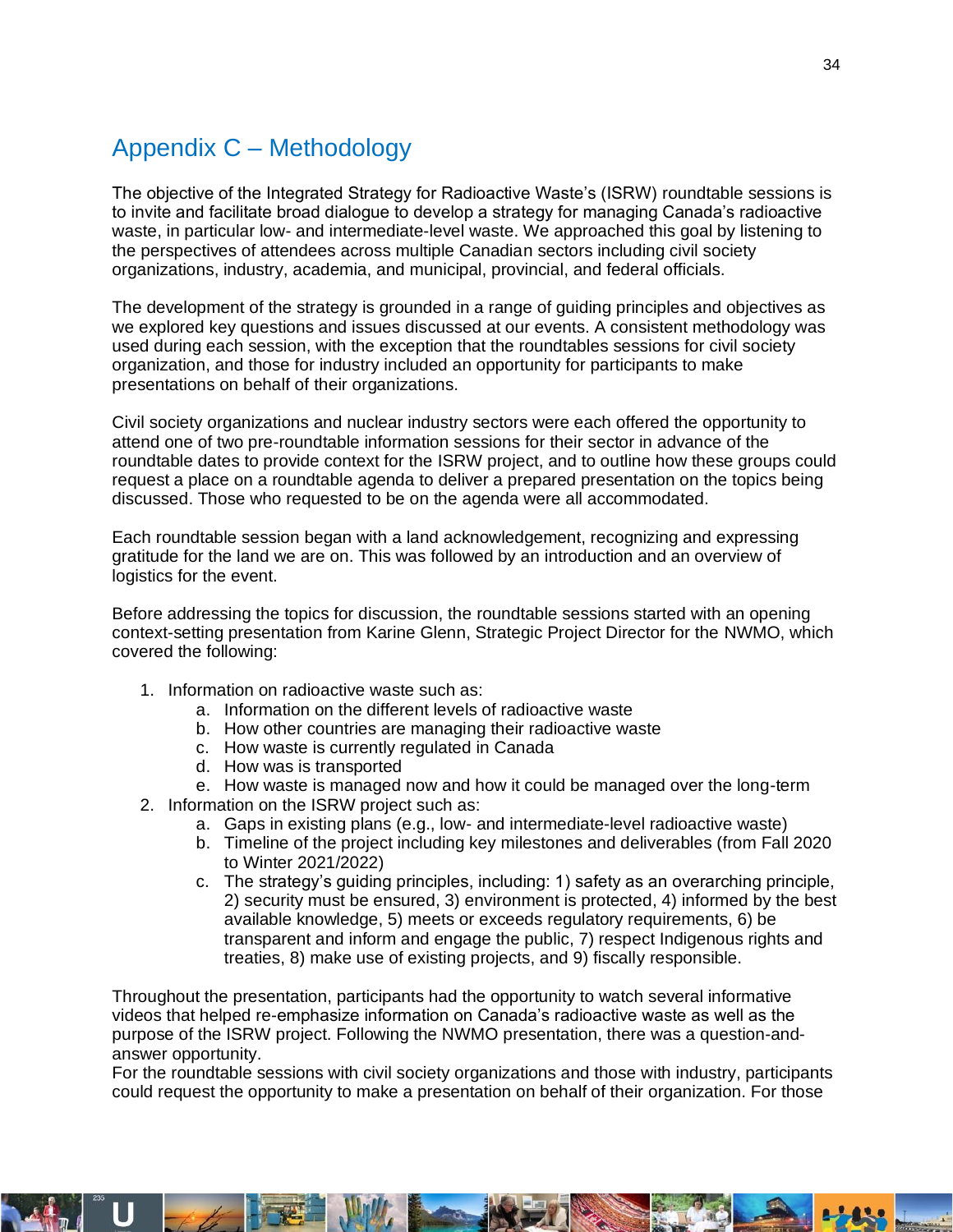participants who requested to do so, the session producer gave them the ability to share their screen with all participants, so that they could deliver any material they had prepared to support their presentation. The presentations were not gathered by the NWMO, unless the presenter requested that it be considered as a formal submission.

Following the presentation(s), attendees participated in the discussion-based portion of the session. Joining the attendees was an independent facilitator, and NWMO ISRW project team members who were taking non-attributable notes for this What We Heard Report. NWMO representatives were on hand to answer questions from participants during the discussion.

At the beginning of the discussion part of the roundtable session, participants were asked to participate in a top-of-mind icebreaker exercise where they were asked to share what comes to mind when they think about the future of Canada's radioactive waste.

Following the icebreaker, participants were invited to take part in a discussion on three key topics that would help inform the development of an Integrated Strategy for Canada's Radioactive Waste:

- 1. The first focused on identifying **what is most important to get right** when developing an Integrated Strategy for Canada's Radioactive Waste.
- 2. The second focused on **how we best deal** with Canada's low- and intermediate-level waste over the **long-term** (considered separately).
- 3. The third focused on **who should be responsible** for implementing the strategy.

These discussion topics helped identify key considerations that participants view as being necessary to include in a strategy.

Following the discussions, participants were provided with ways to further be involved in the strategy development process, such as, registering for updates through the project's [radwasteplanning.ca](https://radwasteplanning.ca/) website, partaking in the project's online survey, visiting the [learn more](https://radwasteplanning.ca/content/learn-more)  [page](https://radwasteplanning.ca/content/learn-more) on the project's website, and were provided additional resources, such as an email address, to continue the engagement, ask questions and share comments.

The session ended with thanks to those participating and to those supporting the session, such as translators, notetakers and production team. The NWMO representative offered to remain on the virtual platform until all participants signed off, should participants have any final questions or feedback. The NWMO representative and production team remained on the virtual platform until all participants signed off.

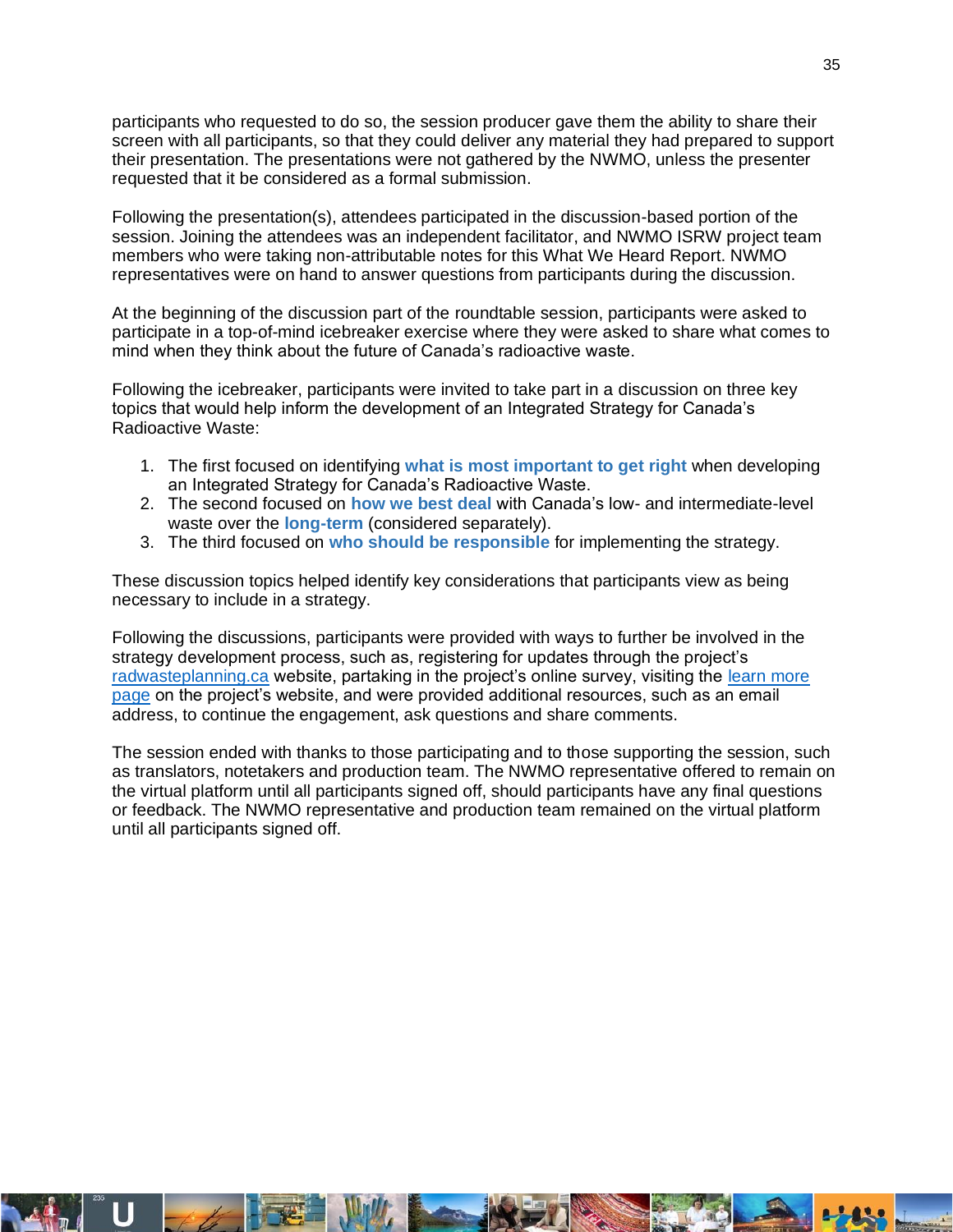### <span id="page-35-0"></span>Appendix D – ISRW Guiding Principles



We described the principles that guide every aspect of the ISRW project and asked the participants to review these principles and tell us if anything is missing or should be modified. We asked if the attendees thought that the guiding principles addressed or reflected the most important aspects that a Canadian strategy for the long-term management of radioactive waste should include and what we need to ensure.

The NWMO developed a set of principles that are comprised of what the organization had heard previously from Canadians and Indigenous peoples. These initial principles were included in public opinion research and refined by participants at the Canadian Radioactive Waste Summit — the first of the engagement events for the development of an Integrated Strategy for Radioactive Waste (ISRW), held from 30 March to 1 April 2021. The principles that emerged from the Summit were used as the basis for discussion in the roundtable sessions.

The guiding principles are:

- **Safety as an overarching principle**
- **Informed by the best available knowledge**
- **Respect Indigenous rights and treaties**
- **Be transparent and inform and engage the public**
- **Meet or exceed regulatory requirements**
- **Fiscally responsible**
- **Make use of existing projects**
- **Security must be ensured**
- **Environment is protected**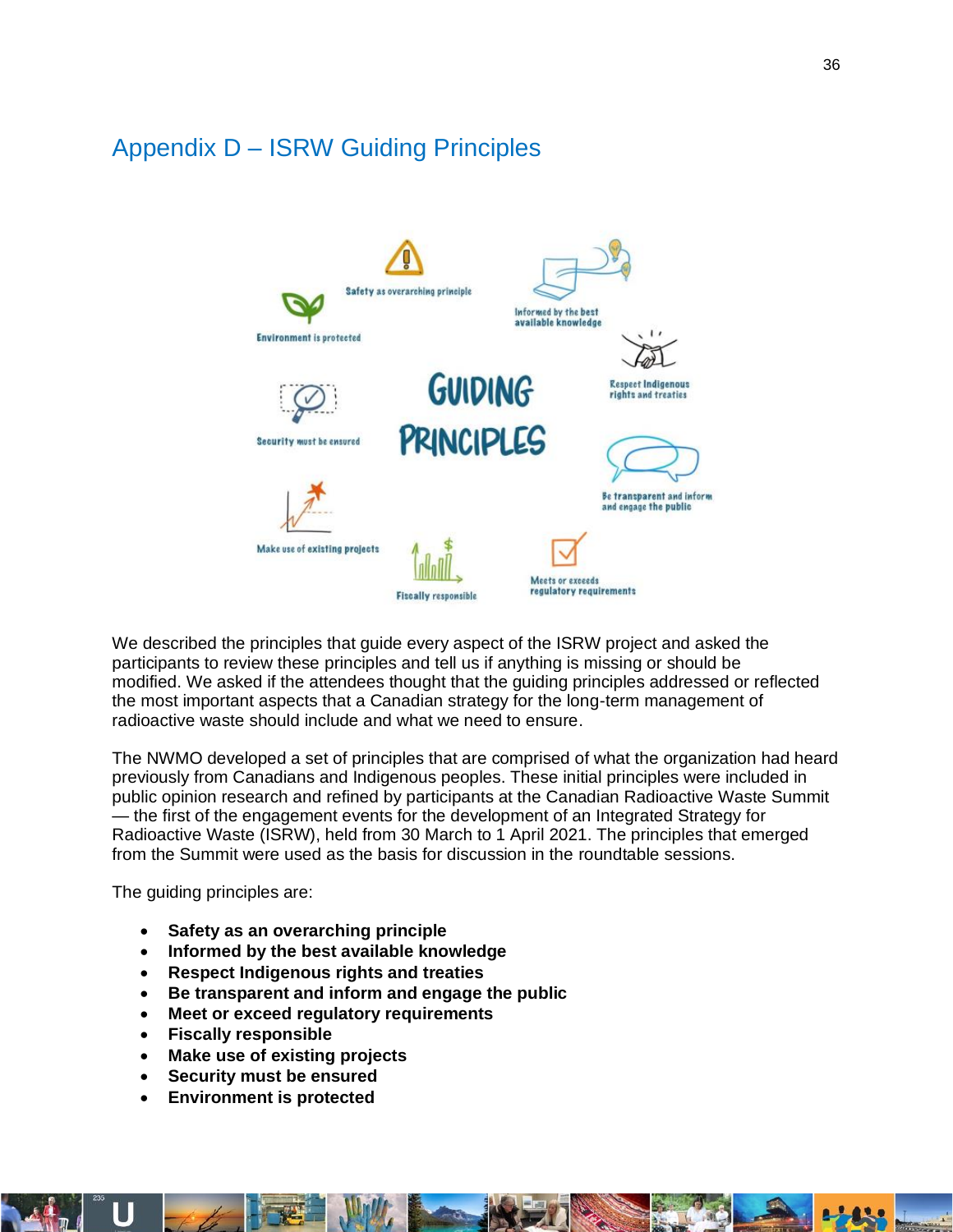The full text of the guiding principles is as follows:

- **The strategy must have safety as the overarching principle** guiding its development and implementation. Safety, **including the protection of human health**, must not be compromised by other considerations.
- The strategy must **ensure the security of facilities, materials, infrastructure, and information**.
- The strategy must **ensure that the environment is protected**, including the protection of the air, water, soil, wildlife, and habitat.
- The strategy must be developed and implemented to **meet or exceed regulatory requirements** for the protection of health, safety and the security of people and the environment.
- The strategy must be **informed by the best available knowledge**. **This includes Indigenous Traditional Knowledge**, science, social science, local knowledge, and international best practices. Ensuring that Traditional Knowledge and ways of life are interwoven throughout is important for a strong strategy. This includes knowledge about the land and environment. It also includes values and principles about developing and maintaining effective and meaningful relationships.
- The strategy must **respect Indigenous rights and Treaties** and consider that there may be unresolved claims between Indigenous peoples and the Crown.
- The strategy must be **developed in a transparent manner that informs and engages the public, including youth and Indigenous peoples.** It is important to proactively provide easily understandable information to those most likely to be affected by implementation of the strategy. Questions and concerns must be heard, acknowledged, and addressed. Information used to develop the strategy will be readily available to the public**.**
- The strategy must be **developed and implemented in a fiscally responsible way** to ensure that the cost of the project does not become a burden to current electricity ratepayers, taxpayers, or future generations.
- Where possible, the strategy should **make use of existing projects** for the long-term management of Canada's nuclear waste.

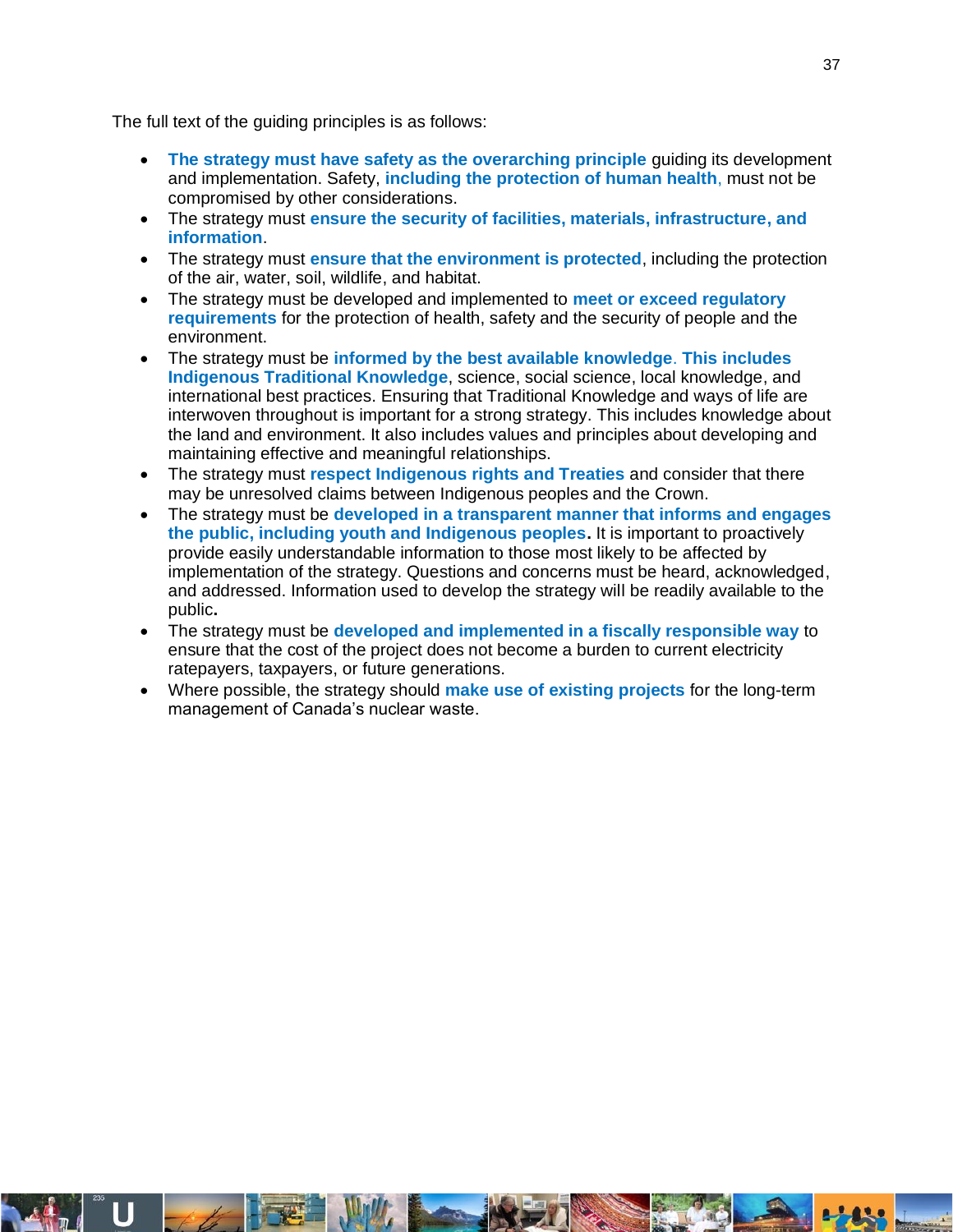### <span id="page-37-0"></span>Appendix E – Interviews with Municipal and Provincial Officials

As part of the NWMO's engagement efforts related to the development of an Integrated Strategy for Radioactive Waste (ISRW), in-depth interviews were conducted with government officials between November and December 2021.

The NWMO's outreach included directly contacting (via emails and telephone calls) 25 government officials, focusing on energy and environment portfolios. In total, 13 municipal and provincial officials were interviewed from New Brunswick, Alberta, Saskatchewan, Ontario, and Quebec. Interview participants included elected officials and senior level government officials. Interviews lasted approximately 20 to 30 minutes and covered a range of topics, including:

- Awareness of the types of radioactive waste across Canada and plans for the safe, longterm management of that material
- What is considered important as the NWMO develops recommendations for an integrated strategy for Canada's radioactive waste
- Who should be responsible for an integrated strategy

#### General awareness

Of those we spoke with, there is a relatively low awareness of the different types of nuclear waste across Canada. Among provinces where there are active nuclear generating facilities, such as Ontario and New Brunswick, there is a general awareness of radioactive waste, but a lack of understanding of the nuances between waste types. However, several interview participants mentioned how the development of Small Modular Reactor (SMR) technology has brought renewed focus to the issue of how to deal with radioactive waste.

#### What is important to get right

**Safety and security** were paramount for most interview participants. Safety for human and animal health was the most cited consideration, while other participants highlighted concerns around the need to consider protection for the environment, vulnerable water sources and public health. For instance, as one participant noted understanding the local safety infrastructure, such as emergency services and local road infrastructure, is critical to the success of the project.

**Education and outreach** are integral components of any communications plan for an integrated strategy. Interview participants described how a robust education campaign would go a long way to counter misinformation and common stereotypes that exist about the nuclear industry. Specifically, education on the safety components of the plan is important to assuage the common misconception that anything related to nuclear waste is presumptively high risk.

**Communications and outreach** efforts also need to include clear information and rationale around the strategy. According to participants, making sure that the science and rationale behind the plan is digestible, accessible, and understandable is important to counter opposition and foster public trust.

Participants also noted that outreach could focus on:

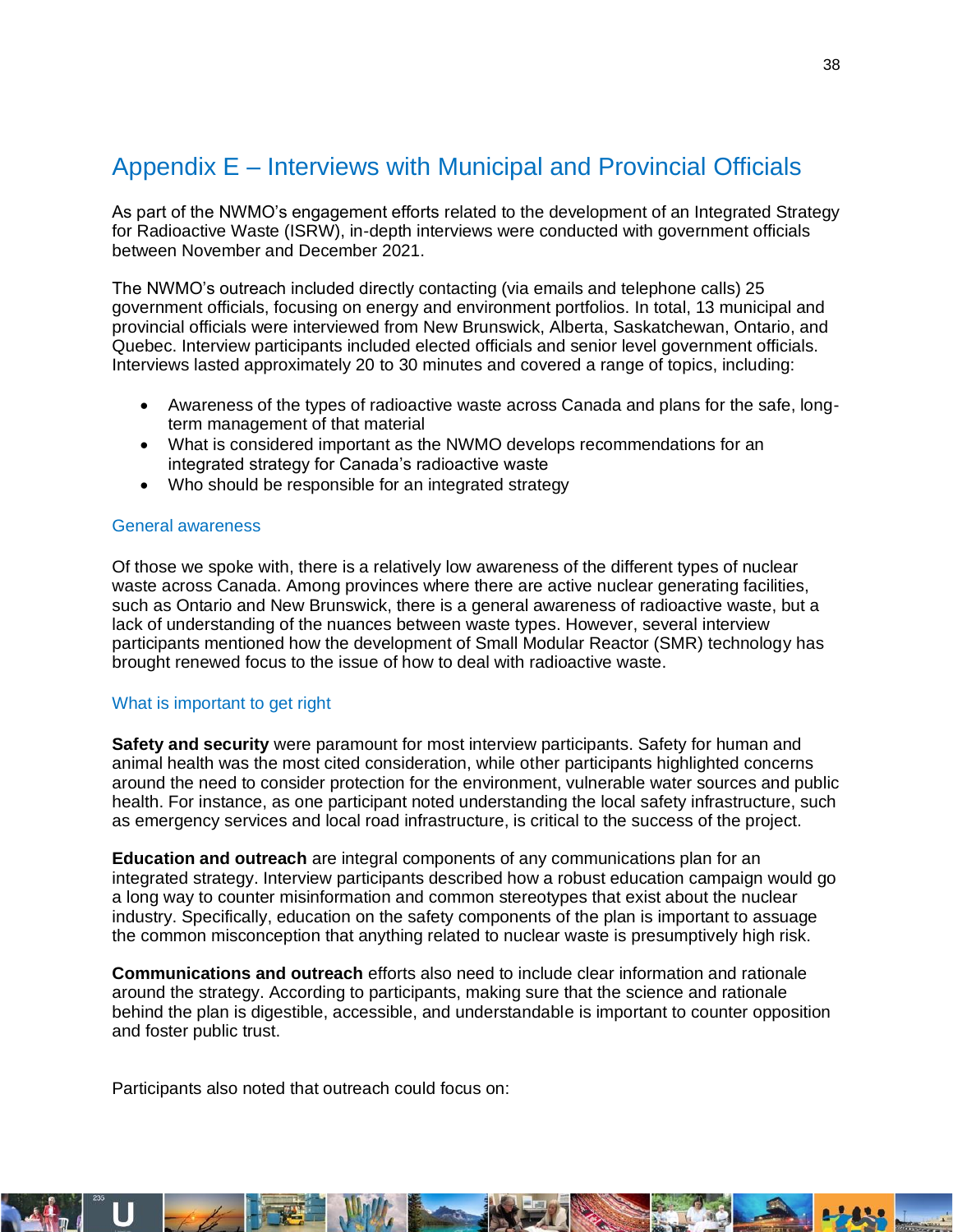- The importance of nuclear energy in Canada and its role in combatting climate change
- The types of waste involved so that people understand the differences being used nuclear fuel, low-level waste (LLW) and intermediate-level waste (ILW)

#### What is important for decision making

Most participants alluded to the need for the development of federal standards to help guide the disposal of LLW and ILW. For instance, according to one participant, this could include pan-Canadian safety standards based on current science and international best practices. However, despite the call for national standards, there was broad support for provincial implementation and control over how disposal occurs. According to participants, this is because provincial jurisdictions understand their landscape and unique circumstances the best.

Engagement and consultation are also essential elements of the decision-making process. As one participant mentioned, it will be important to "be up front with all information" and "be comfortable being uncomfortable" in the face of opposition.

Engagement efforts should ensure that they "dig deeper" and reach out to communities and people not normally engaged on these types of issues, such as youth and children. Several participants also highlighted the importance of engaging and "co-managing" the plan with Indigenous communities.

Other types of engagement, as called for by interview participants, include with researchers and universities, fire, and other emergency service providers, as well as residents close to sites where waste is currently stored.

#### How to best deal with ILW and LLW over the long term

Among interview participants, there was no clear consensus on how to best deal with Canada's ILW and LLW over the long term. However, participants reinforced the need for a permanent approach to instill public confidence and guarantee the security and safety of Canada's plan for LLW and ILW. Participants also noted that any planning should consider the safety implications of transportation of waste over long distances and the ability to dispose of waste locally.

There was broad support for a decentralized approach to disposal, including keeping the waste close to existing interim storage sites. Participants noted that local storage of LLW could be acceptable for most people, would help to limit opposition over transportation and is more fiscally responsible. Moreover, participants also raised safety and cost related concerns with the potential for transportation of waste across long distances if a centralized location is chosen. However, there were still concerns over the localized disposal of ILW, with one participant calling for it to be stored in a deep geological repository (DGR) type facility with high-level waste (HLW).

Another set of participants voiced significant support for the burial of ILW and LLW in a DGR type facility as "deep as possible." However, even if the waste is buried, it was noted that it is important that the plan is amenable to future potential applications for the waste.

#### Responsibility for implementing the strategy

While participants did not necessarily have authority over nuclear disposal in their respective provinces, there was a general agreement among interview participants that industry and waste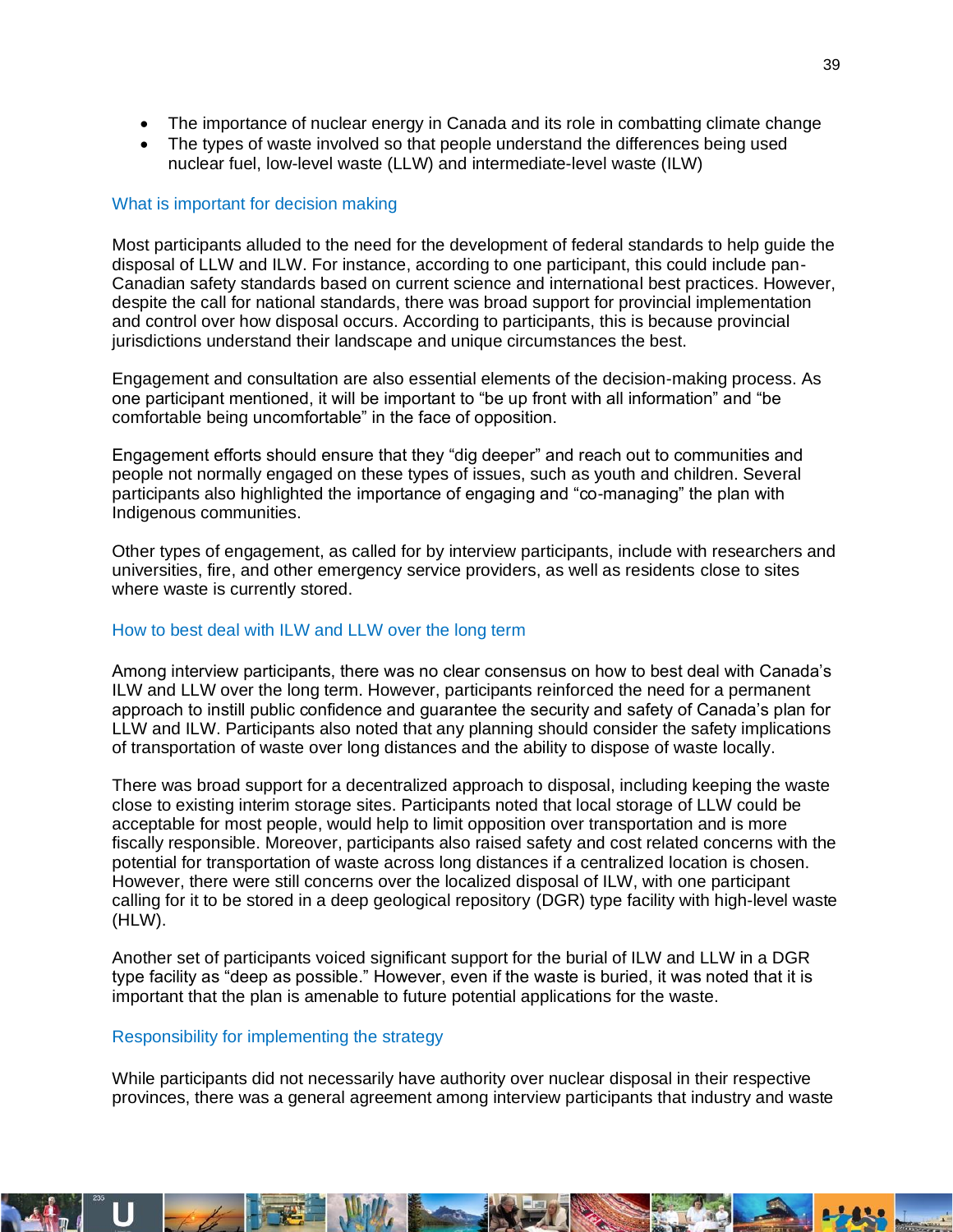producers should be responsible for funding the disposal of the waste. Participants felt strongly that a single unifying agency, with a national scope, should be responsible for implementing the strategy. Some participants said this could be a department or agency of the federal government, while others were supportive of an agency not seen to be in the auspices of government control to reinforce public trust. In particular, the Canadian Nuclear Safety Commission (CNSC) was mentioned by a few participants. While there was support for federal coordination, participants were also wary that whatever agency or body is chosen should be aware of the needs and issues of individual jurisdictions and provinces.

Whatever approach is chosen, waste producers should be responsible for financial and environmental obligations. This includes the need to have a backup or safeguard mechanism in case one of the waste producers ceases operation over the lifetime of the waste disposal.

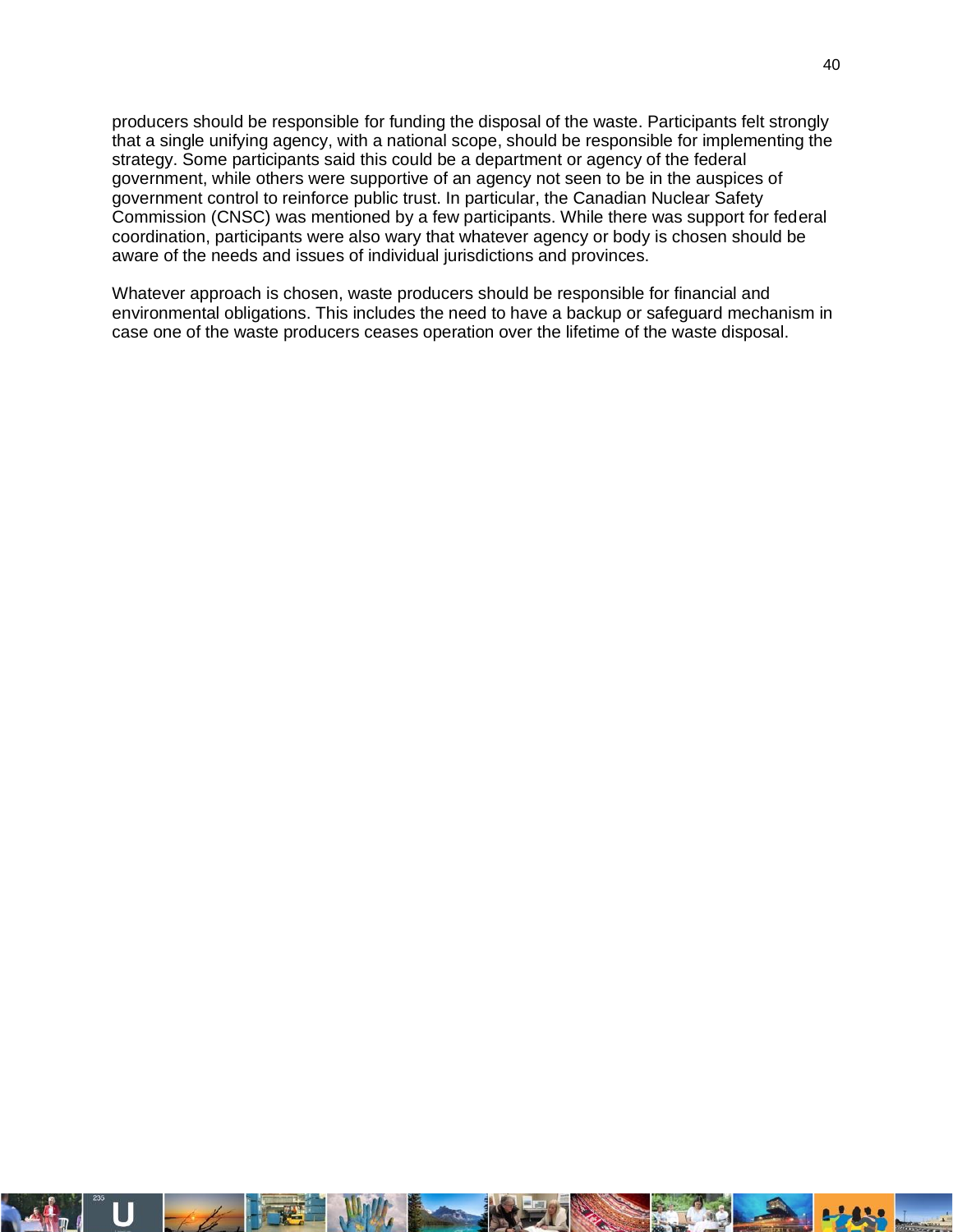### <span id="page-40-0"></span>Glossary of Terms (Nuclear Waste Management)

**Bulk Material**: Material that is granular in nature, such as soil, demolished concrete, or construction/demolition waste.

**Concrete Vault**[: Concrete vaults](https://radwasteplanning.ca/sites/default/files/concrete_vault_final_2021-03-23_0.pdf) are a type of engineered near surface disposal facility widely used around the world for the disposal of low-level radioactive waste (LLW). Concrete vaults look like large concrete boxes and a repository would be made up of a series of these. Each one would have its own drainage system and an 'earthen cover system' engineered from multiple layers of soil and with grass or other plants growing on top. This disposal method can be used in a wide variety of soil conditions. It is also modular in its design, which means that additional vaults can be added to increase its capacity as needed.

**Deep Borehole**[: Deep borehole](https://radwasteplanning.ca/sites/default/files/deep_borehole_final_2021-03-23.pdf) disposal is an emerging technology for waste that requires isolation for more than a few hundred years. It may be suitable for the disposal of small volumes of intermediate-level waste (ILW). The series of narrow boreholes are created to a depth of about 500 to 1000 metres into which waste packages would be lowered, creating a stack deep underground.

**Deep Geological Repository (DGR):** A [deep geological repository](https://radwasteplanning.ca/sites/default/files/deep_geologic_repository_final_2021-03-23.pdf) typically consists of a network of underground tunnels and placement rooms for radioactive waste constructed several hundred meters below the surface. Repositories are designed to use a system of multiple barriers: engineered barriers such as waste containers and natural barriers like the rock itself work together to contain the waste and isolate it from people and the environment.

**Disposal:** The placement of radioactive waste without the intention of retrieval.

**Engineered Containment Mound (ECM):** [Engineered containment mounds](https://radwasteplanning.ca/sites/default/files/engineered_containment_mound_final_2021-03-23.pdf) are a type of engineered near surface disposal facility that sees waste packages placed on a waterproof base and then covered over with thick layers of natural materials such as clay and soil. Layers of synthetic materials such as high-density polyethylene are also incorporated to prevent release of radiation to the environment. These facilities usually have wastewater collection and treatment systems as well. ECM is suitable for low-level waste which will not reduce in volume or compact over time.

**High-Level Waste (HLW)**: High-level radioactive waste is primarily used nuclear fuel and/or is waste that generates significant heat via radioactive decay. HLW is associated with penetrating radiation, thus shielding is required. HLW also contains significant quantities of long-lived radionuclides necessitating long-term isolation. Placement in deep, stable geological formations at depths of several hundred metres or more below the surface is recommended for the longterm management of HLW.

**Intermediate-Level Waste (ILW)**: Intermediate-level radioactive waste is generated primarily from power plants, prototype and research reactors, test facilities, and radioisotope manufacturers and users. ILW generally contains long-lived radionuclides in concentrations that require isolation and containment for periods greater than several hundred years. ILW needs no provision, or only limited provision, for heat dissipation during its storage and disposal. Due to its long-lived radionuclides, ILW generally requires a higher level of containment and isolation than can be provided in near surface repositories. Waste in this class may require disposal at greater intermediate depths of the order of tens of metres to a few hundred metres or more.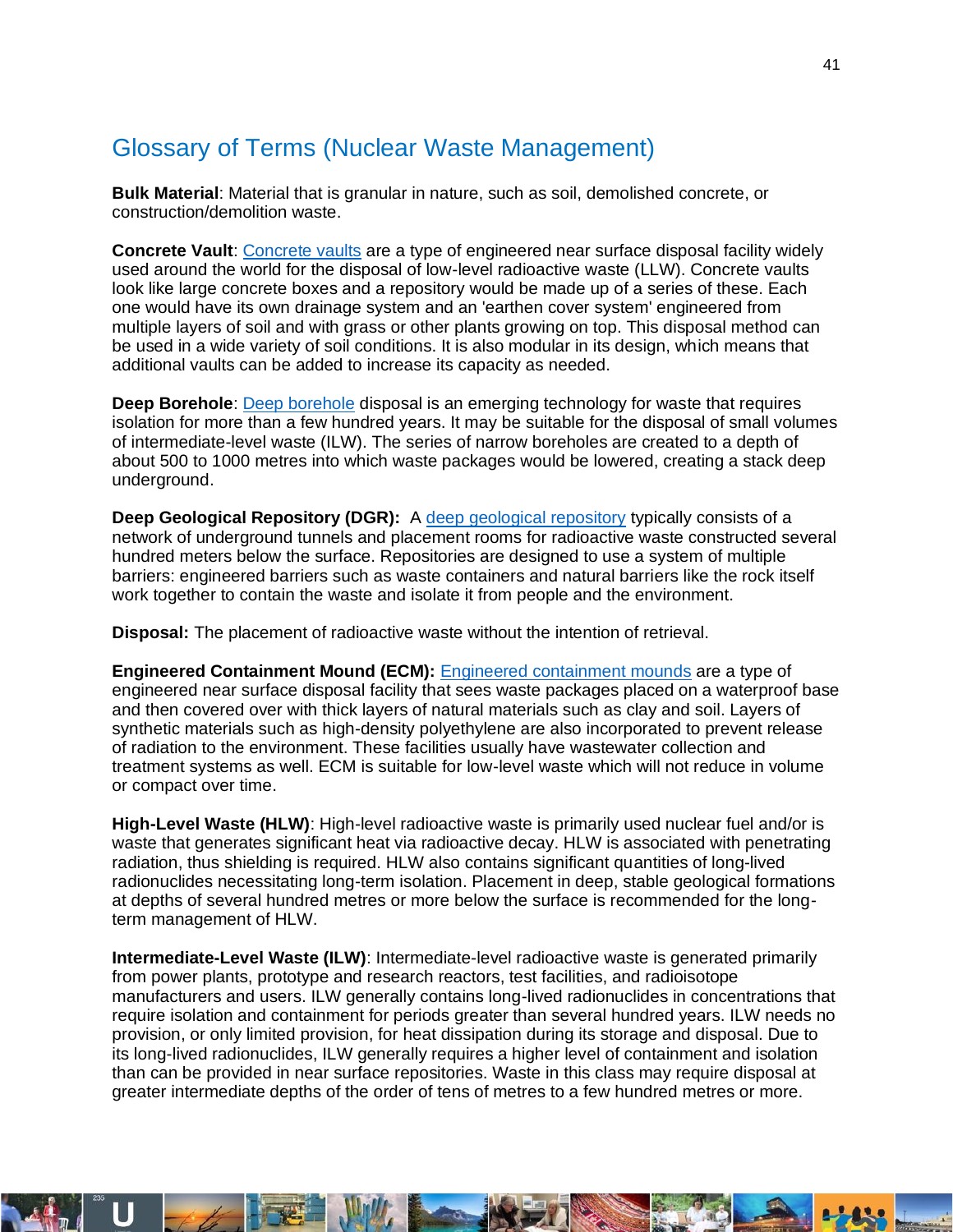**Long-Term Management**: The long-term management of radioactive nuclear waste by means of storage or disposal.

**Low-Level Waste (LLW):** Low-level radioactive waste comes from operating reactors and from medical, academic, industrial, and other commercial uses of radioactive materials. LLW contains material with radionuclide content above established clearance levels and exemption quantities (set out in the *Nuclear Substances and Radiation Devices Regulations*), but generally has limited amounts of long-lived activity. LLW requires isolation and containment for periods of up to a few hundred years. An engineered near surface disposal facility is typically appropriate for LLW.

**Radionuclide:** A material with an unstable atomic nucleus that spontaneously decays or disintegrates, producing radiation. Nuclei are distinguished by their mass and atomic number.

**Rolling Stewardship**: [Rolling stewardship](https://radwasteplanning.ca/sites/default/files/rolling_stewardship_final_2021-03-23.pdf) is an approach to managing radioactive materials for which there is no disposal solution in the near term. Under rolling stewardship, the radioactive waste is stored on the surface where human controls can safely contain, isolate, monitor, and secure it for many generations indefinitely i.e., roll the radioactive waste forward from generation to generation (a succession of stewards). This concept assumes that technology will eventually resolve the problem for the long-term management of the waste, potentially by destroying or neutralizing it.

**Shallow Rock Cavern**: The [shallow rock cavern](https://radwasteplanning.ca/sites/default/files/shallow_rock_cavern_final_2021-03-23.pdf) is an engineered near surface disposal method sometimes used for the disposal of low-level waste, or low- and intermediate-level waste (LLW or L&ILW). A series of rock caverns are excavated at a nominal depth of 50 to 100 meters below the surface in low permeability rock. They are accessed from the surface by a small system of ramps and tunnels

**Small Modular Reactors (SMR):** SMRs are advanced reactors that produce electricity of up to 300 MW(e) per module, which is less than current power generation reactors.

**Waste**: In the context of the What We Heard report, waste is assumed to be a radioactive waste unless specified otherwise (e.g., non-nuclear waste).

**Waste Owner**: The radioactive waste owner is the organization currently responsible for the radioactive waste.